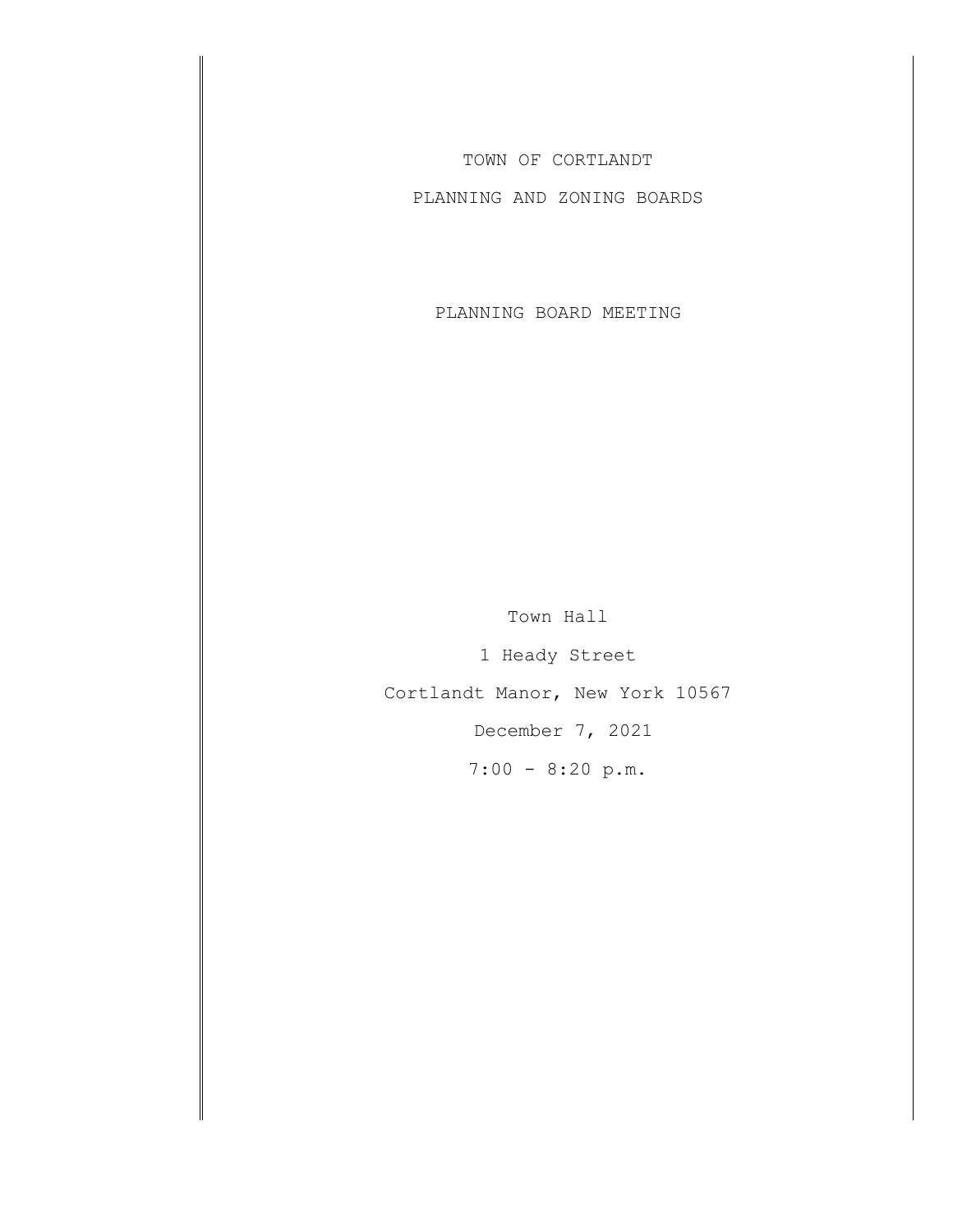December 7, 2021

MEMBERS PRESENT:

Loretta Taylor, Chairperson

Thomas A. Bianchi, Vice Chairperson

Robert Foley, Member

Stephen Kessler, Member

George Kimmerling, Member

Jeffrey Rothfeder, Member

Robert Mayes, Alternate Member

Chris Kehoe, Deputy Director, Planning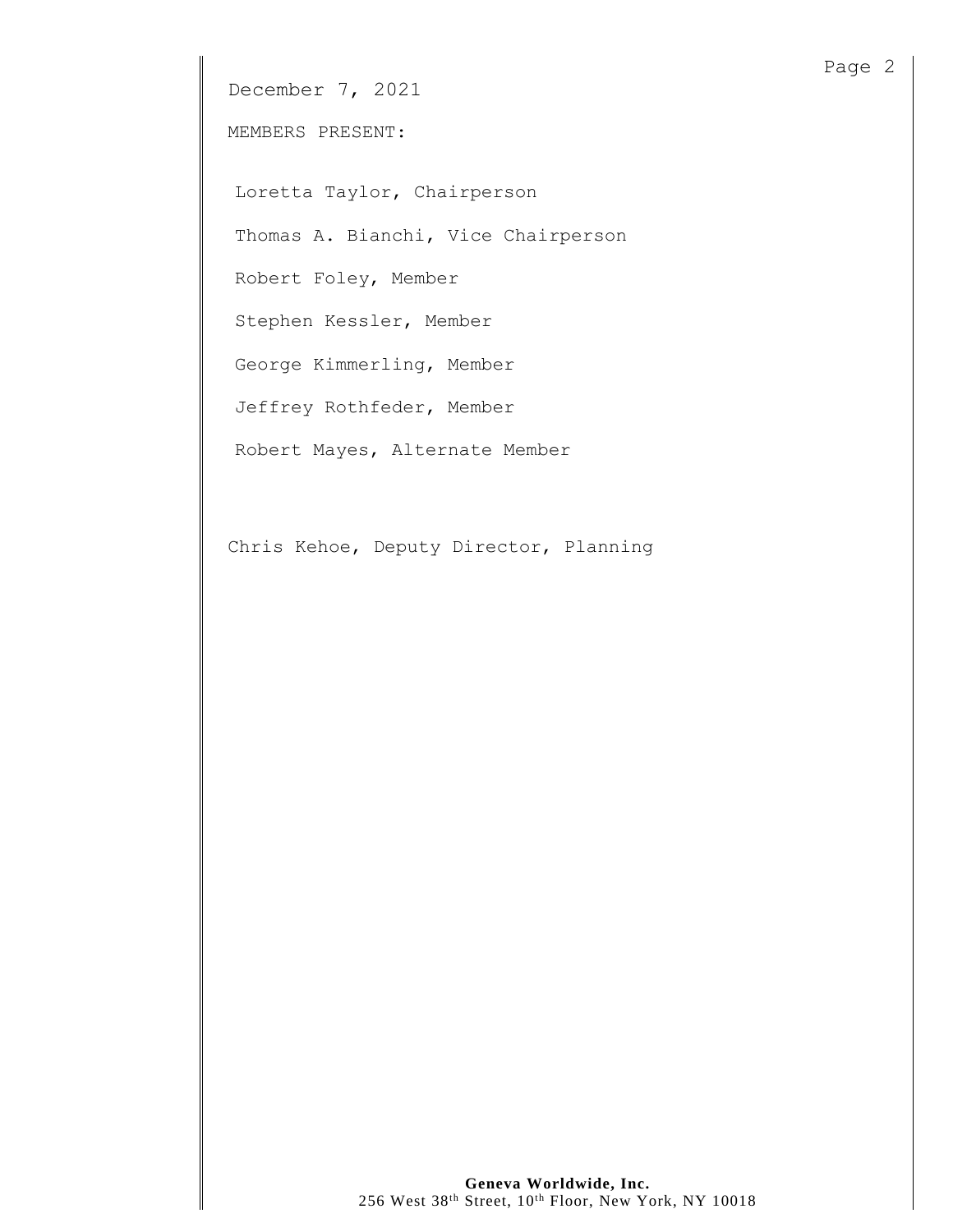| $\mathbf 1$    | Page<br>December 7, 2021                        |
|----------------|-------------------------------------------------|
|                |                                                 |
| $\mathbf{2}$   | (The board meeting commenced at 7:00 p.m.)      |
| 3              | MS. LORETTA TAYLOR: Please stand and            |
| 4              | salute the flag.                                |
| 5              | MULTIPLE: I pledge allegiance to the            |
| 6              | flag of the United States of America and to the |
| $\overline{7}$ | republic for which it stands, one nation under  |
| $\,8\,$        | God, indivisible, with liberty and justice for  |
| $\mathsf 9$    | all.                                            |
| 10             | MR. CHRIS KEHOE: Mr. Kessler?                   |
| 11             | MR. STEPHEN KESSLER: Here.                      |
| 12             | MR. KEHOE: Mr. Kimmerling?                      |
| 13             | MR. GEORGE KIMMERLING: Here.                    |
| 14             | MR. KEHOE: Ms. Taylor?                          |
| 15             | MS. TAYLOR: Here.                               |
| 16             | MR. KEHOE: Mr. Bianchi?                         |
| 17             | MR. THOMAS A. BIANCHI: Here.                    |
| 18             | MR. KEHOE: Mr. Foley?                           |
| 19             | MR. ROBERT FOLEY: Here.                         |
| 20             | MR. KEHOE: Mr. Mayes?                           |
| 21             | MR. ROBERT MAYES: Here.                         |
| 22             | MR. KEHOE: Mr. Rothfeder?                       |
| 23             | MR. JEFFEREY ROTHFEDER: Here.                   |
| 24             | MR. KEHOE: Ms. Decker noted as absent.          |

 $\mathfrak{Z}$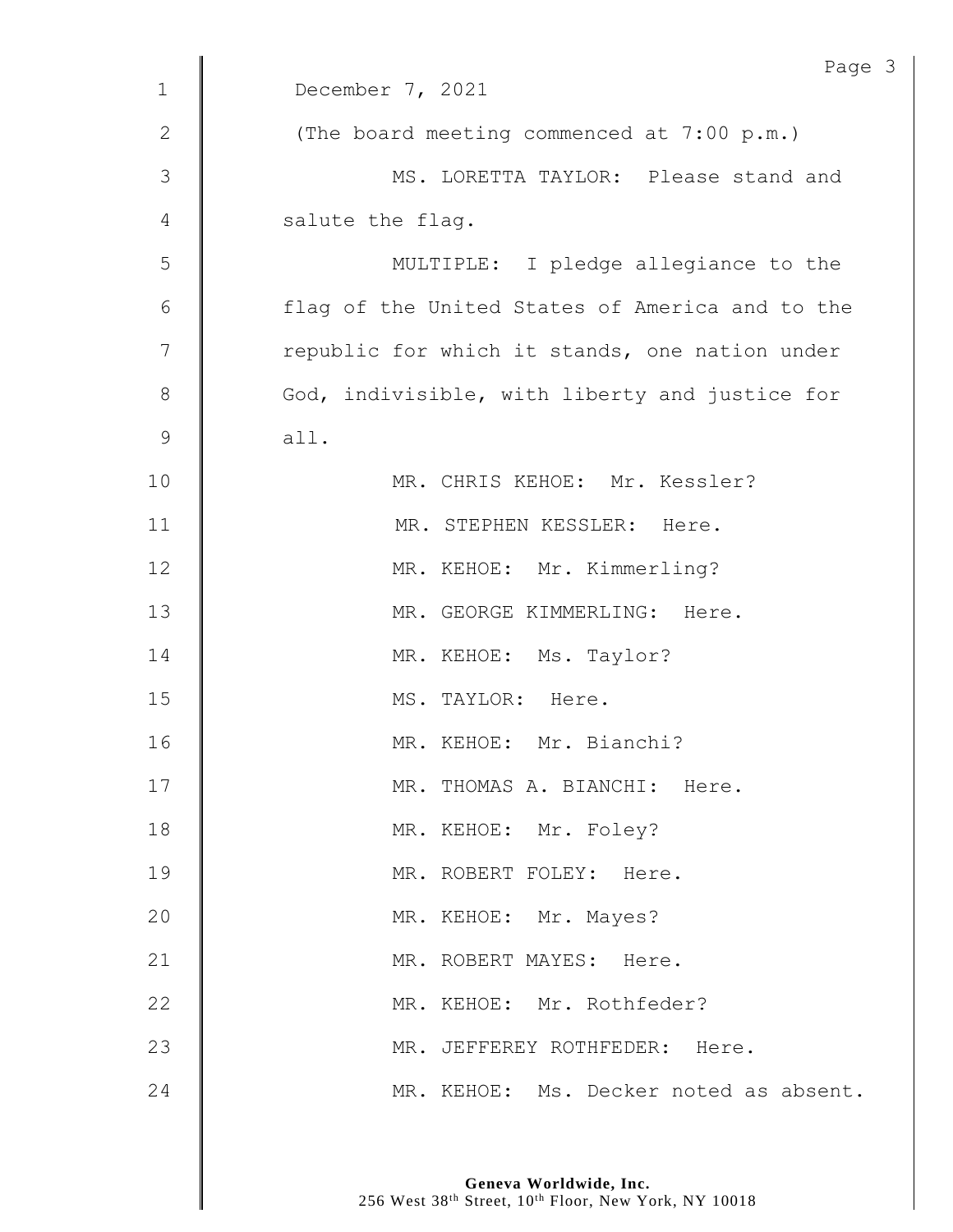|               | Page 4                                            |
|---------------|---------------------------------------------------|
| $\mathbf{1}$  | December 7, 2021                                  |
| $\mathbf{2}$  | MS. TAYLOR: Alright. This evening, we             |
| 3             | have an executive session that we will have to    |
| 4             | attend for a few minutes. So we're going to do    |
| 5             | that at this point. When we come back, we will do |
| 6             | the changes to the agenda and move on with the    |
| 7             | rest of the agenda for this evening.              |
| 8             | MR. KESSLER: Madam Chair, I move that             |
| $\mathcal{G}$ | we go to executive session at this time.          |
| 10            | MR. KIMMERLING: Second.                           |
| 11            | MS. TAYLOR: Do I have a second to it?             |
| 12            | MR. KIMMERLING: Second.                           |
| 13            | MS. TAYLOR: Thank you. On the motion,             |
| 14            | all in favor?                                     |
| 15            | MULTIPLE: Aye.                                    |
| 16            | MS. TAYLOR: Opposed? Okay, very good.             |
| 17            | [OFF THE RECORD]                                  |
| 18            | [ON THE RECORD]                                   |
| 19            | MR. KESSLER: I move that we come out of           |
| 20            | executive session, Madam Chair.                   |
| 21            | MS. TAYLOR: Okay.                                 |
| 22            | MR. KIMMERLING: Second.                           |
| 23            | MR. FOLEY: Second.                                |
| 24            | MS. TAYLOR: Thank you. On the question,           |
|               |                                                   |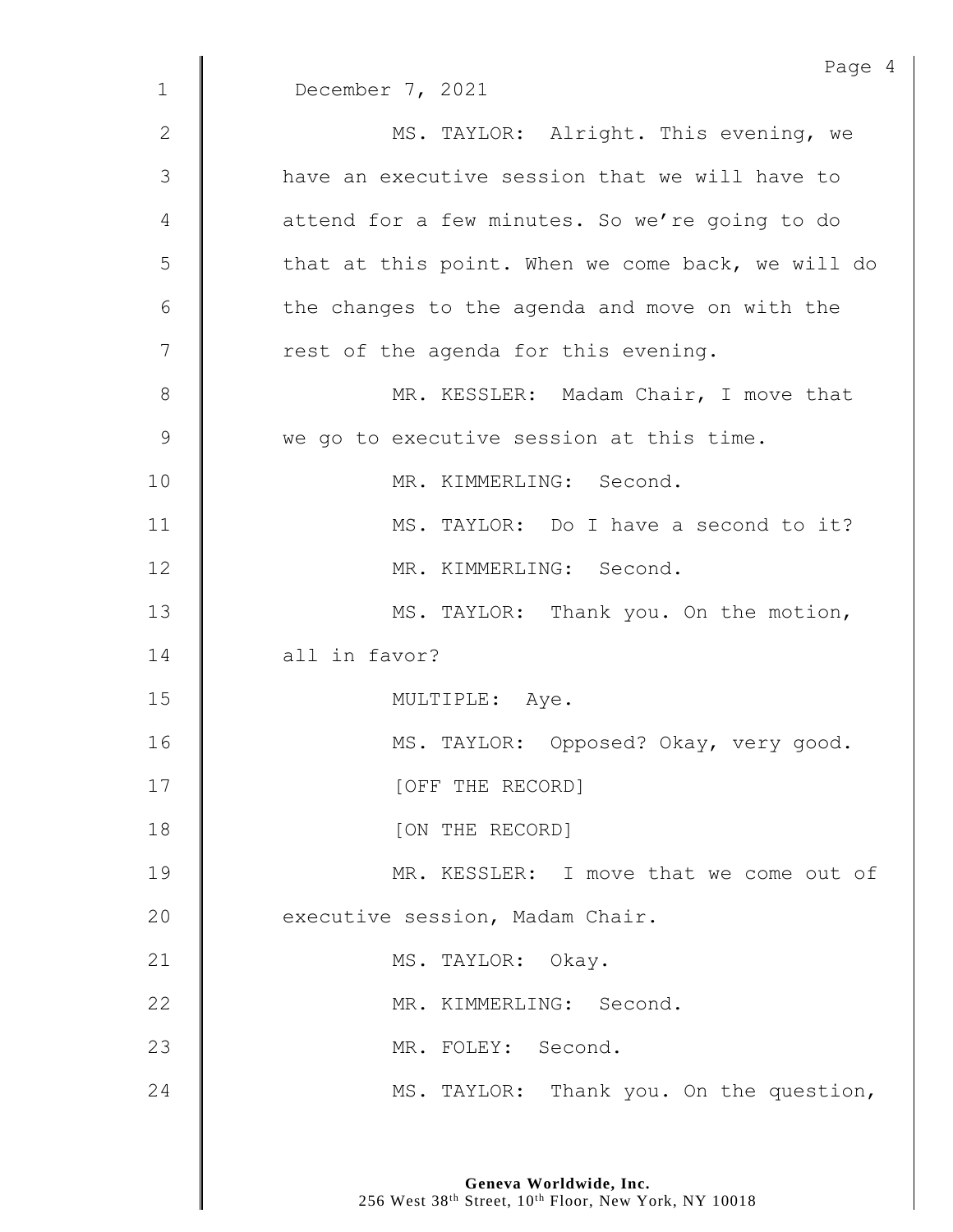|               | Page 5                                            |
|---------------|---------------------------------------------------|
| $\mathbf 1$   | December 7, 2021                                  |
| 2             | all in favor?                                     |
| 3             | MULTIPLE: Aye.                                    |
| 4             | MS. TAYLOR: Opposed? Okay. Alright. Now           |
| 5             | we've done the roll call. We're down to the next  |
| 6             | item on the agenda, which is changes to it by a   |
| 7             | majority vote. We are going to change the three   |
| $8\,$         | things on the agenda tonight. We will not be      |
| $\mathcal{G}$ | hearing PB 2020-10, which is the solar power      |
| 10            | system on 202 and Lexington, we will not be       |
| 11            | hearing 1-16, which is a three-lot subdivision on |
| 12            | Revolutionary Road and we will not be hearing 6-  |
| 13            | 15, which is the Hudson Wellness application. Can |
| 14            | I have a motion to make these changes to the      |
| 15            | agenda.                                           |
| 16            | MR. KESSLER: So moved.                            |
| 17            | MR. BIANCHI: Second.                              |
| 18            | MS. TAYLOR: Second. Thank you. On the             |
| 19            | question, all in favor?                           |
| 20            | MULTIPLE: Aye.                                    |
| 21            | MS. TAYLOR: Opposed? Alright. Can I               |
| 22            | have a motion now to adopt the minutes of         |
| 23            | November 3rd?                                     |
| 24            | MR. KIMMERLING: So moved.                         |
|               |                                                   |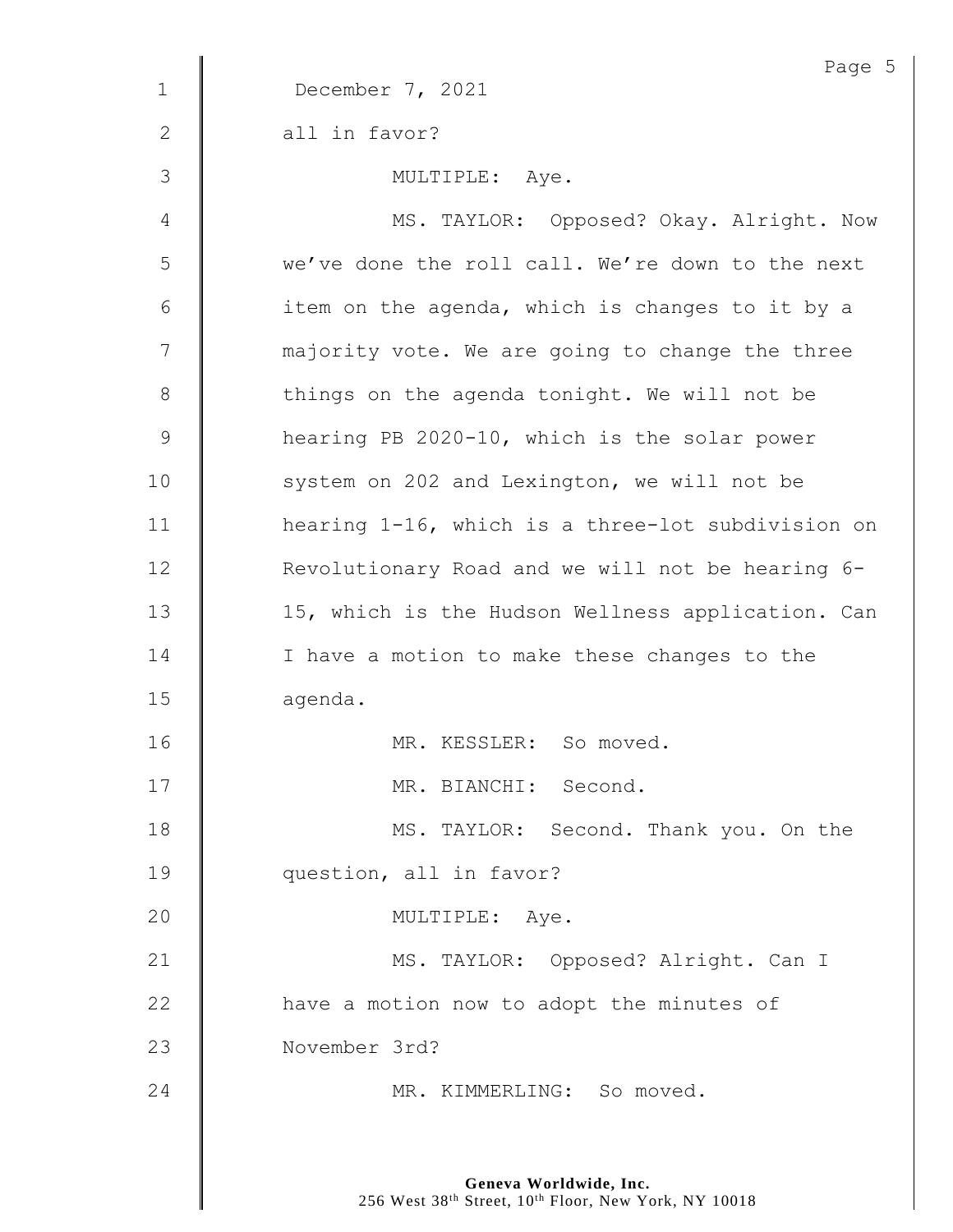|             | Page 6                                           |
|-------------|--------------------------------------------------|
| $\mathbf 1$ | December 7, 2021                                 |
| 2           | MR. KESSLER: Second.                             |
| 3           | MS. TAYLOR: Thank you. On the question,          |
| 4           | all in favor?                                    |
| 5           | MULTIPLE: Aye.                                   |
| 6           | MS. TAYLOR: Thank you. Seems everybody           |
| 7           | answered aye. Okay. Here we are. Now, the        |
| $8\,$       | correspondence, I think we have several items of |
| 9           | the correspondence, PB 2019, the letters dated   |
| 10          | October 21st, and November 19, 2021 from Keith   |
| 11          | Staudohar requesting the first one year time     |
| 12          | extension of conditional site plan approval for  |
| 13          | Custom Marine located at 301 6th Street.         |
| 14          | MR. BIANCHI: Madam Chair, I move that            |
| 15          | we adopt Resolution number 2121, granting a      |
| 16          | three-month extension.                           |
| 17          | MR. KESSLER: Second.                             |
| 18          | MS. TAYLOR: Thank you. The applicant             |
| 19          | has been made aware that it is three months.     |
| 20          | MR. KEHOE: Yes.                                  |
| 21          | MS. TAYLOR: Alright. So, on the                  |
| 22          | question, all in favor of the three month        |
| 23          | extension?                                       |
| 24          | MULTIPLE: Aye.                                   |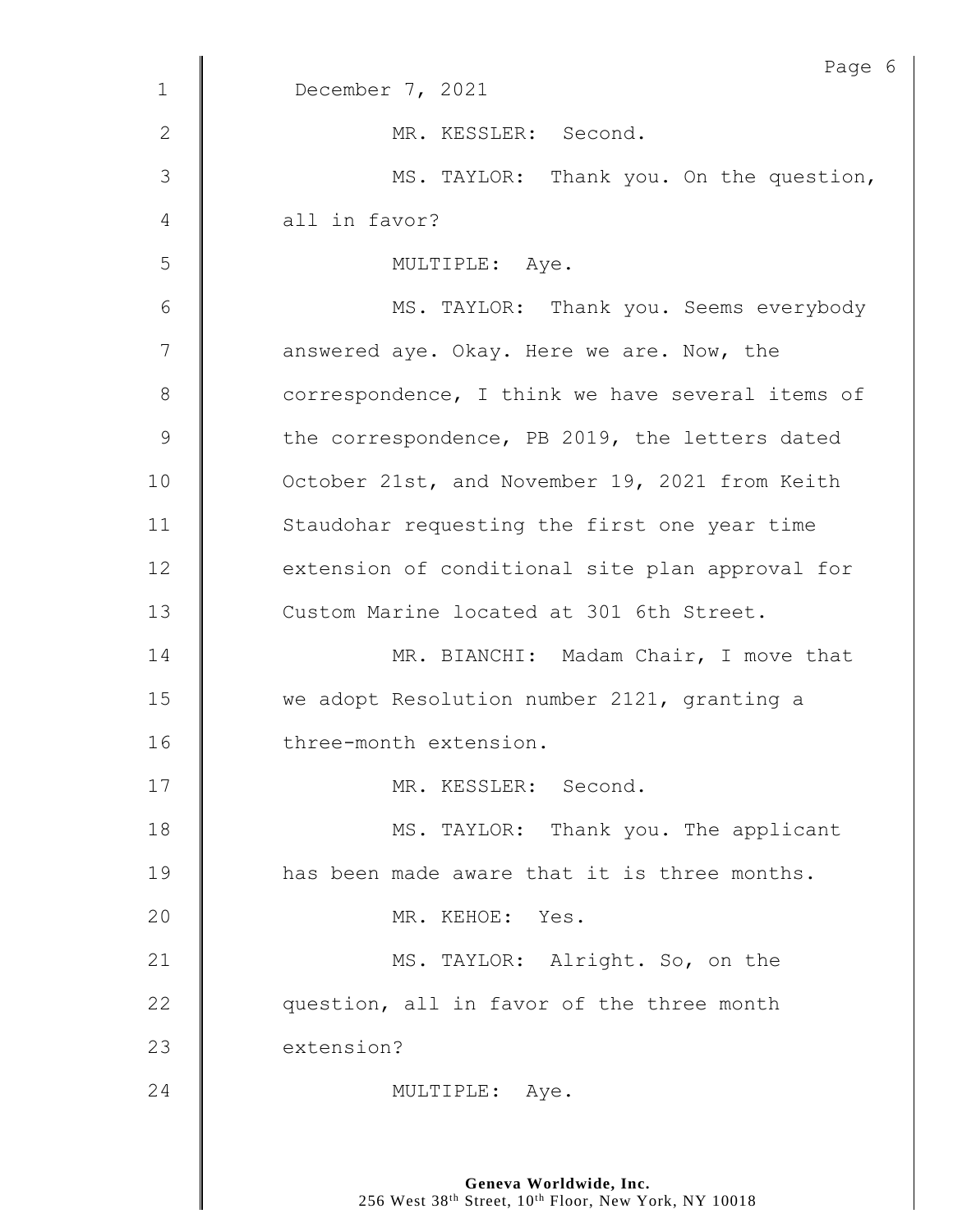|                | Page 7                                            |
|----------------|---------------------------------------------------|
| $\mathbf{1}$   | December 7, 2021                                  |
| $\mathbf{2}$   | MS. TAYLOR: Thank you. Opposed?                   |
| $\mathfrak{Z}$ | Alrightie. Let's move on to the next item, PB     |
| 4              | 2019-16, a letter dated November 17, 2021 from    |
| 5              | Ralph Mastromonaco requesting the fifth 90-day    |
| $\epsilon$     | time extension of final plat approval for Scenic  |
| 7              | Ridge at Amberlands, property located on the      |
| $8\,$          | south side of Scenic Drive.                       |
| $\mathsf 9$    | MR. BIANCHI: Madam Chair, I move that             |
| 10             | we approve Resolution 22-21, approving it.        |
| 11             | MR. KIMMERLING: Second.                           |
| 12             | MS. TAYLOR: Thank you. On the question?           |
| 13             | MR. KEHOE: Just on the question, Ralph,           |
| 14             | we talked about it at the work session. As you're |
| 15             | well aware, it's more of sort of just like a lot  |
| 16             | line adjustment. There's not a lot of complexity  |
| 17             | to that subdivision, so the board was just        |
| 18             | wondering if you could wrap it up?                |
| 19             | MR. RALPH MASTROMONACO: Yes, we'll be,            |
| 20             | our part this coming week.                        |
| 21             | MR. FOLEY: You've got to come to the              |
| 22             | mic.                                              |
| 23             | MR. KEHOE: Yeah, could you just, sorry,           |
| 24             | could you just say that on the record? He         |
|                |                                                   |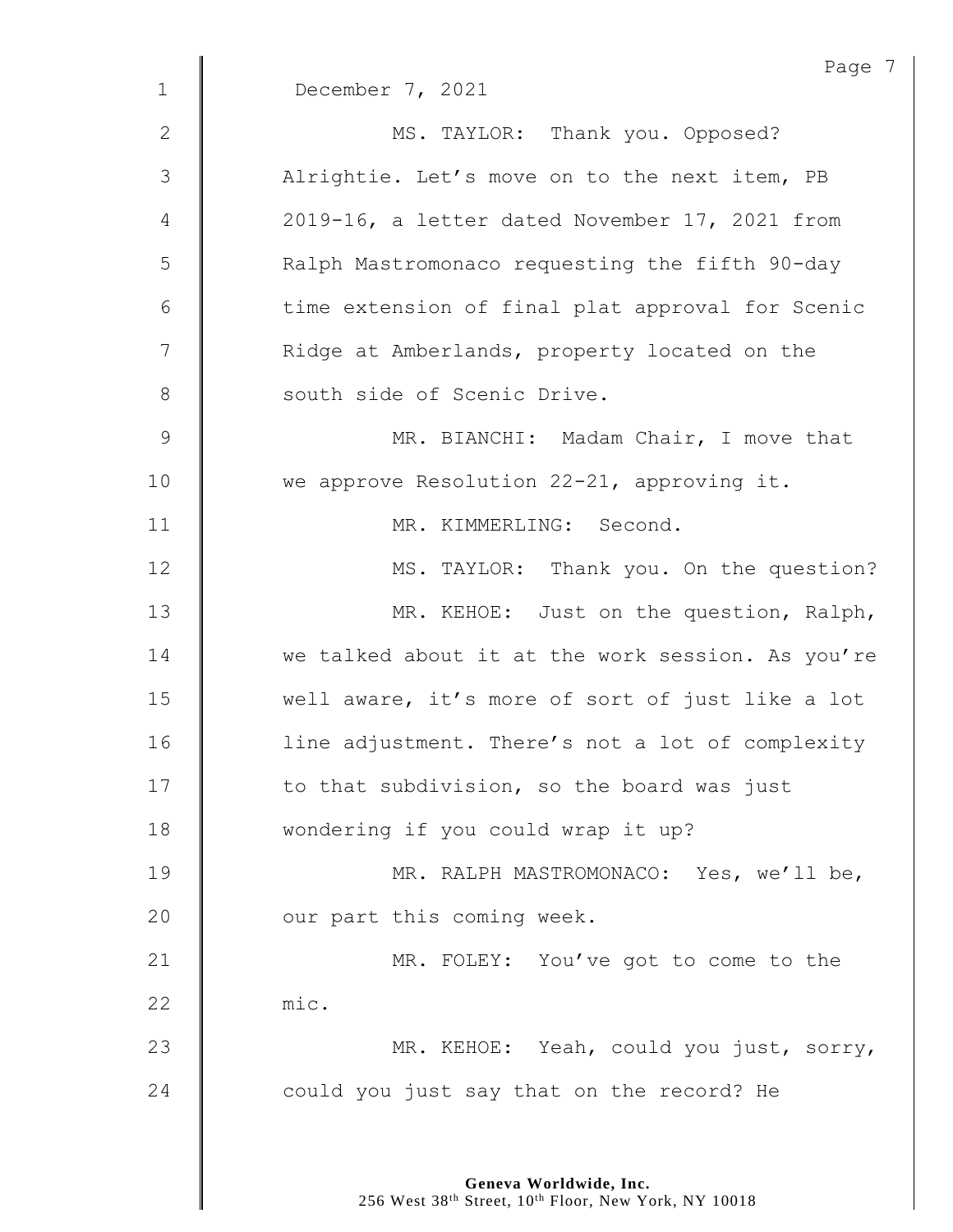|              | Page 8                                            |
|--------------|---------------------------------------------------|
| $\mathbf{1}$ | December 7, 2021                                  |
| $\mathbf{2}$ | couldn't hear it.                                 |
| 3            | MR. MASTROMONACO: Yes, we've made an              |
| 4            | application to the health department, and we      |
| 5            | responded to some of their comments. We have all  |
| 6            | the responses now. And there were some changes    |
| 7            | needed to the plat. And we've responded to some   |
| $8\,$        | comments from the health department, and now we   |
| $\mathsf 9$  | are resubmitting our plat to the health           |
| 10           | department for their approval and that would be   |
| 11           | the end of it.                                    |
| 12           | MR. MICHAEL PREZIOSI: I think we're               |
| 13           | just off, my recollection we're waiting on one or |
| 14           | two easements to be redefined as well, that may   |
| 15           | have crossed the lots. They just need to be --    |
| 16           | MR. MASTROMONACO: That's exactly what             |
| 17           | we did. And it basically, Michael, it was we've   |
| 18           | created a blanket easement over the lower lot for |
| 19           | all access and utilities.                         |
| 20           | MR. PREZIOSI: Okay. Great. So that's              |
| 21           | what we were waiting on. Great, thank you.        |
| 22           | MR. MASTROMONACO: Yes.                            |
| 23           | MS. TAYLOR: Okay, that was on the                 |
| 24           | question. All in favor?                           |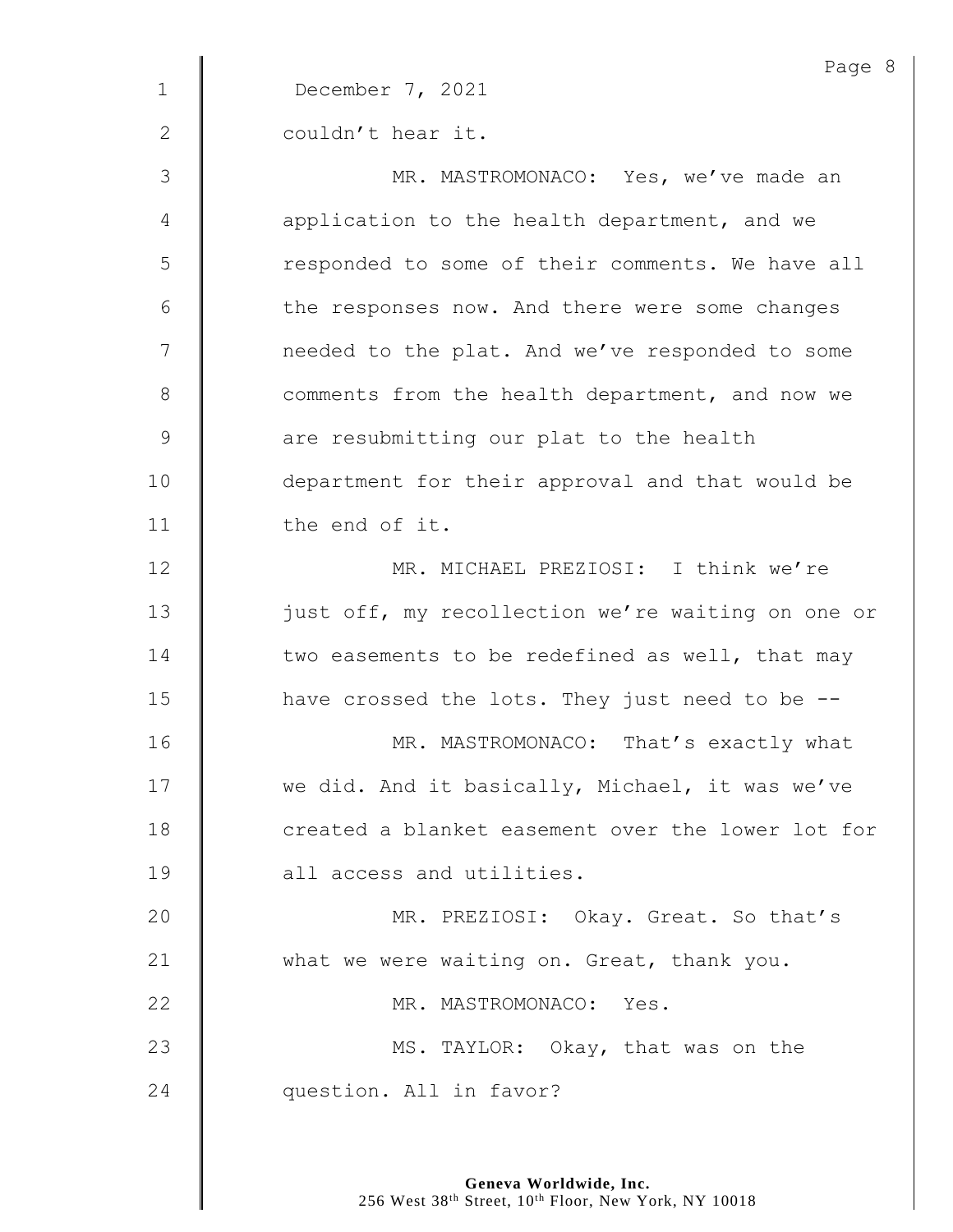|                | Page 9                                            |
|----------------|---------------------------------------------------|
| $\mathbf{1}$   | December 7, 2021                                  |
| $\mathbf{2}$   | MULTIPLE: Aye.                                    |
| 3              | MS. TAYLOR: Opposed? Alrightie. The               |
| 4              | next item is the adoption of the 2022 planning    |
| 5              | board meeting schedule.                           |
| 6              | MR. KESSLER: Madam Chair, I move that             |
| $\overline{7}$ | we adopt the proposed schedule for 2022.          |
| 8              | MS. TAYLOR: Alrightie.                            |
| 9              | MR. BIANCHI: Second.                              |
| 10             | MS. TAYLOR: Thank you. On the question?           |
| 11             | MR. KEHOE: Just for the record, the one           |
| 12             | that was posted on the internet, in case anyone   |
| 13             | looked at it, we've made some changes to that. So |
| 14             | technically, the board is adopted the revised     |
| 15             | one, which you got in the packet, and it'll be    |
| 16             | posted to the town's website within the next      |
| 17             | couple of days.                                   |
| 18             | MS. TAYLOR: Okay. But the revised one             |
| 19             | was on the website wasn't it?                     |
| 20             | MR. KEHOE: The old one that had some              |
| 21             | different dates was posted to the public portion  |
| 22             | of the website. We post all of the agenda items,  |
| 23             | so people can see it before the meeting. But the  |
| 24             | one that you have in front of you now is revised  |
|                |                                                   |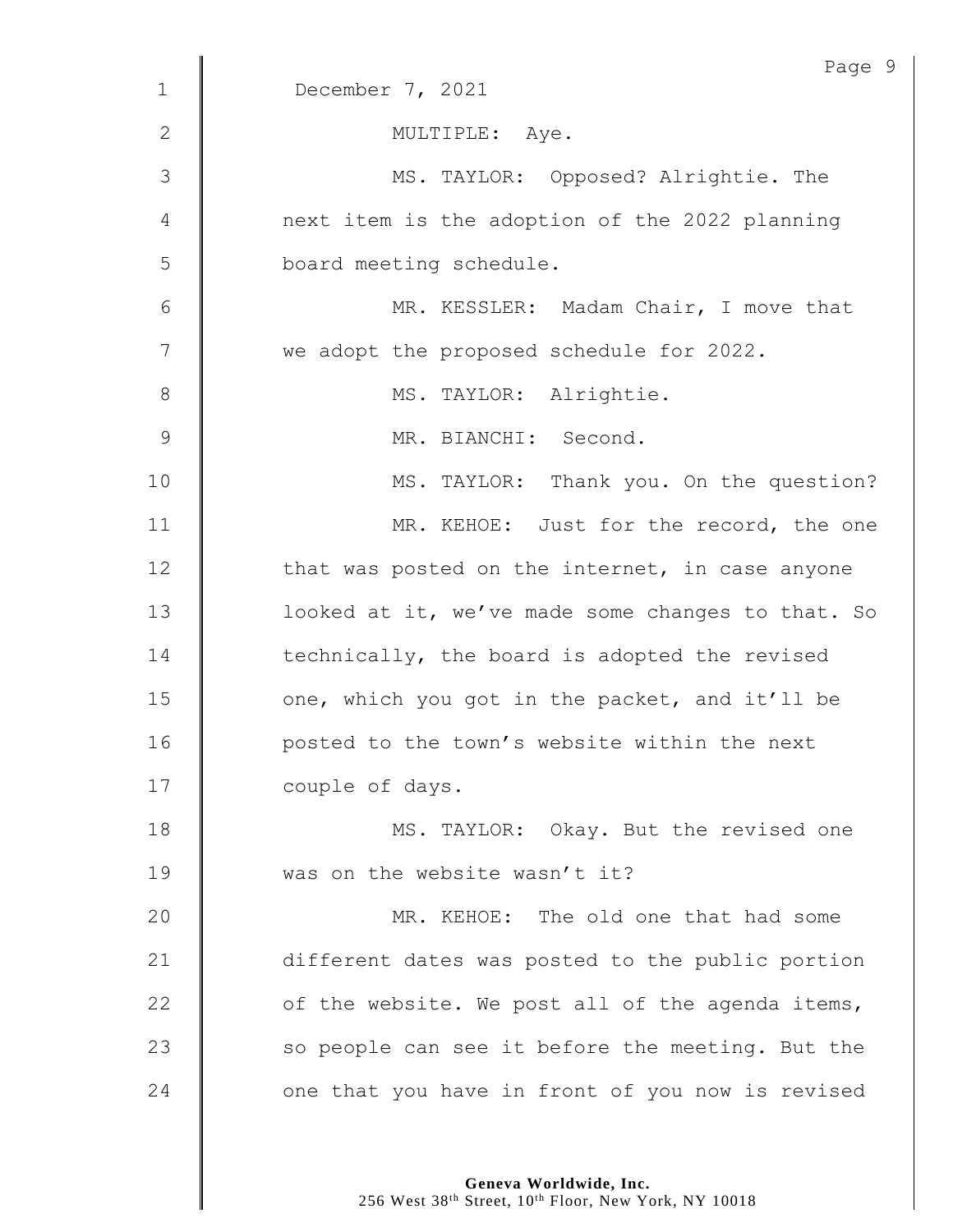|              | Page 10                                          |
|--------------|--------------------------------------------------|
| $\mathbf{1}$ | December 7, 2021                                 |
| $\mathbf{2}$ | from that.                                       |
| 3            | MS. TAYLOR: Okay. Alright.                       |
| 4            | MR. FOLEY: That's the one you sent us?           |
| 5            | MR. KEHOE: Yes.                                  |
| 6            | MR. FOLEY: Okay.                                 |
| 7            | MS. TAYLOR: Okay. Very good. So we have          |
| $8\,$        | a second. All in favor?                          |
| 9            | MULTIPLE: Aye.                                   |
| 10           | MS. TAYLOR: Opposed? Alright, moving             |
| 11           | right along, as I said earlier, when I announced |
| 12           | the changes, PB 2020-10 will not be heard        |
| 13           | tonight. Bob, would you please.                  |
| 14           | MR. FOLEY: This is on --                         |
| 15           | MS. TAYLOR: That's the community solar           |
| 16           | power on Lexington.                              |
| 17           | MR. FOLEY: I make a motion that we               |
| 18           | refer this back and you had mentioned that the   |
| 19           | applicant had requested an adjournment.          |
| 20           | MS. TAYLOR: Right. Moving it to January          |
| 21           | 4th.                                             |
| 22           | MR. BIANCHI: Second.                             |
| 23           | MS. TAYLOR: Thank you very much. On the          |
| 24           | question, all in favor?                          |
|              |                                                  |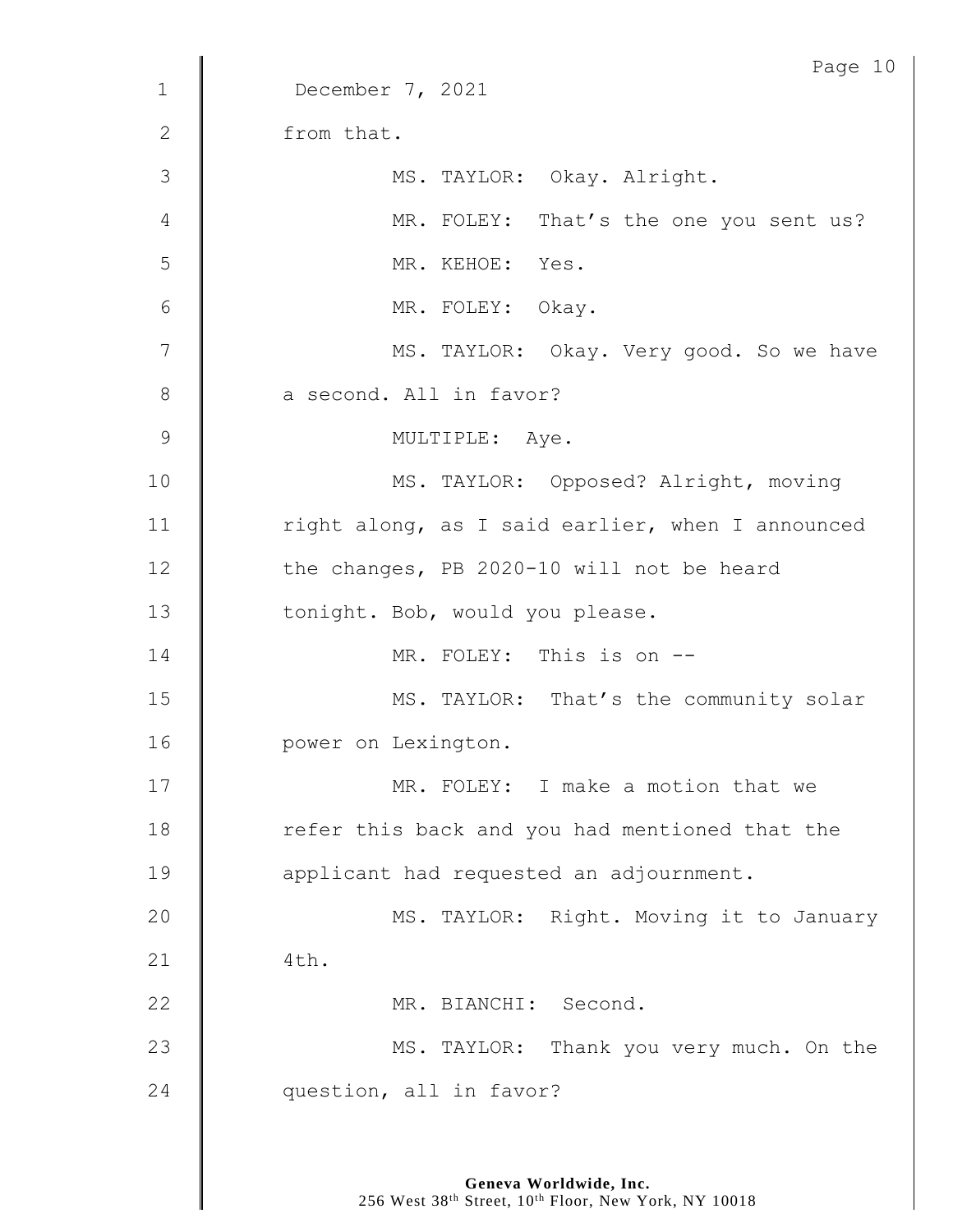|               | Page 11                                           |
|---------------|---------------------------------------------------|
| $\mathbf 1$   | December 7, 2021                                  |
| 2             | MULTIPLE: Aye.                                    |
| 3             | MS. TAYLOR: Opposed? Alright. Now we're           |
| 4             | moving to the public hearings. The first one here |
| 5             | is one that we will not hear tonight. This is PB  |
| 6             | $1-16$ , Steve?                                   |
| 7             | MR. BIANCHI: No, I'll take it.                    |
| 8             | MS. TAYLOR: Okay.                                 |
| $\mathcal{G}$ | MR. BIANCHI: Madam Chair, I move that             |
| 10            | we adjourn this public hearing at the request of  |
| 11            | the applicant to the January meeting.             |
| 12            | MS. TAYLOR: Okay. Thank you, much.                |
| 13            | MR. KIMMERLING: Second.                           |
| 14            | MS. TAYLOR: Thank you. On the question?           |
| 15            | All in favor?                                     |
| 16            | MULTIPLE: Aye.                                    |
| 17            | MS. TAYLOR: Opposed? Alright. Moving              |
| 18            | further along on our agenda, the next public      |
| 19            | hearing was adjourned from a previous meeting.    |
| 20            | It's PB 2020-6, the public hearing, the           |
| 21            | application of Palisades Enterprises, LLC for     |
| 22            | site plan approval, a special permit and for tree |
| 23            | removal and steep slope permits for a proposed    |
| 24            | 2,940 square foot gas station and convenience     |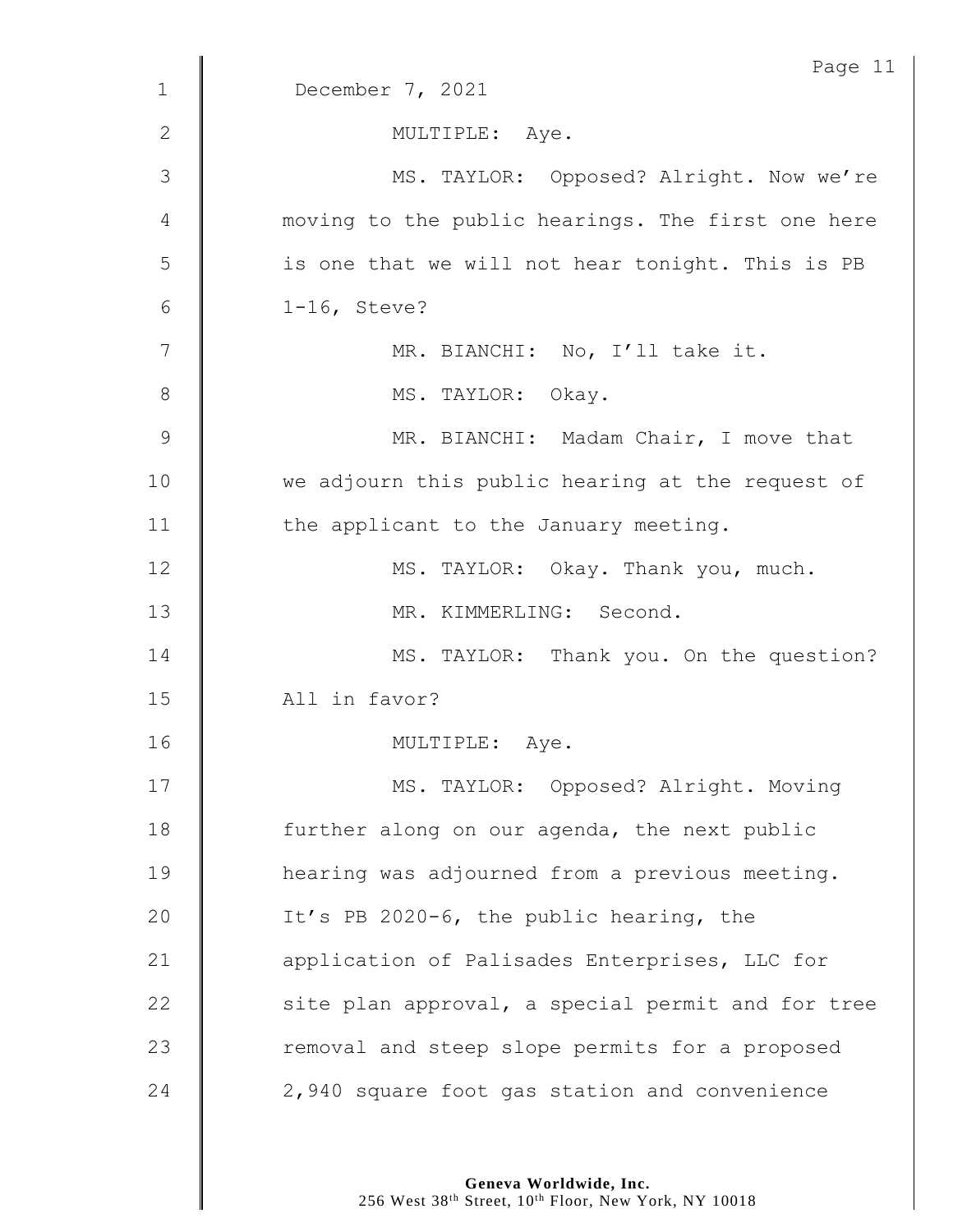|              | Page 12                                           |
|--------------|---------------------------------------------------|
| $\mathbf 1$  | December 7, 2021                                  |
| $\mathbf{2}$ | store with six fuel pumps on an approximately     |
| 3            | 1.7-acre parcel of property located at 2058 East  |
| 4            | Main Street, Cortlandt Boulevard, the latest      |
| 5            | revised drawings October 15, 2021. Okay, I'm      |
| 6            | ready.                                            |
| 7            | MR. JOHN CANNING: Good evening, Madam             |
| $8\,$        | Chair and members of the board. For the record,   |
| $\mathsf 9$  | John Canning with Kimley Horn, and it's good to   |
| 10           | see everybody. I hope you had an enjoyable        |
| 11           | Thanksgiving. We have received your consultant's  |
| 12           | letter dated November 22nd of this year, and for  |
| 13           | the reasons enumerated in my response letter to   |
| 14           | the board, it's my opinion that the suggested     |
| 15           | additional striping and hardscaping measures are  |
| 16           | unnecessary and not typical. But I have spoken to |
| 17           | my client and if the board requests that these    |
| 18           | measures be implemented, he has indicated that    |
| 19           | they will be incorporated into the plan. So if    |
| 20           | the board has I quess, they could express a       |
| 21           | preference on that. It's our opinion that they're |
| 22           | not necessary, but if the board feels that they   |
| 23           | have to be there, then please so indicate and     |
| 24           | we'll incorporate them.                           |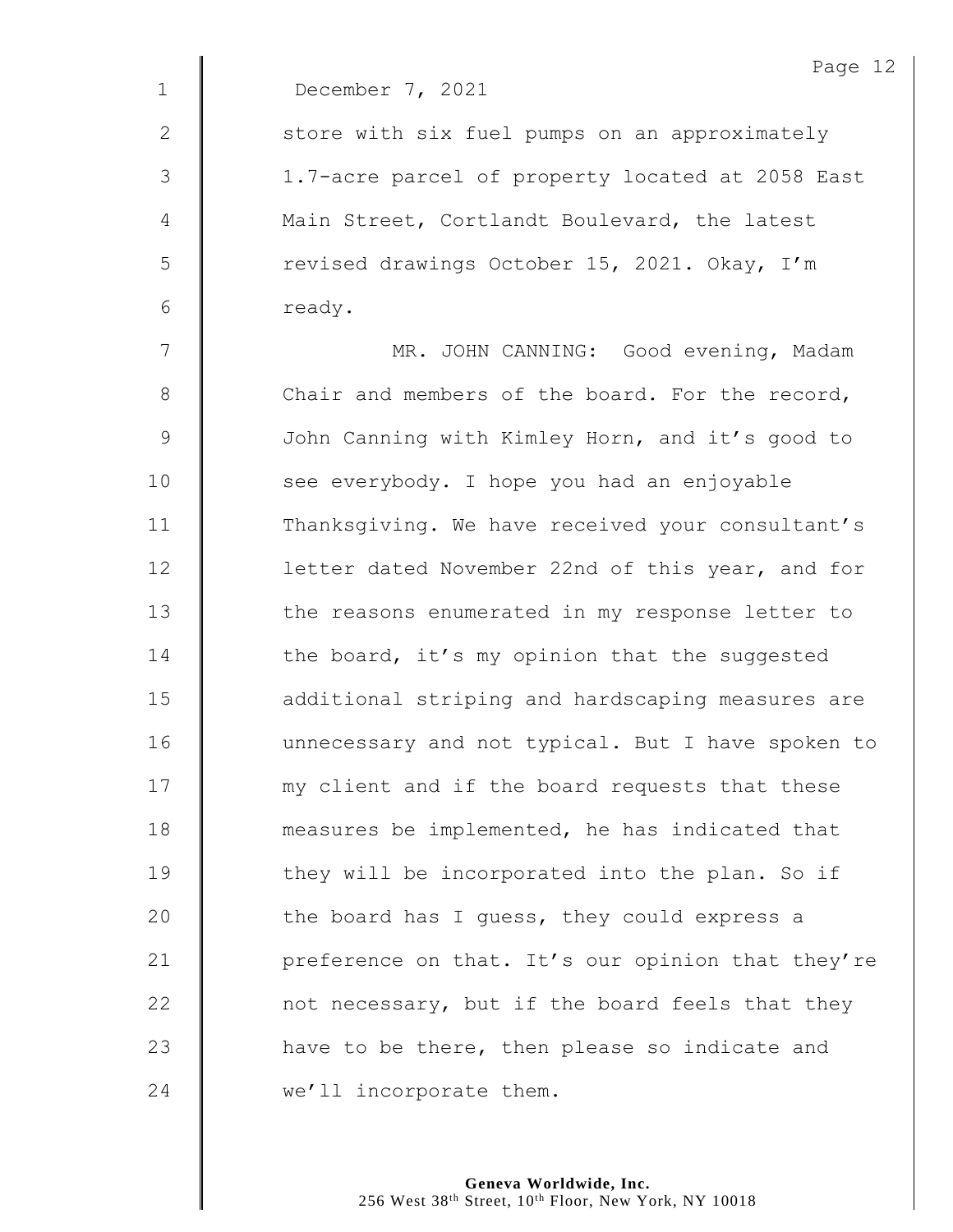|                | Page 13                                           |
|----------------|---------------------------------------------------|
| $\mathbf{1}$   | December 7, 2021                                  |
| $\mathbf 2$    | MR. KIMMERLING: And where are you guys            |
| $\mathfrak{Z}$ | on the reduction in pumps that was also part of   |
| 4              | this.                                             |
| 5              | MR. CANNING: Yes, I was just going to -           |
| 6              |                                                   |
| 7              | MR. KIMMERLING: Okay, sorry.                      |
| $8\,$          | MR. CANNING: No, no, we can come back.            |
| $\mathcal{G}$  | So there was a comment also on the dumpster       |
| 10             | location that it might cause a bottleneck. Right  |
| 11             | now, it's almost at the back of the site, and we  |
| 12             | feel that it's not really an issue. But we could  |
| 13             | move it further back, and again, if the board     |
| 14             | wants it to be moved further back, we move it     |
| 15             | further back.                                     |
| 16             | And another comment from the consultant           |
| 17             | was that the C-store should not have a major      |
| 18             | traffic generator, and I think we've made it      |
| 19             | abundantly clear that there will not be a major   |
| 20             | traffic generator and that we will submit to that |
| 21             | as a condition of approval so that the town and   |
| 22             | the board is protected. And then the big issue I  |
| 23             | guess is the -- I'm sorry, go ahead, Mr. Bianchi. |
| 24             | MR. BIANCHI: Before you make that                 |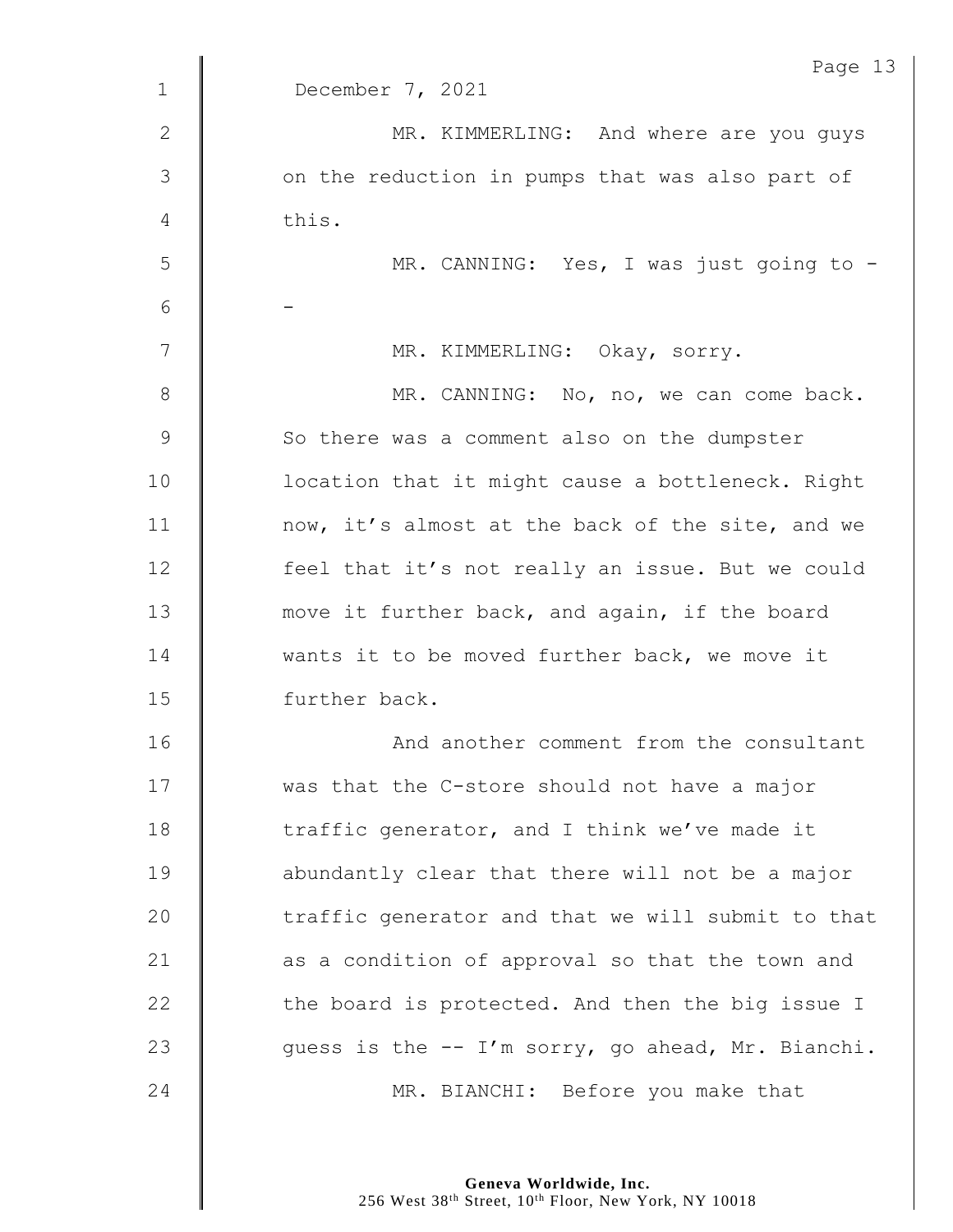|              | Page 14                                           |
|--------------|---------------------------------------------------|
| $\mathbf{1}$ | December 7, 2021                                  |
| 2            | point, you're saying that you're committing that  |
| 3            | it won't be a big issue? Is that what you said?   |
| 4            | Not that you won't have it, but it will be $-$ -  |
| 5            | this is the drive through we're talking about?    |
| 6            | MR. CANNING: Who the tenant of the C-             |
| 7            | store with the drive through would be. So we      |
| 8            | won't have a Dunkin Donuts or Tim Morton, is that |
| $\mathsf 9$  | the guy, the deli kind of guy, whatever, there    |
| 10           | won't be a fast food high generator in it. We're  |
| 11           | committing not to do that and to submit to a      |
| 12           | condition of approval.                            |
| 13           | MR. BIANCHI: How could you enforce                |
| 14           | something like that? You're saying well, it won't |
| 15           | be high volume. What's high volume, what's not    |
| 16           | high volume? What are you going to do through     |
| 17           | that if you don't have a concessionaire that's    |
| 18           | going to be providing on the go coffee or food or |
| 19           | whatever?                                         |
| 20           | MR. CANNING: So I feel confident that             |
| 21           | we can work with your staff to come up with       |
| 22           | language as a condition of approval that would    |
| 23           | not allow us to have a high generator             |
| 24           | independent, whatever the words are, operator.    |
|              |                                                   |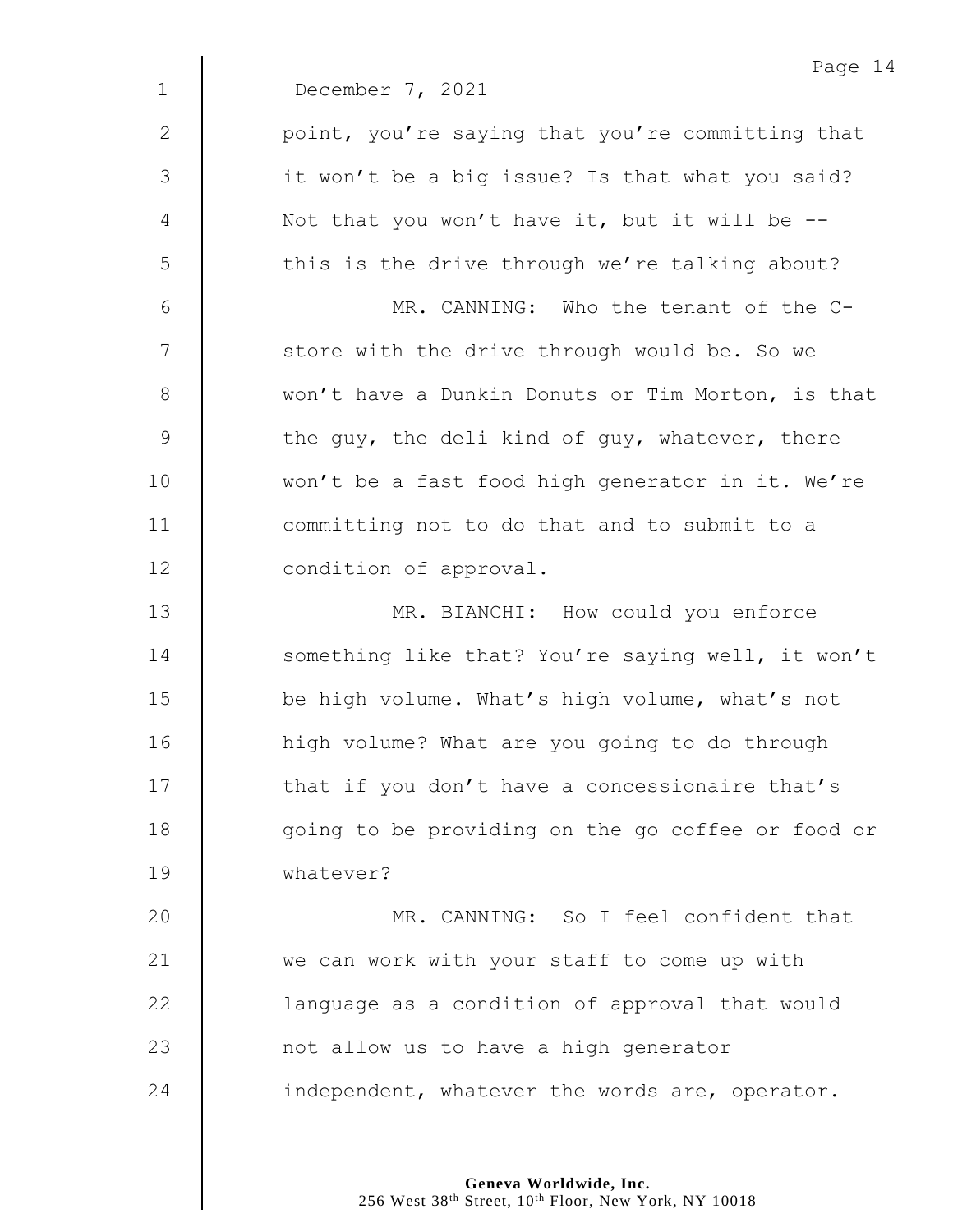|                | Page 15                                           |
|----------------|---------------------------------------------------|
| $\mathbf 1$    | December 7, 2021                                  |
| $\mathbf{2}$   | Typically what you see at a lot of gas stations   |
| 3              | these days is like a Dunkin Donuts. They just put |
| 4              | a new one in in Elmsford. So that's the sort of   |
| 5              | thing that generates a lot of traffic. That's     |
| 6              | what we're committed not to do. And I'm confident |
| 7              | that we can come up with some language that you   |
| 8              | feel comfortable.                                 |
| $\overline{9}$ | MR. BIANCHI: You're not looking for the           |
| 10             | staff to approve or not approve who goes in       |
| 11             | there?                                            |
| 12             | MR. CANNING: I would like an approval             |
| 13             | that the building inspector can look at it and if |
| 14             | the applicant puts in an application that's not   |
| 15             | consistent with what the approval says or comes   |
| 16             | back at some later date and wants to make a       |
| 17             | change to the plan and it's not consistent with   |
| 18             | what the approval says, the building inspector    |
| 19             | can say if you want to do this, you have to go    |
| 20             | back to the planning board.                       |
| 21             | MS. TAYLOR: Well, what is it that you             |
| 22             | think the applicant wants to put there? What      |
| 23             | bother to put it there at all? What do you want   |
| 24             | to see there?                                     |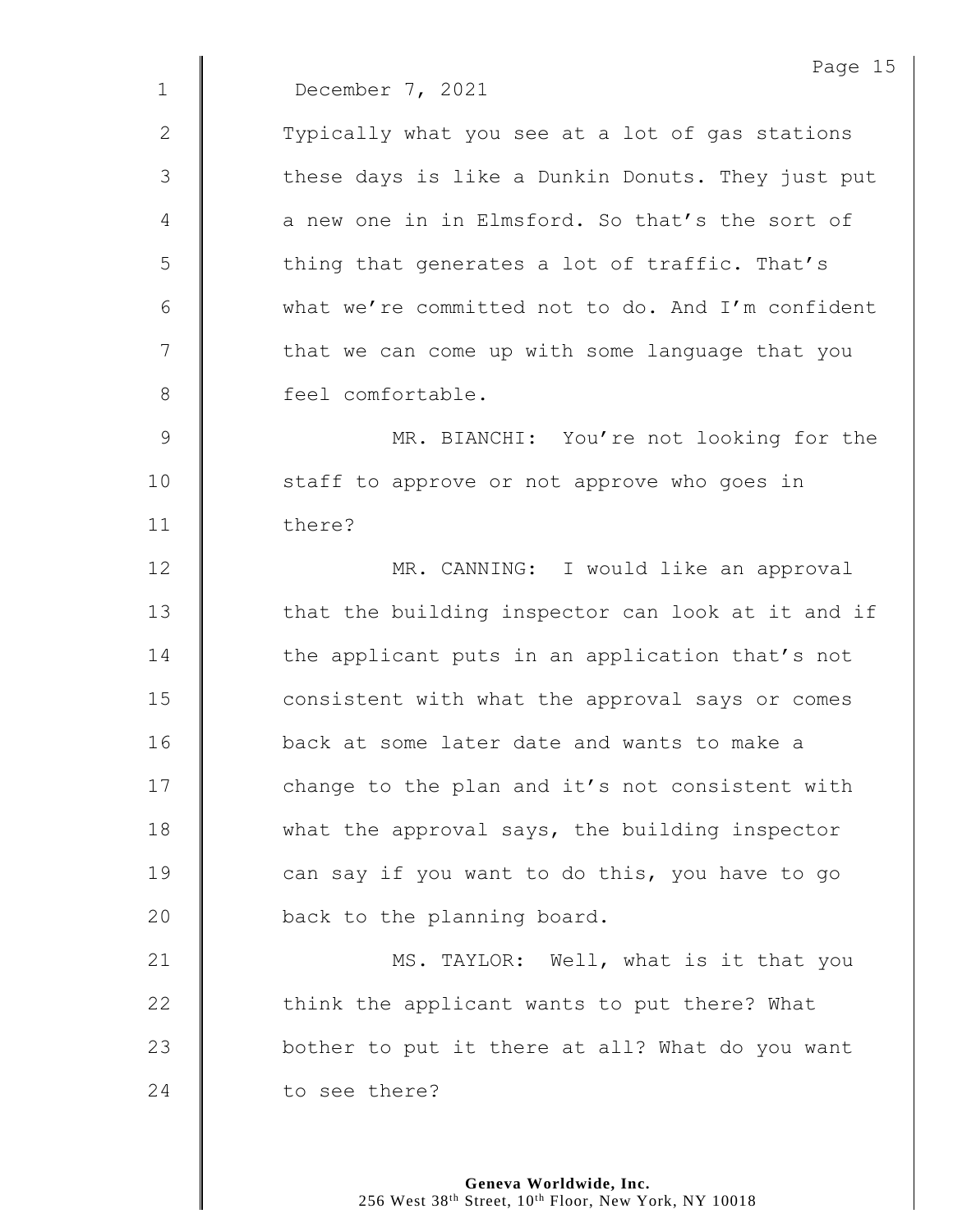|               | Page 16                                           |
|---------------|---------------------------------------------------|
| $\mathbf 1$   | December 7, 2021                                  |
| $\mathbf{2}$  | MR. CANNING: He wants to have a                   |
| $\mathcal{S}$ | standard gasoline station convenience store like  |
| 4             | a Stewart's or a Mobile station with a C-store.   |
| 5             | That's pretty common. That's what he wants.       |
| 6             | MR. MAYES: Well, isn't it fair to say             |
| 7             | that your standard gasoline convenience store     |
| $8\,$         | does not have a drive through?                    |
| $\mathcal{G}$ | MR. CANNING: That's true. But he, I               |
| 10            | mean we live in different times now and he would  |
| 11            | like to have the drive through as an option. That |
| 12            | is correct. But he's not looking to put in a      |
| 13            | Dunkin Donuts or a high traffic generator. We're  |
| 14            | not even proposing an order board. So, if         |
| 15            | somebody that was a high traffic generator wanted |
| 16            | to come back, I don't see how they could operate  |
| 17            | without an order board.                           |
| 18            | MR. ROTHFEDER: So this drive through              |
| 19            | thing, you think they're going to be a regular    |
| 20            | convenience store and, you know, this app thing   |
| 21            | is probably never going to happen for one thing.  |
| 22            | And so like why is it even needed? I mean people  |
| 23            | aren't going to come there and ask for a quart of |
| 24            | milk. It just doesn't make a lot of sense. I mean |
|               |                                                   |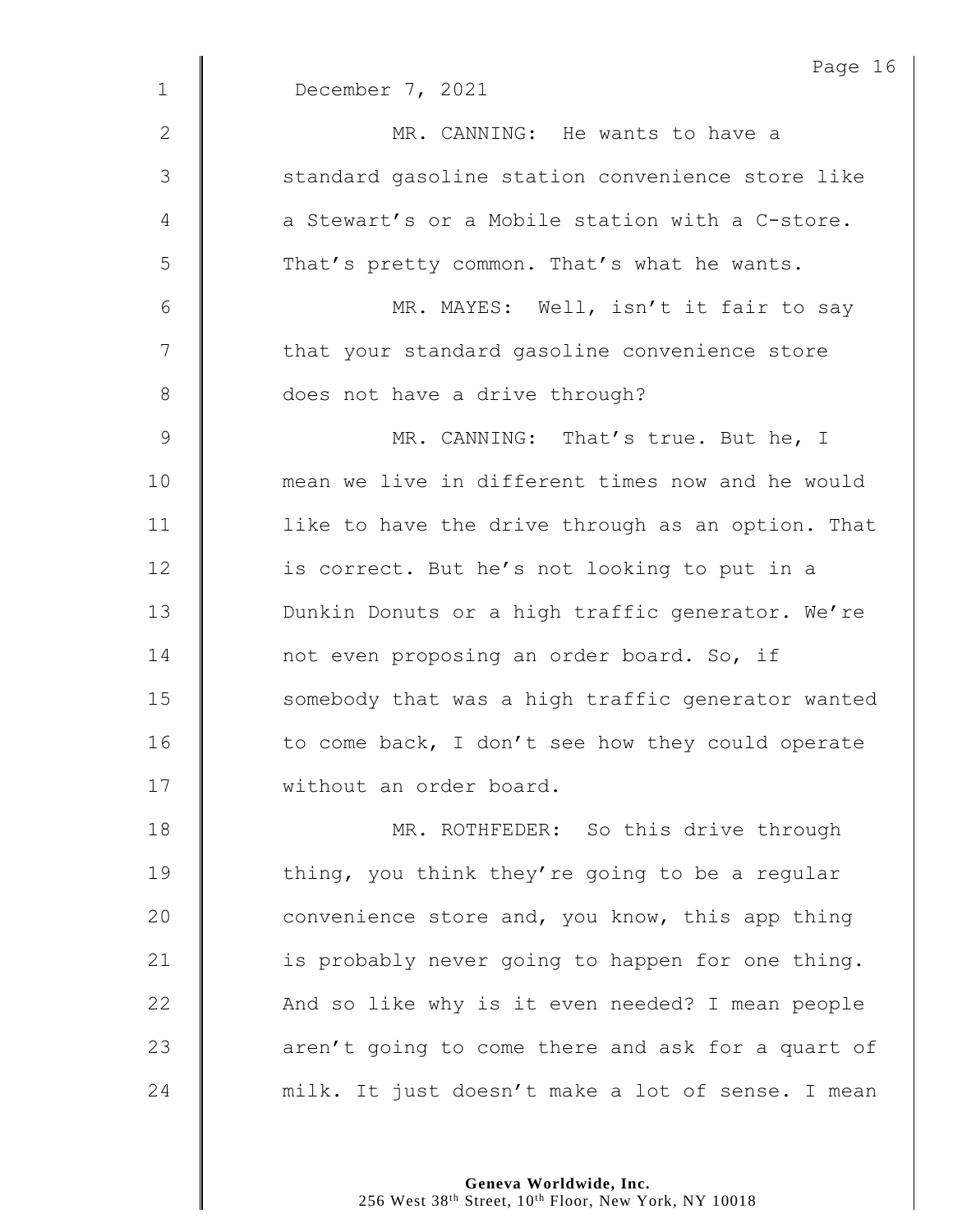| Page 1                                            |
|---------------------------------------------------|
| December 7, 2021                                  |
| it's barely going to be used.                     |
| MR. CANNING: Well, then, why are we               |
| arguing about it?                                 |
| MR. ROTHFEDER: Well, I mean, you know,            |
| it's a little problematic though because it adds  |
| another dimension to the traffic on the site. But |
| it just doesn't make a lot of sense, especially   |
| if you're not having a board there, and you're    |
| not having a major concession in there.           |
| MR. CANNING: Yep, well, all I can is              |
| well, you know, it's part of the applicant's      |
| desire for his business and I'm just his traffic  |
| engineer. I'm telling you that it's not going to  |
| make a difference from a traffic perspective and  |
| I'm not telling him how to run his business I     |
| quess.                                            |
| MR. PREZIOSI: John, would it be simpler           |
| to state or say that this proposal is more akin   |
| to a curbside pickup scenario, where like a pull  |
| out area you may see at like a McDonald's or a    |
| Wendy's where you order ahead but park in a       |
| designated space and your merchandise would be    |
| brought to you, as opposed to necessarily needing |
|                                                   |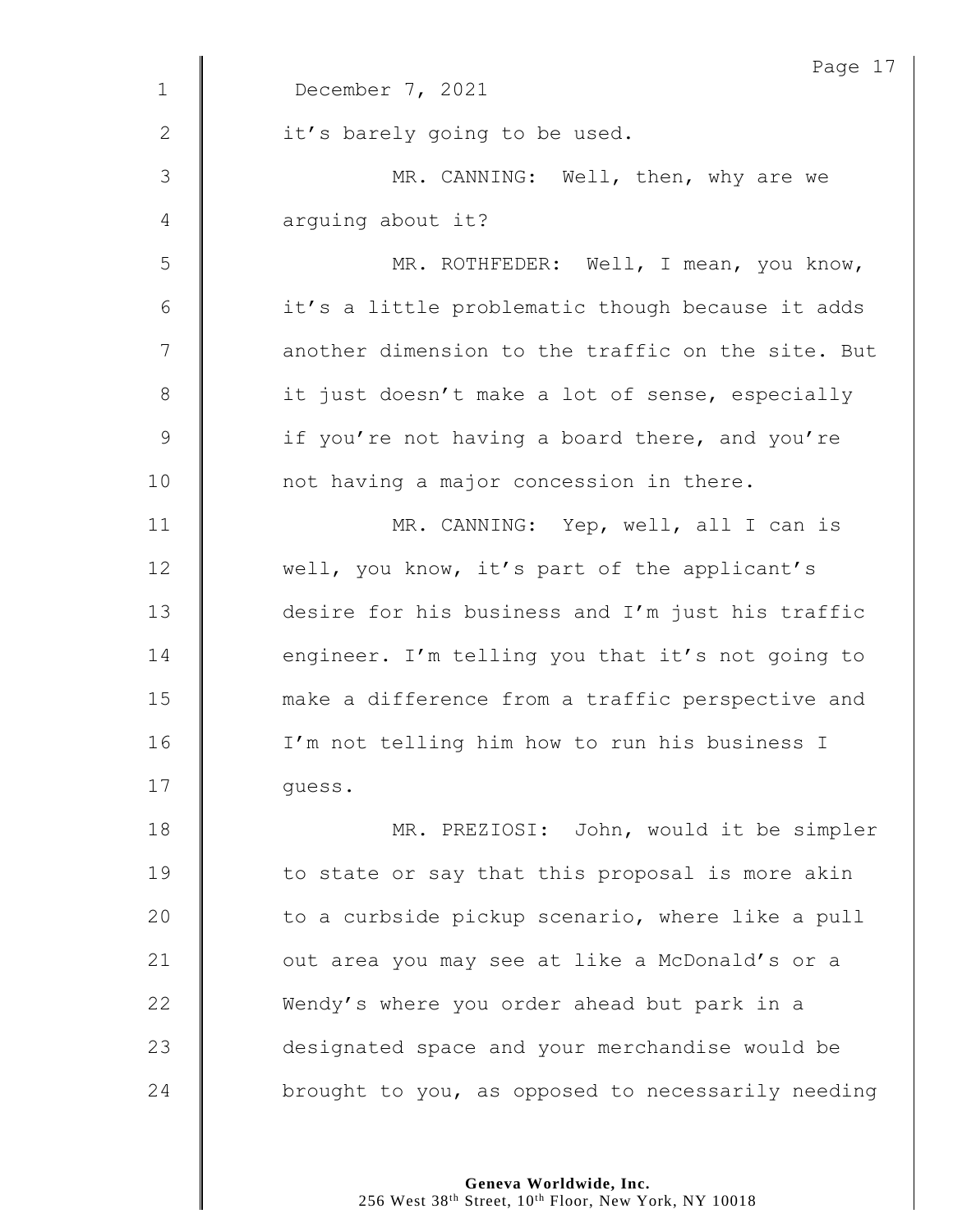|                | Page 18                                          |
|----------------|--------------------------------------------------|
| $\mathbf 1$    | December 7, 2021                                 |
| 2              | a drive through?                                 |
| 3              | MR. CANNING: Well, I guess brought to            |
| 4              | you if you hand it out the window and that's     |
| 5              | bringing it to you I quess.                      |
| 6              | MR. PREZIOSI: But not necessarily                |
| 7              | creating or possibly leading to a Dunkin Donuts  |
| 8              | in the future. I think that's the --             |
| $\overline{9}$ | MR. CANNING: We're all in agreement              |
| 10             | that this application is not for a Dunkin Donuts |
| 11             | and there's no plans for a Dunkin Donuts or      |
| 12             | anything like that. And if there ever was, that  |
| 13             | the applicant would have to come back and deal   |
| 14             | with the issues at that time, which is pretty    |
| 15             | much the way the process works.                  |
| 16             | And Ralph just suggested we could have,          |
| 17             | as part of the language that there would be no   |
| 18             | sublease of the space in the C-store to a        |
| 19             | separate tenant.                                 |
| 20             | MR. BIANCHI: So would you get rid of             |
| 21             | the drive through?                               |
| 22             | MR. CANNING: I've talked to my client            |
| 23             | and my client has indicated that they want to    |
| 24             | keep it.                                         |
|                |                                                  |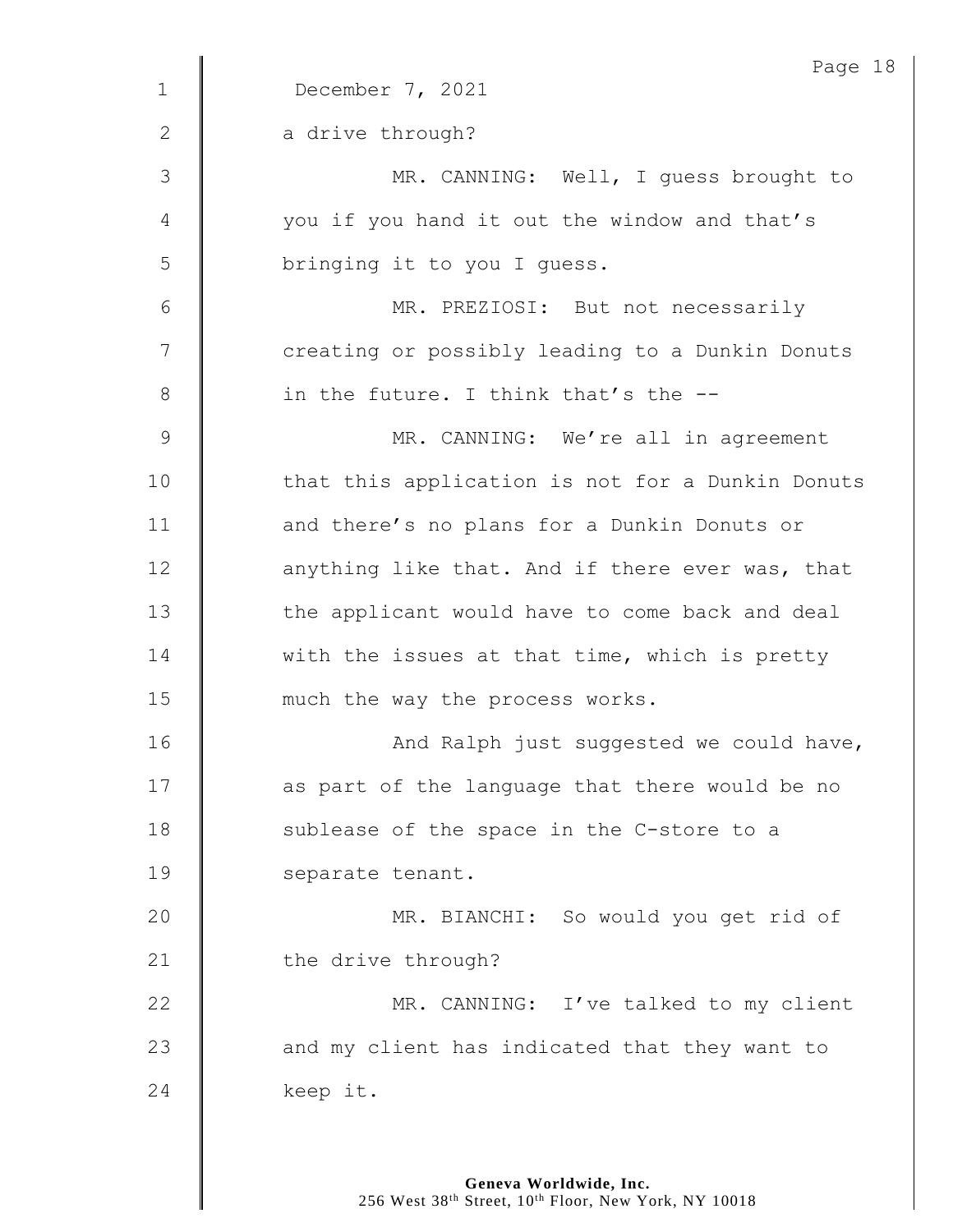|               | Page 19                                           |
|---------------|---------------------------------------------------|
| $\mathbf 1$   | December 7, 2021                                  |
| $\mathbf{2}$  | MR. BIANCHI: Okay. I mean we may not              |
| 3             | approve it, but yeah.                             |
| 4             | MR. CANNING: I understand. I                      |
| 5             | understand. Unfortunately, that's not where I     |
| 6             | want to be either.                                |
| 7             | MR. BIANCHI: No, I understand.                    |
| $\,8\,$       | MR. KESSLER: But originally there was             |
| $\mathcal{G}$ | no window there. I mean he wants to keep it, but  |
| 10            | originally the application didn't even have it    |
| 11            | there.                                            |
| 12            | MR. CANNING: The intent was to have a             |
| 13            | window. The plan should have shown a window and   |
| 14            | it didn't.                                        |
| 15            | MR. KESSLER: Okay.                                |
| 16            | MS. TAYLOR: Well, that's kind of a                |
| 17            | sticking point I think for several members on the |
| 18            | board, including myself, and I don't know.        |
| 19            | MR. CANNING: Okay. I mean I have                  |
| 20            | conveyed this message to my client, and so, and   |
| 21            | he, I guess he understands where we're at. I know |
| 22            | you do. And then the final issue was --           |
| 23            | MR. KEHOE: Yeah, I was going to say               |
| 24            | that's the easier of the two sticking points      |
|               |                                                   |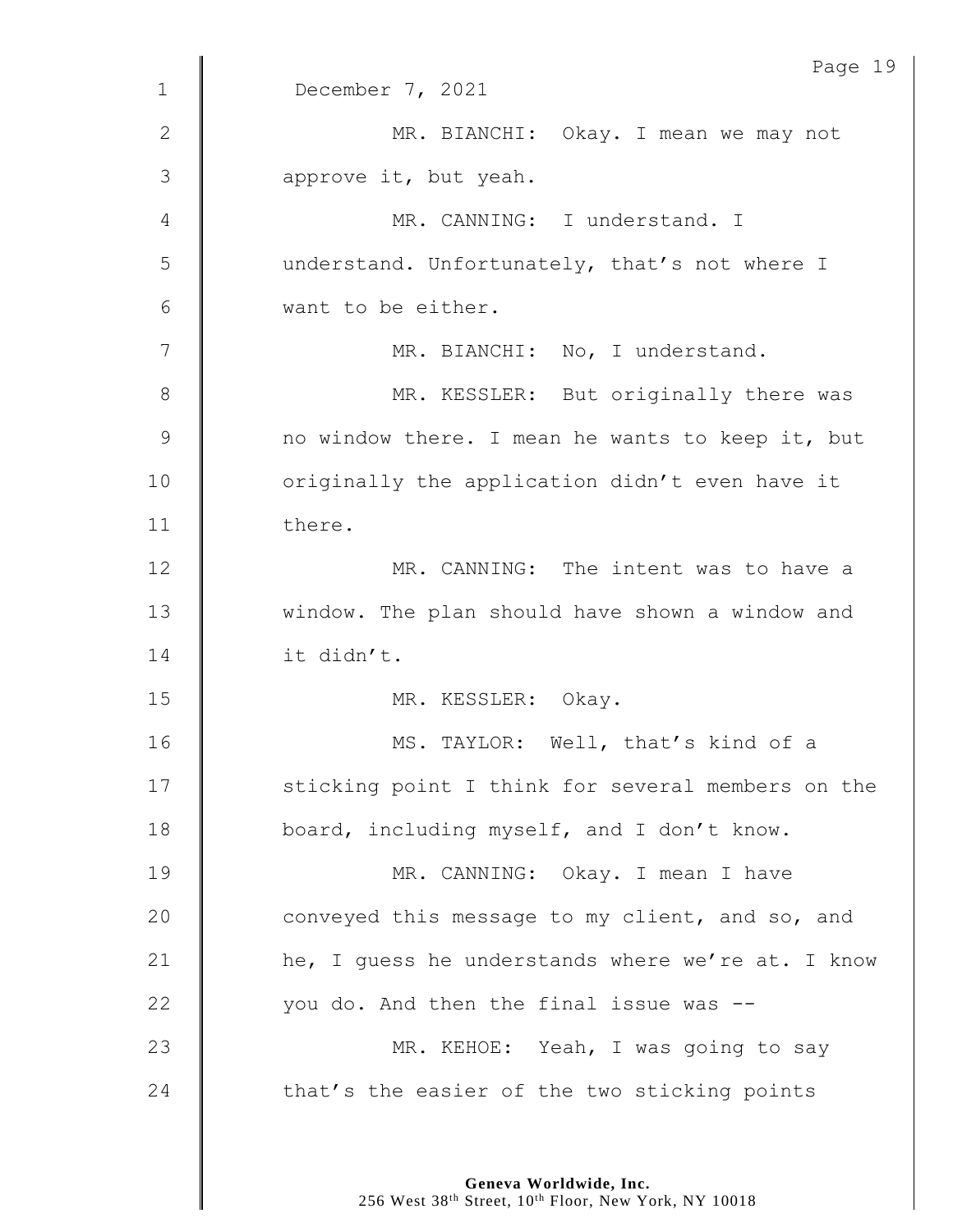|               | Page 20                                           |
|---------------|---------------------------------------------------|
| $\mathbf 1$   | December 7, 2021                                  |
| 2             | [laughter] so.                                    |
| $\mathcal{S}$ | MR. PREZIOSI: That's true.                        |
| 4             | MR. CANNING: Okay. So the final issue,            |
| 5             | I believe, is the elimination of vehicle fueling  |
| $6\,$         | positions and I know your consultant wrote a      |
| 7             | letter and indicated that somewhere between I     |
| 8             | quess 62 and 83 trips would be eliminated by the  |
| $\mathsf 9$   | elimination of two fuel pumps. And, first of all, |
| 10            | that's 43 percent of the a.m. and p.m. trips and  |
| 11            | 54 percent of the Saturday trips, based on the    |
| 12            | traffic study that was reviewed by the same       |
| 13            | consultant, and eliminating two pumps is just not |
| 14            | going to do that. And it's not going to have an   |
| 15            | impact on Route 6 traffic either, because         |
| 16            | whatever traffic is eliminated, most of it is     |
| 17            | already passing on Route 6, because gasoline      |
| 18            | stations are a convenience business. You          |
| 19            | generally speaking, try to go when you're on your |
| 20            | way somewhere else. You're already passing on     |
| 21            | Route 6.                                          |
| 22            | I would note that, and I've mentioned             |
| 23            | this before. You're probably tired of hearing me  |
| 24            | saying it. The project's traffic is going to be   |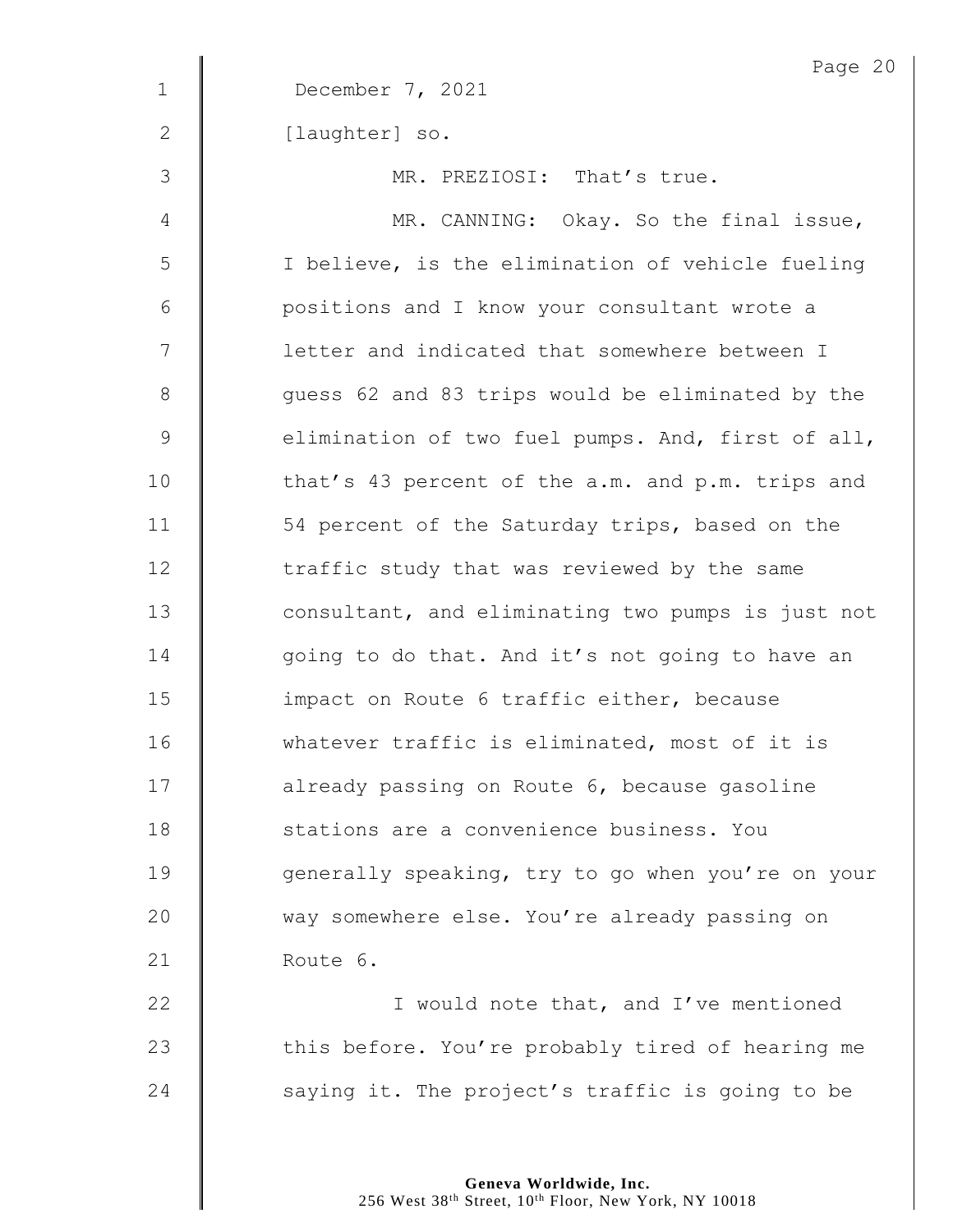|               | Page 21                                           |
|---------------|---------------------------------------------------|
| $\mathbf{1}$  | December 7, 2021                                  |
| 2             | reduced significantly already because there's no  |
| $\mathcal{S}$ | left turn permitted in, which is good from a      |
| 4             | traffic perspective, but it's bad from a business |
| 5             | perspective. And asking the applicant to          |
| 6             | eliminate two more fueling positions is not going |
| 7             | to make traffic --                                |
| 8             | MR. ROTHFEDER: He was actually                    |
| $\mathcal{G}$ | eliminating four.                                 |
| 10            | MR. CANNING: He had two pumps, four               |
| 11            | positions, yes.                                   |
| 12            | MR. ROTHFEDER: Four positions, right,             |
| 13            | yeah, yeah.                                       |
| 14            | MR. CANNING: That's correct.                      |
| 15            | MR. ROTHFEDER: Right. So it's one pump,           |
| 16            | two positions? I mean that's what we have been    |
| 17            | talking to you about actually.                    |
| 18            | MR. CANNING: Yes, yeah. Well --                   |
| 19            | MR. ROTHFEDER: What do you feel about             |
| 20            | that?                                             |
| 21            | MR. CANNING: So my client has indicated           |
| 22            | they're not willing to do that either. The data   |
| 23            | we provided, we've reduced the traffic because    |
| 24            | we've eliminated the left turn, we're putting in  |
|               |                                                   |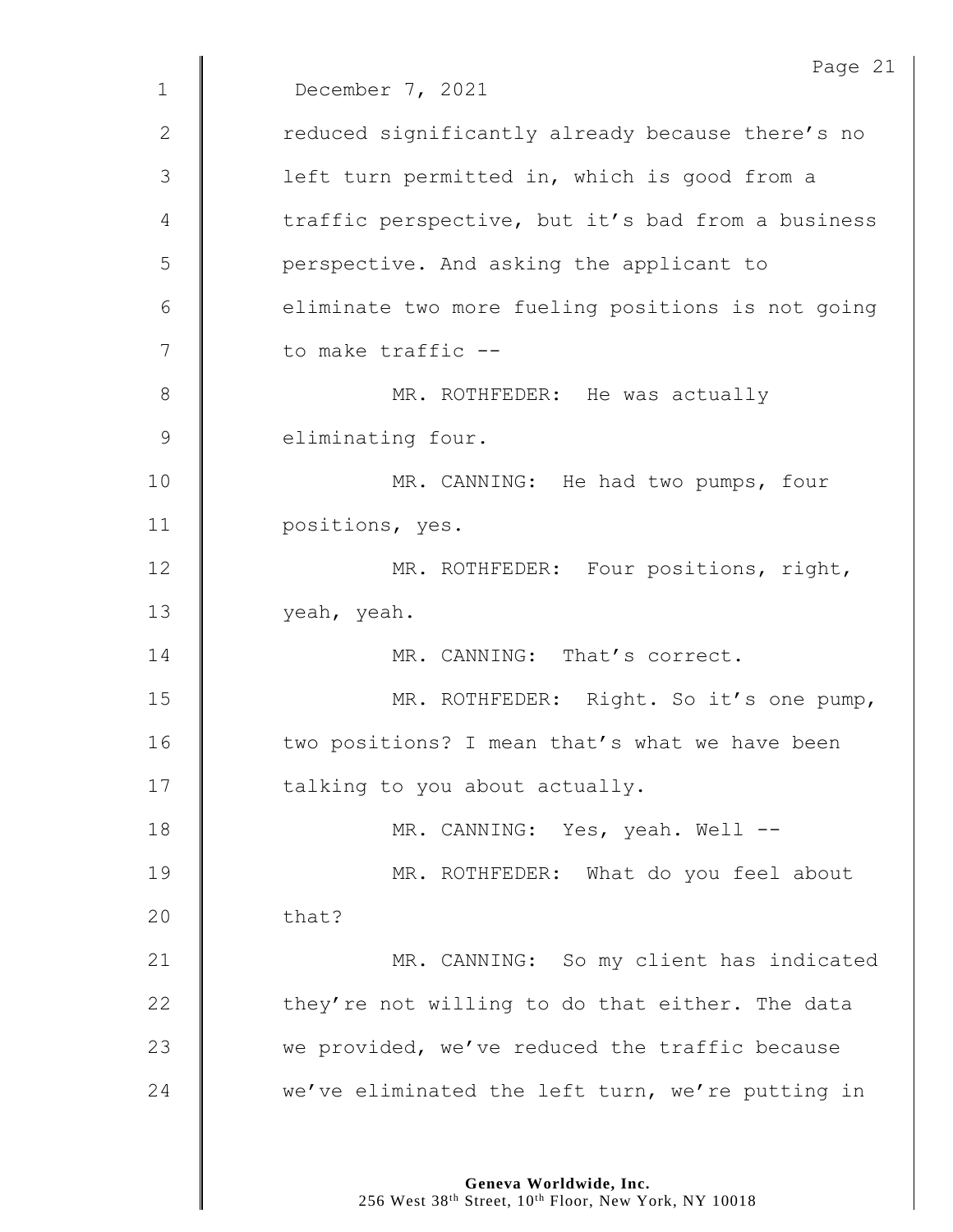|              | Page 22                                           |
|--------------|---------------------------------------------------|
| $\mathbf 1$  | December 7, 2021                                  |
| $\mathbf{2}$ | the signal, we're making all of these other       |
| 3            | concessions, all of the analysis that we've       |
| 4            | conducted demonstrates that this would be a lower |
| 5            | volume, more space, it'll function acceptively.   |
| 6            | And their position is they need to make a profit  |
| 7            | on this, they need to make up the money that      |
| 8            | they're losing from the left turn prohibition and |
| 9            | to pay for the signal, and they can't afford to   |
| 10           | lose stuff on the margins and that's his          |
| 11           | position, unfortunately.                          |
| 12           | MR. KESSLER: John, the issue I don't              |
| 13           | think was a reduction in traffic by removing the  |
| 14           | pumps. I think it was a concern about having an   |
| 15           | adequate turning radius for the trucks.           |
| 16           | MR. CANNING: So there's a couple                  |
| 17           | things, okay.                                     |
| 18           | MR. KESSLER: That's the issue. When               |
| 19           | you're arguing over whether it goes from 83 to 63 |
| 20           | is not really the issue.                          |
| 21           | MR. CANNING: Right. Okay. So well, on             |
| 22           | the whole vehicle circulation, we have provided a |
| 23           | plan that shows that the WB50 tractor trailer     |
| 24           | fuel delivery vehicle, whatever it is, can make   |
|              |                                                   |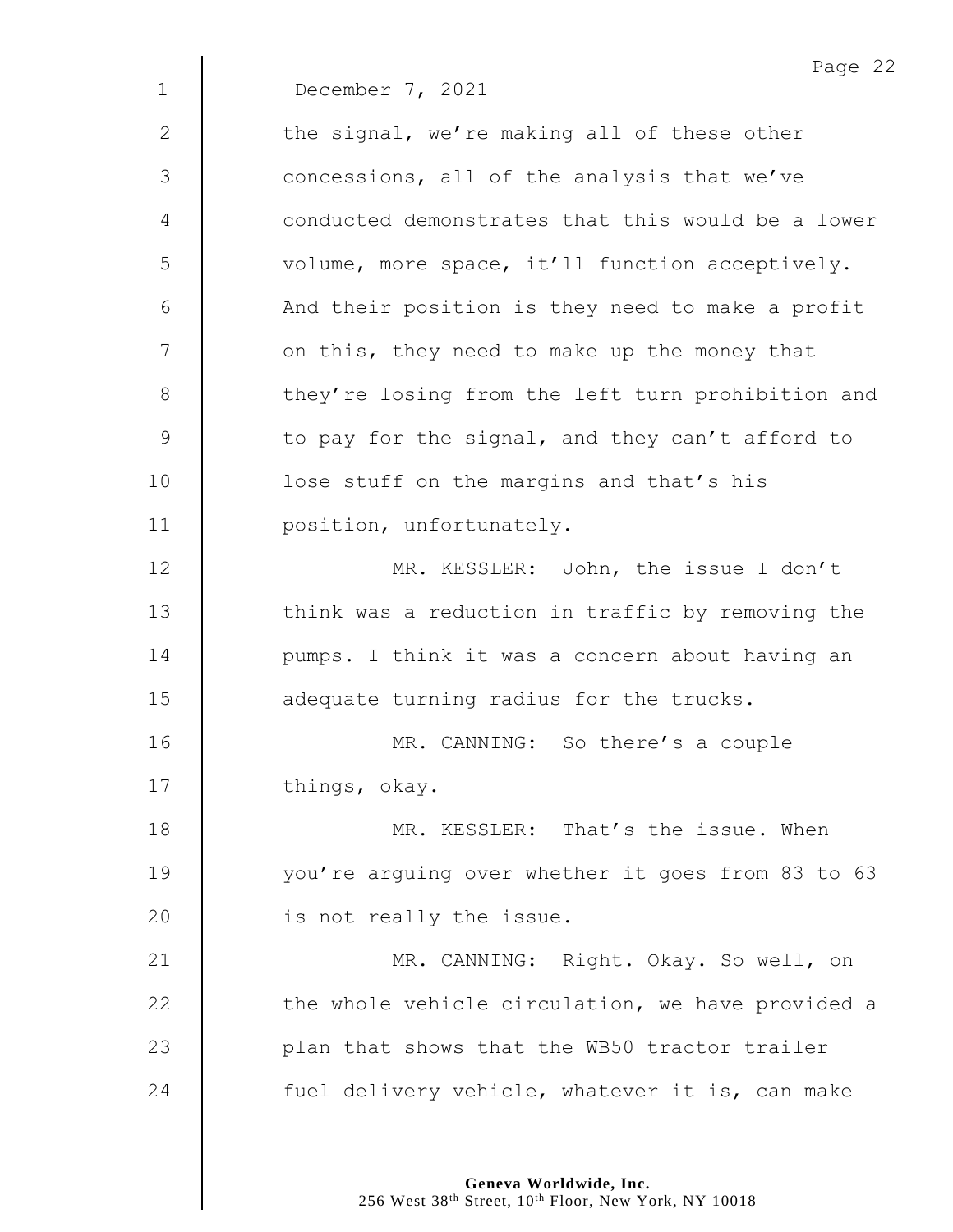1 December 7, 2021

2 | it around a fully parked site. So vehicle fueling 3 | positions, vehicles at all of the vehicle fueling 4 | positions, all of the parking spaces full and the 5 | truck can still make it around, in and out. And 6  $\parallel$  if the board still has concerns, we can tweak it  $7 \parallel$  a little bit more. I looked at it today, if we  $8$  | push the pumps a little bit further to the right, 9 we'd provide a couple more feet of clearance to 10 | the vehicles. If we pushed the back a couple more 11 | feet deep on an angular shape, we could again 12 | provide a couple more feet.

13 || The plans show that the truck can **circulate around.** And from what a practical 15 | perspective, what happens is the fuel pumps are | all the way at the back, the truck driver pulls 17 | in, he's off the street, and then presuming that 18 The way ahead is clear, because somebody could be driving or backing out of a vehicle fueling **position, he proceeds to the back of the site and h** he stops there, he takes care of filling the  $\parallel$  tanks, and then when he goes to leave, it's just  $\parallel$  the same. If there's people driving around in | front of him, he waits until the way is clear and

> **Geneva Worldwide, Inc.** 256 West 38<sup>th</sup> Street, 10<sup>th</sup> Floor, New York, NY 10018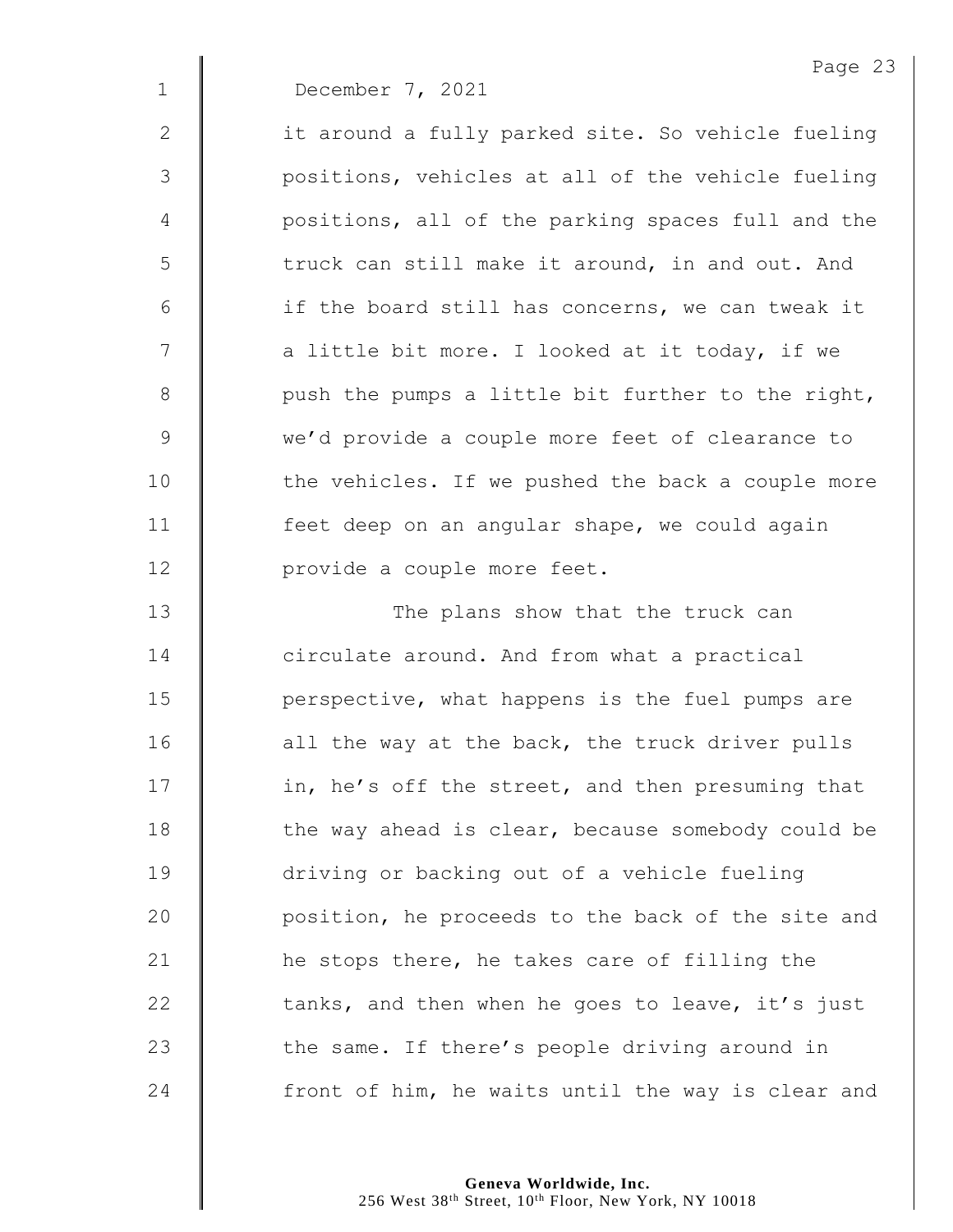|               | Page 24                                           |
|---------------|---------------------------------------------------|
| $\mathbf{1}$  | December 7, 2021                                  |
| 2             | then he drives out.                               |
| $\mathcal{S}$ | So, A, we've shown that the truck can do          |
| 4             | it, and B, the operator is going to only drive    |
| 5             | when he can drive. He's not going to drive over   |
| 6             | cars, this is not some sort of Chevy Chase movie. |
| 7             | MR. FOLEY: But John, what Steve brought           |
| 8             | up, I was going to. The real issue is safety. Now |
| $\mathsf 9$   | I know on paper, this looks good, what you're     |
| 10            | proposing with that tanker truck and I don't know |
| 11            | how many gallons of fuel is in there. And you're  |
| 12            | saying if everything goes perfect. Suppose that   |
| 13            | driver is off a few feet or a car, and he turns a |
| 14            | little. Are you comfortable, I'm not, with 2.5    |
| 15            | feet between the tanker and a person standing     |
| 16            | there, or even 9.5 feet between the nearest pump  |
| 17            | and the tanker.                                   |
| 18            | MR. CANNING: I am --                              |
| 19            | MR. FOLEY: 2.5 feet is from Tom, less             |
| 20            | than Tom --                                       |
| 21            | MR. CANNING: Yes, yes, yeah.                      |
| 22            | MR. FOLEY: To me, it's a safety issue             |
| 23            | and by doing what AKRF is recommending with going |
| 24            | to the four pump stations, with moving everything |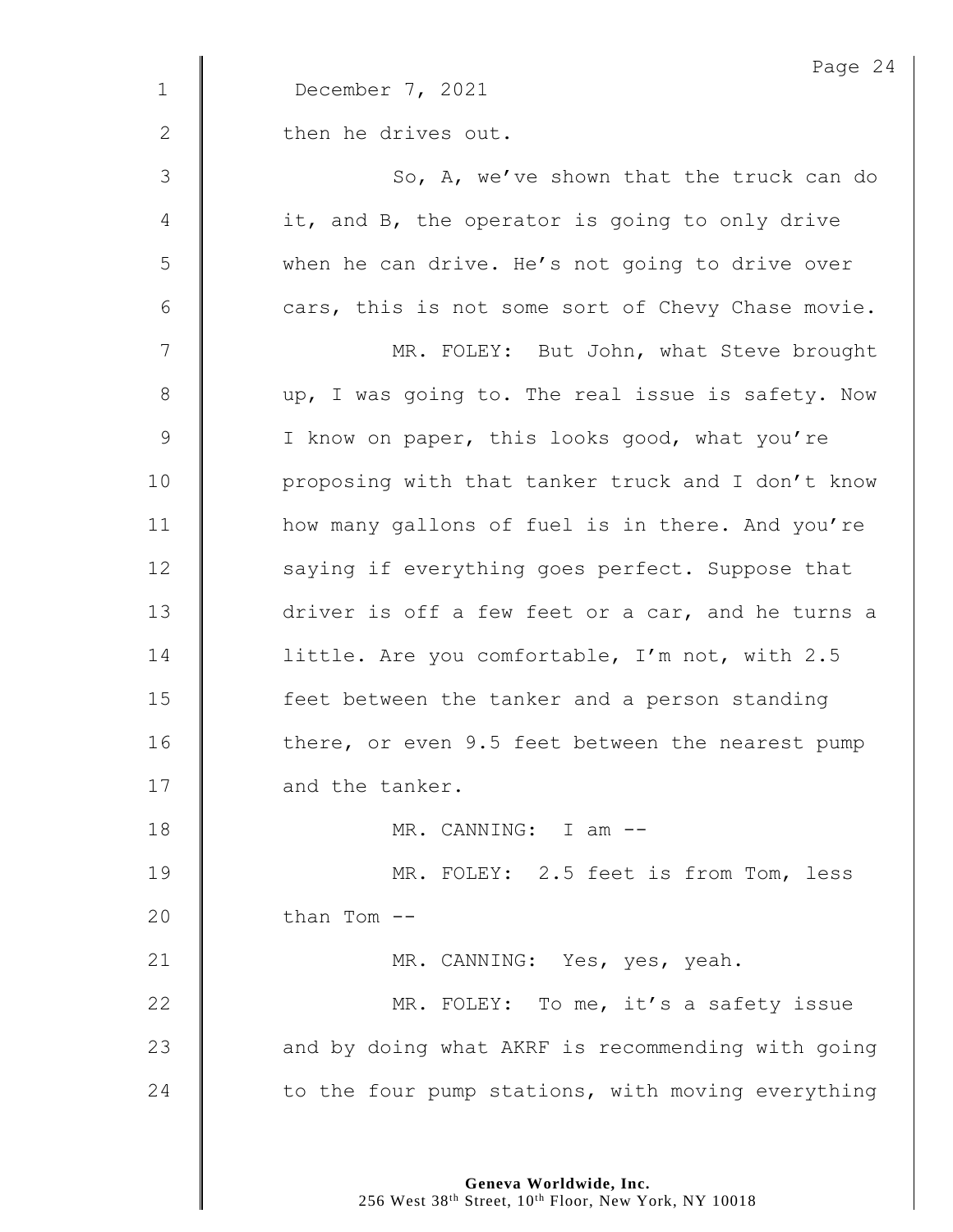1 December 7, 2021

Page 25

| $\mathbf{2}$ | down, just gives you more room, more safety, and  |
|--------------|---------------------------------------------------|
| 3            | we're spending a lot of time about the drive in   |
| 4            | lane and all of that, which is important. And     |
| 5            | moving the propane or the vacuums, but to me, the |
| 6            | real safety issue when you look at this plan,     |
| 7            | yes, you've improved it with the circulation      |
| 8            | internally. It makes more sense. There is one     |
| $\mathsf 9$  | issue I have there in front of the deli, where    |
| 10           | traffic, the red arrows are going in both         |
| 11           | directions. But again, I think you improved the   |
| 12           | plan and what AKRF has shown us in their November |
| 13           | 22nd, to me, that's more palatable, more          |
| 14           | acceptable, at least to me, and I'm usually very  |
| 15           | critical.                                         |
| 16           | And I think that we have your letter or           |
| 17           | someone's letter addressed that why didn't you    |
| 18           | bring all of this stuff up sooner. If you go back |
| 19           | through the minutes, or watch the meeting, a lot  |
| 20           | of this stuff was brought up, at least some of it |
| 21           | by me, and by the public and other board members. |
| 22           | So I kind of took issue with that. I know you     |
| 23           | probably didn't write the letter, but you did.    |

**But anyway, I think that the AKRF plan**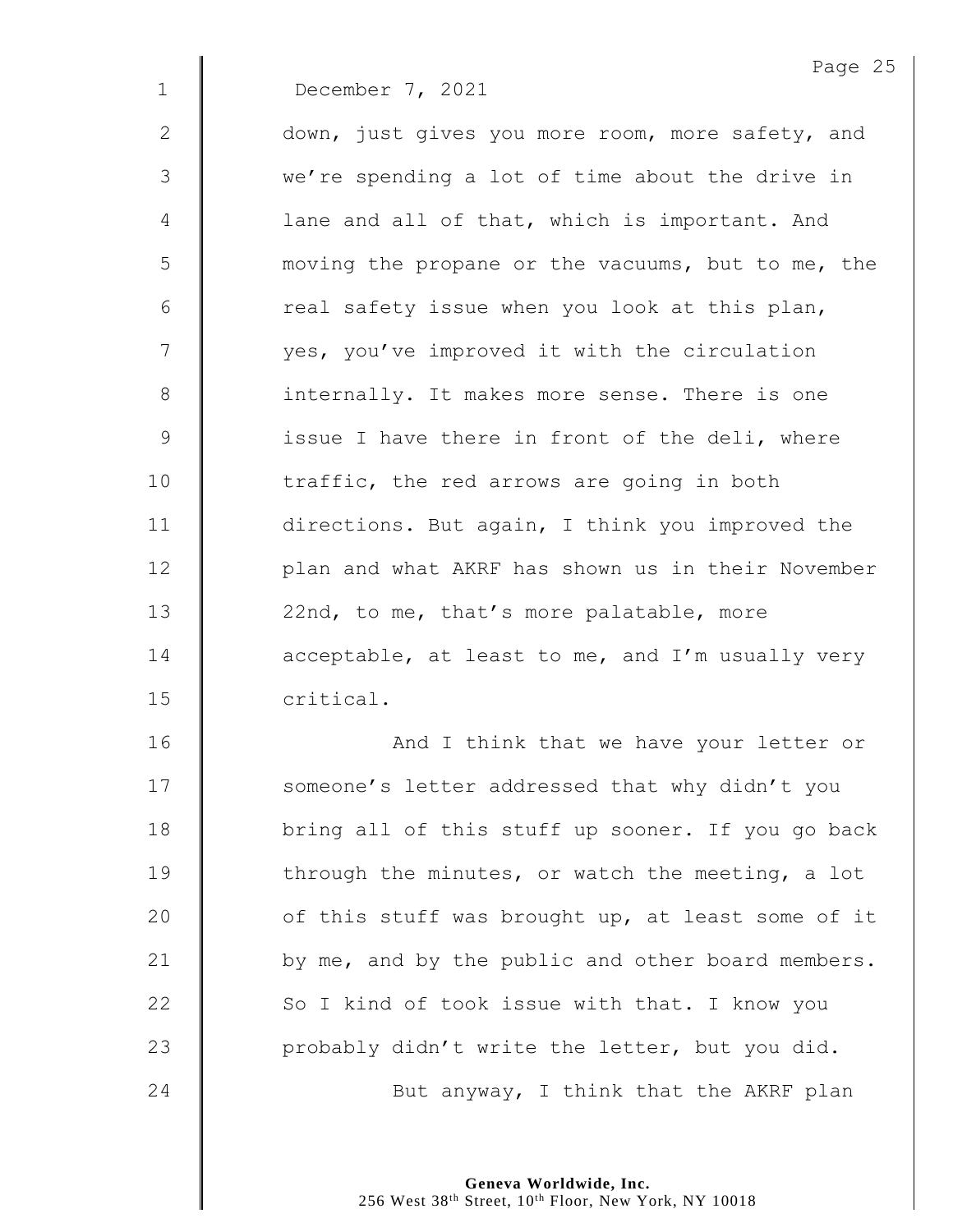|              | Page 26                                           |
|--------------|---------------------------------------------------|
| $\mathbf{1}$ | December 7, 2021                                  |
| $\mathbf{2}$ | is more doable, safer, and there are going to be  |
| 3            | different things that happen when you have all    |
| 4            | these cars coming in, some to get gas, some to go |
| 5            | to the deli. Someone's going to make a swerve and |
| 6            | be off a few feet and that sets everything off    |
| 7            | according to the best laid plans of an engineer   |
| $8\,$        | and architect. And no offense, I have engineers   |
| 9            | in my family an architect. So that's my point.    |
| 10           | And I'm concerned about that pinch point          |
| 11           | up there, as someone referred it to, I know AKRF  |
| 12           | referred it to as a pinch point. I'm more         |
| 13           | comfortable with the four pump stations, the      |
| 14           | eight fueling stations, the AKRF revision that    |
| 15           | they're recommending.                             |
| 16           | And just on the record, there was a               |
| 17           | record on, again, a little aside, from a          |
| 18           | resident. I guess it was entered into the record. |
| 19           | I don't know who this is from Quarry Acres,       |
| 20           | sounds distant in a way, but he talks about the   |
| 21           | traffic and the concerns about gas stations,      |
| 22           | especially on the 6 corridor. And I think what    |
| 23           | this gentleman, I forgot his name here, I can't   |
| 24           | read it. I think it's important. This is what a   |
|              |                                                   |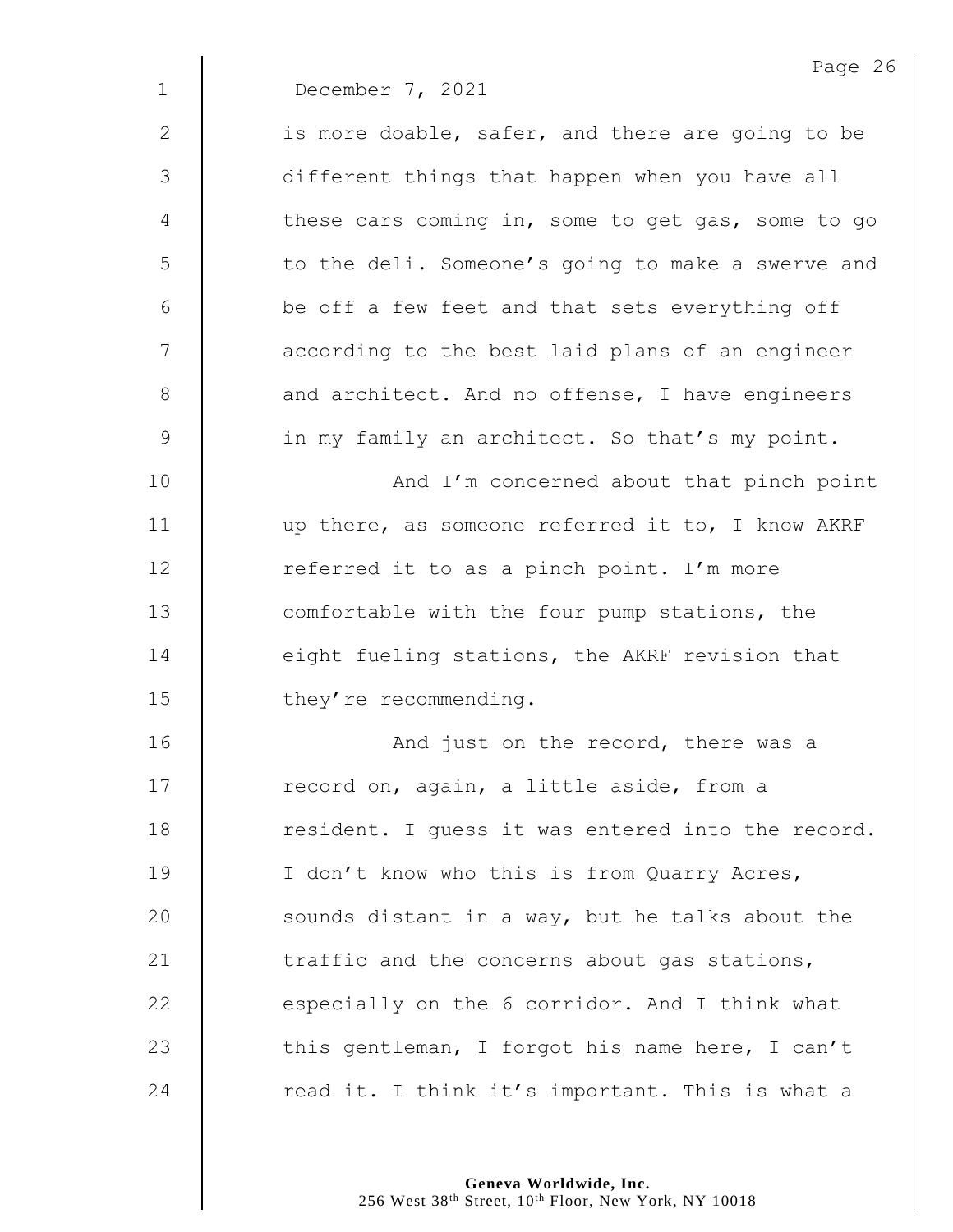|             | Page 27                                           |
|-------------|---------------------------------------------------|
| $\mathbf 1$ | December 7, 2021                                  |
| $\mathbf 2$ | lot of people are talking about. And I know you   |
| 3           | have a right to put there, and you submitted a    |
| 4           | lot of plans and work. I just think it's          |
| 5           | problematic since the beginning. But maybe as a   |
| 6           | solution, this latest AKRF report, I was a little |
| 7           | disappointed in the beginning with AKRF but this  |
| $8\,$       | is much better.                                   |
| $\mathsf 9$ | MS. TAYLOR: I would just like to say              |
| 10          | too, I am not particularly in agreement with the  |
| 11          | idea that this turning for the tractor trailers   |
| 12          | is really working. I don't like the fact that     |
| 13          | those red marks, I guess that's the, those are    |
| 14          | the angles that would be used for turning the     |
| 15          | tractor trailer. Those red dashes, isn't that     |
| 16          | what that $--$                                    |
| 17          | MR. CANNING:<br>That's correct yeah.              |

18 | MS. TAYLOR: Okay. It's very close to  $\parallel$  the back of four, five, six and seven. Those are  $\parallel$  the parking spaces right there at the  $-$ -21 | MR. CANNING: Correct. 22 | MS. TAYLOR: -- convenience store. **MR. CANNING: Mm-hmm.** 24 MS. TAYLOR: Those lines, that turning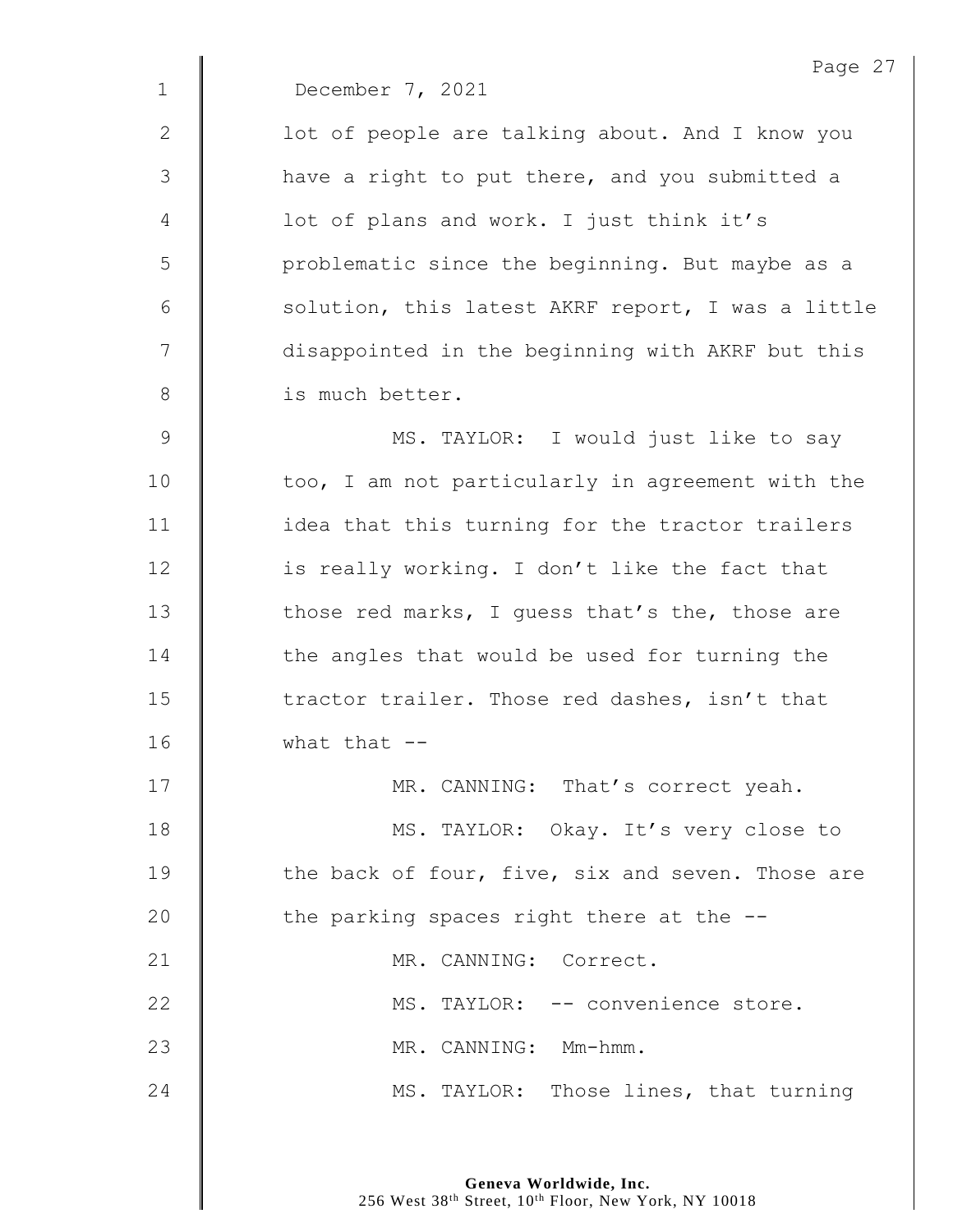|                | Page 28                                           |
|----------------|---------------------------------------------------|
| $\mathbf{1}$   | December 7, 2021                                  |
| 2              | point there is very, very close to the back of    |
| $\mathfrak{Z}$ | these parking slots and I don't particularly      |
| 4              | think that's safe. I think, you know, all kinds   |
| 5              | of things could happen. It's a little better on   |
| 6              | the other side, but here I'm not particularly in  |
| 7              | favor of that. So you might want to think about   |
| 8              | dealing with this turning for the tractor         |
| $\mathsf 9$    | trailers a little differently over here near, in  |
| 10             | front of the convenience store.                   |
| 11             | MR. CANNING: So, Madam Chair and Mr.              |
| 12             | Foley, I respect and deeply appreciate the        |
| 13             | concerns that you have and the work that you do   |
| 14             | on this board, reviewing every application that   |
| 15             | comes through here. We can make some minor        |
| 16             | modifications to this that will improve the       |
| 17             | turning some more. But I have spoken to my client |
| 18             | and they've indicated that this is as far as they |
| 19             | can go on this issue. I would remind the board    |
| 20             | that the gas station is existing. It has horrible |
| 21             | access now. And by providing a traffic signal, it |
| 22             | will have controlled access so you don't have to  |
| 23             | take your life in your hands when you come in and |
| 24             | out of Route 6. And we're hopeful that the board  |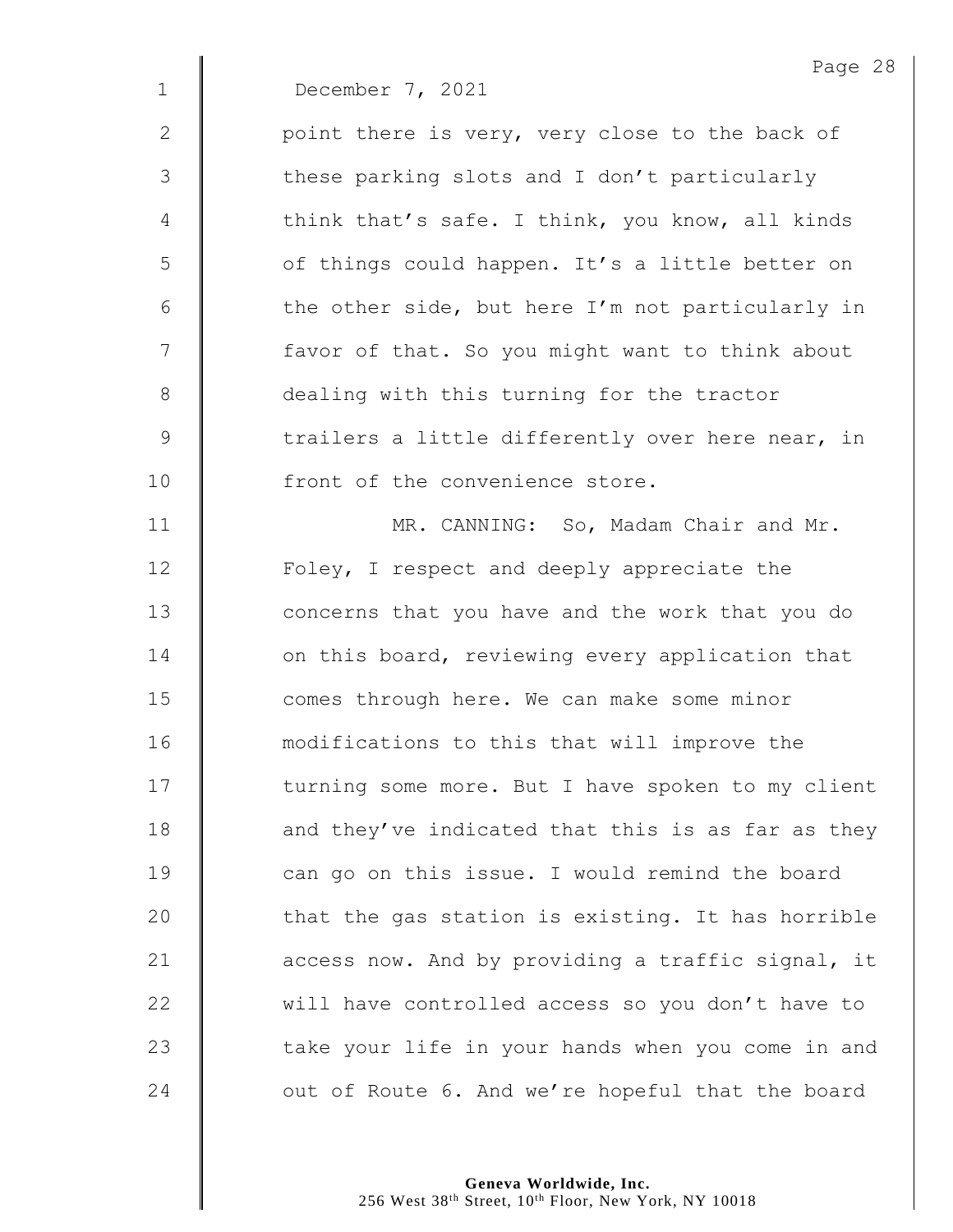|              | Page 29                                           |
|--------------|---------------------------------------------------|
| $\mathbf{1}$ | December 7, 2021                                  |
| 2            | can see all of these issues and work with us on a |
| 3            | way forward to get this approved more or less in  |
| 4            | its current form.                                 |
| 5            | MS. TAYLOR: Okay.                                 |
| 6            | MR. BIANCHI: Make sure your client                |
| 7            | understands that what he's asking for he may not  |
| $8\,$        | get.                                              |
| 9            | MR. CANNING: I --                                 |
| 10           | MR. BIANCHI: And on a previous point.             |
| 11           | MR. CANNING: You are correct. I                   |
| 12           | understand that.                                  |
| 13           | MR. BIANCHI: Okay.                                |
| 14           | MR. CANNING: And I think I've made that           |
| 15           | clear to him.                                     |
| 16           | MR. FOLEY: And also the whole premise             |
| 17           | about well this will improve the situation with   |
| 18           | the traffic with the red light there now if that  |
| 19           | happens. That's true. It will also improve the    |
| 20           | aesthetics, what's the mess that's there now.     |
| 21           | MR. CANNING: Yeah.                                |
| 22           | MR. FOLEY: But still we have to look at           |
| 23           | it, I look at it at least and some of us, from a  |
| 24           | safety standpoint.                                |
|              |                                                   |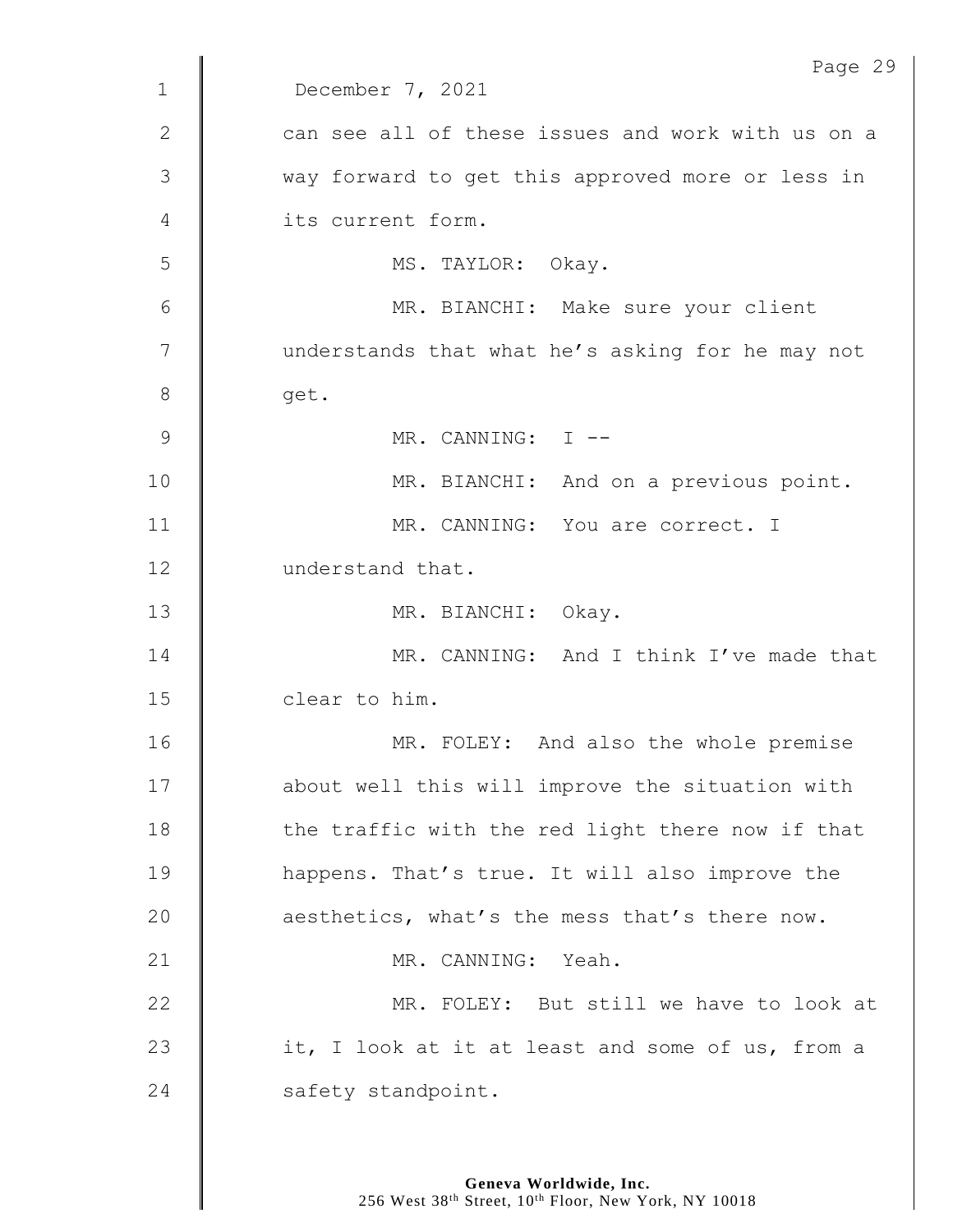|               | Page 30                                           |
|---------------|---------------------------------------------------|
| $\mathbf 1$   | December 7, 2021                                  |
| 2             | MR. CANNING: I understand, yes.                   |
| $\mathcal{S}$ | MR. FOLEY: And I just think that when             |
| 4             | you look at, maybe if the deli wasn't there and   |
| 5             | people were just coming in for gas, and they knew |
| 6             | where they were going, they're not going all      |
| 7             | over. When you look at this, you know, I even     |
| $8\,$         | have another further question looking at this     |
| $\mathsf 9$   | AKRF's thing. When you come in off 6, there seems |
| 10            | to be, well it's not up there, where the two,     |
| 11            | where the island is, it comes in, yeah, there, in |
| 12            | the center, and then goes over to the right and   |
| 13            | around. I don't remember that in the original.    |
| 14            | But I'm just saying it's a confusing,             |
| 15            | complex setup and I know you guys have tried      |
| 16            | hard. But I still have an issue with the overall  |
| 17            | safety of this plan, unless maybe we tune into,   |
| 18            | focus in on what AKRF is suggesting.              |
| 19            | MR. CANNING: So --                                |
| 20            | MR. KEHOE: And -- hang on.                        |
| 21            | MR. CANNING: Yes.                                 |
| 22            | MR. KEHOE: Along those lines, we should           |
| 23            | hear from AKRF. Maybe John can answer, but AKRF   |
| 24            | is here.                                          |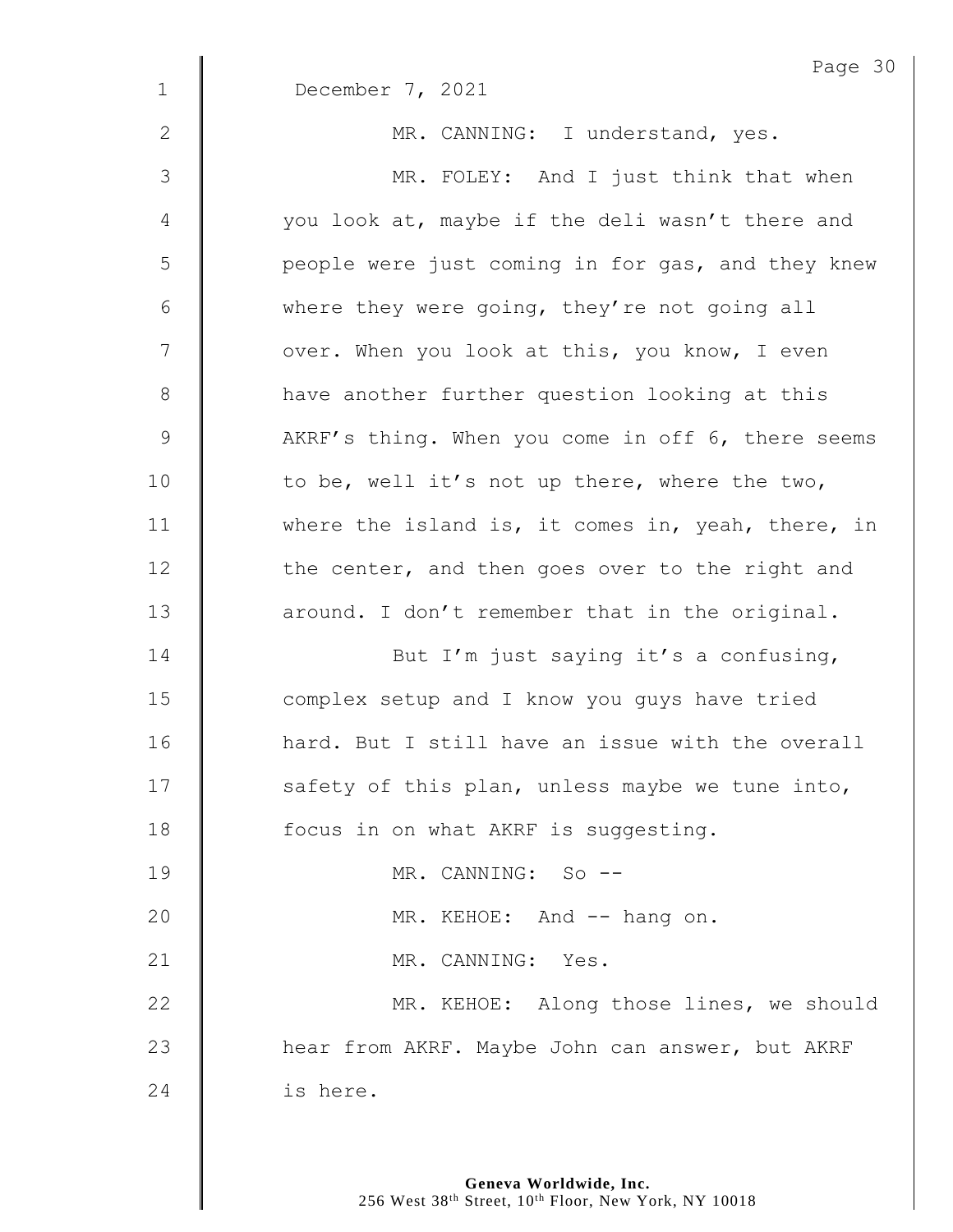| $\mathbf 1$    | Page 31<br>December 7, 2021                       |
|----------------|---------------------------------------------------|
|                |                                                   |
| $\mathbf{2}$   | MR. FOLEY: Oh, okay.                              |
| $\mathfrak{Z}$ | MR. KEHOE: To explain anything that you           |
| 4              | want.                                             |
| 5              | MS. TAYLOR: Before you go there, I                |
| 6              | wanted to say this. I personally would be willing |
| 7              | to say, give you ten spots, as opposed to you     |
| $8\,$          | losing two, you just lose one, but you'd have to, |
| $\mathsf 9$    | again, work this so that the turning lanes for    |
| 10             | the tractor trailer is made safer than we see     |
| 11             | now. I would be -- but I'm -- it's just such a    |
| 12             | tight situation here.                             |
| 13             | MR. KESSLER: John, we talked about it,            |
| 14             | and again, we talked about those upper pumps.     |
| 15             | Perhaps making that one pump, more centrally      |
| 16             | located is your, is the applicant adverse to that |
| 17             | as well?                                          |
| 18             | MR. CANNING: The last time I spoke to             |
| 19             | them, they were adverse to that.                  |
| 20             | MR. KESSLER: Would you mean losing two            |
| 21             | fueling stations versus four?                     |
| 22             | MR. CANNING: Yes, correct.                        |
| 23             | MR. KESSLER: Okay.                                |
| 24             | MR. CANNING: Yeah.                                |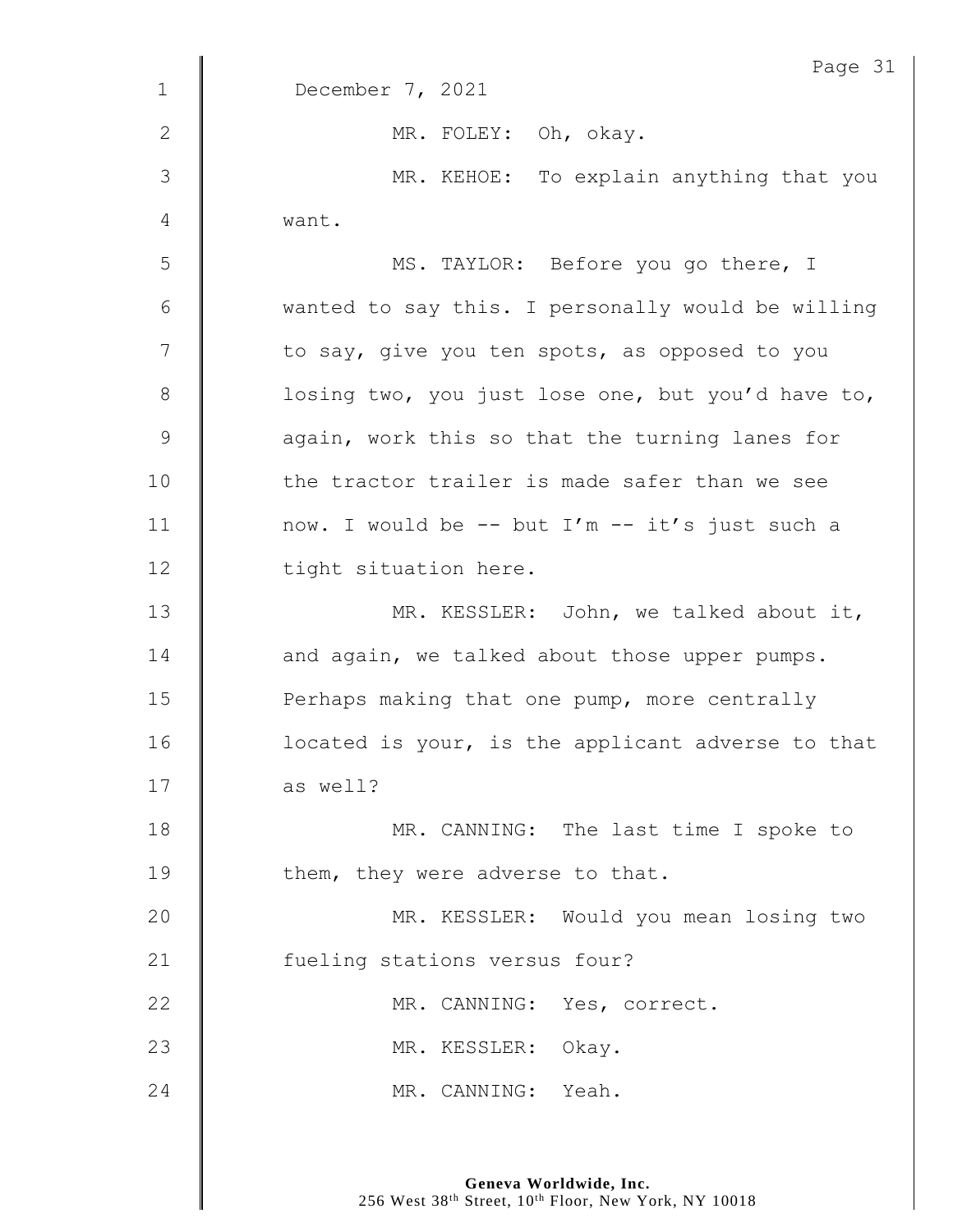|              | Page 32                                             |
|--------------|-----------------------------------------------------|
| $\mathbf 1$  | December 7, 2021                                    |
| $\mathbf{2}$ | MR. KIMMERLING: I just want to beat a               |
| 3            | dead horse to death for a minute. I know that the   |
| 4            | applicant really, really wants a drive through      |
| 5            | window, but if they didn't have a drive through     |
| $\epsilon$   | window in the back, is it conceivable that the      |
| 7            | convenience store could move to the left,           |
| $8\,$        | providing greater turn space for the trucks         |
| $\mathsf 9$  | rather than clipping the backs of those parking     |
| 10           | spots? Do you know what I'm saying? What kind of    |
| 11           | space would we have $--$ we, you $--$ would have to |
| 12           | move the entire convenience store back if we        |
| 13           | didn't need the space for the drive around?         |
| 14           | MR. MASTROMONACO: Okay. Can I answer                |
| 15           | that for you?                                       |
| 16           | MR. KIMMERLING: Please, I'm asking.                 |
| 17           | MR. MASTROMONACO: I'm sitting here and              |
| 18           | there's too much confusion. Maybe I can help.       |
| 19           | There does not have to be service to customers      |
| 20           | behind this building. That is a road, a driveway,   |
| 21           | that we normally put behind any gas station.        |
| 22           | MR. KIMMERLING: Okay.                               |
| 23           | MR. MASTROMONACO: There doesn't have to             |
| 24           | be any service there. There is no service there.    |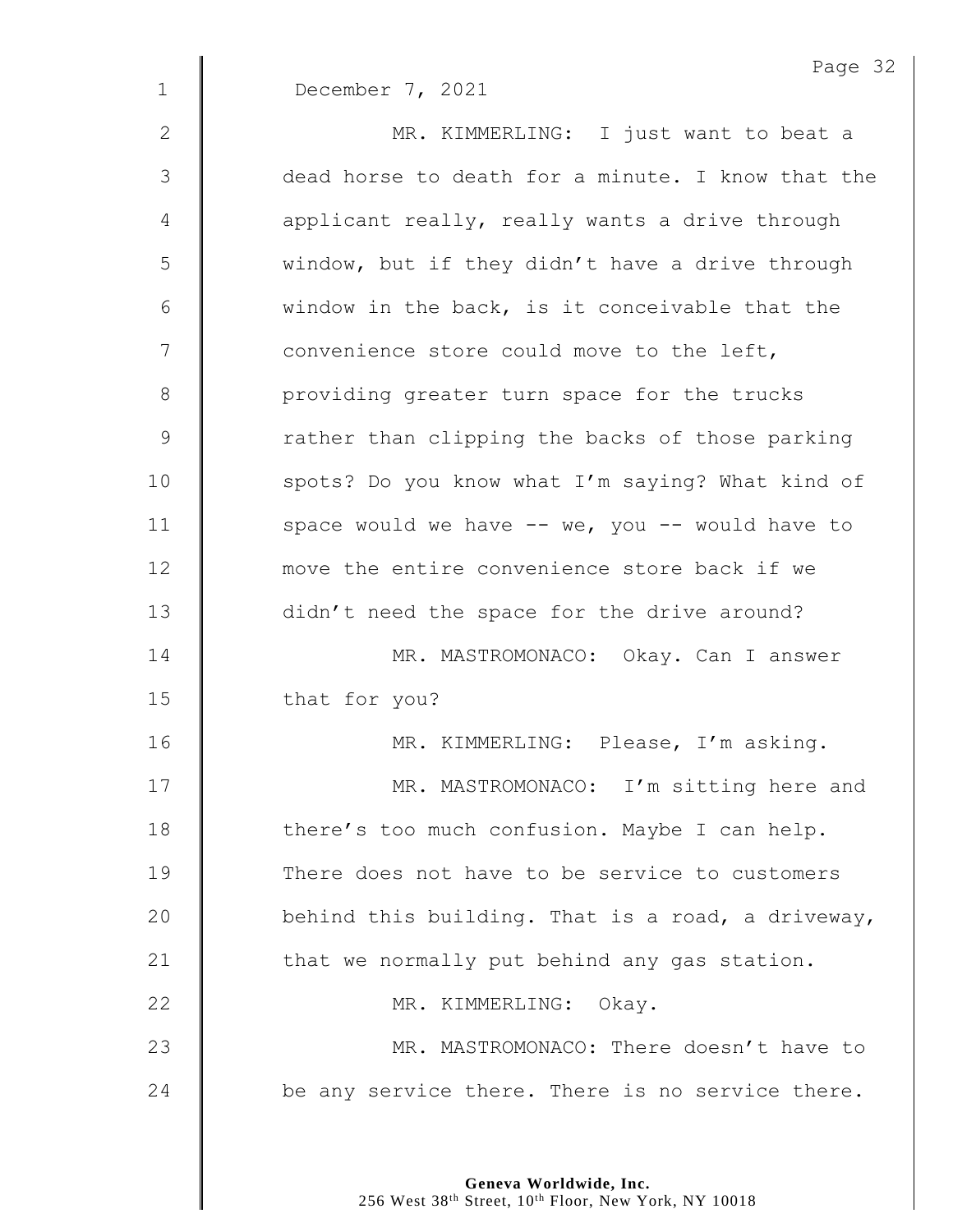| $\mathbf 1$ | Page 33                                            |
|-------------|----------------------------------------------------|
|             | December 7, 2021                                   |
| 2           | MR. KIMMERLING: Okay.                              |
| 3           | MR. KESSLER: Do you need it as big if              |
| 4           | there was no service there? As wide?               |
| 5           | MR. MASTROMONACO: Well, in order to                |
| $6\,$       | make that turn, yeah, it should be that -- I mean  |
| 7           | it's not that wide. It's 18 feet wide.             |
| $8\,$       | MR. KIMMERLING: Okay.                              |
| 9           | MR. MASTROMONACO: It's a place where               |
| 10          | deliveries could be made, that type of thing.      |
| 11          | MR. KIMMERLING: Yeah. That's fine, just            |
| 12          | a thought.                                         |
| 13          | MR. MASTROMONACO: The idea, when we                |
| 14          | started this, there was a pandemic, and we were    |
| 15          | thinking at that time, that people would not want  |
| 16          | to go into the stores and this would be a place.   |
| 17          | But there was a thought to have any subleases or   |
| 18          | Dunkin Donuts. There never was any thought of      |
| 19          | that. Secondly, I think it's misleading to show    |
| 20          | that picture. I wish Chris could show the entire   |
| 21          | site plan and not this. And what you'll notice     |
| 22          | is, that's not even the entire site plan. I don't  |
| 23          | know if you have the, no, you're still $-$ - there |
| 24          | we go.                                             |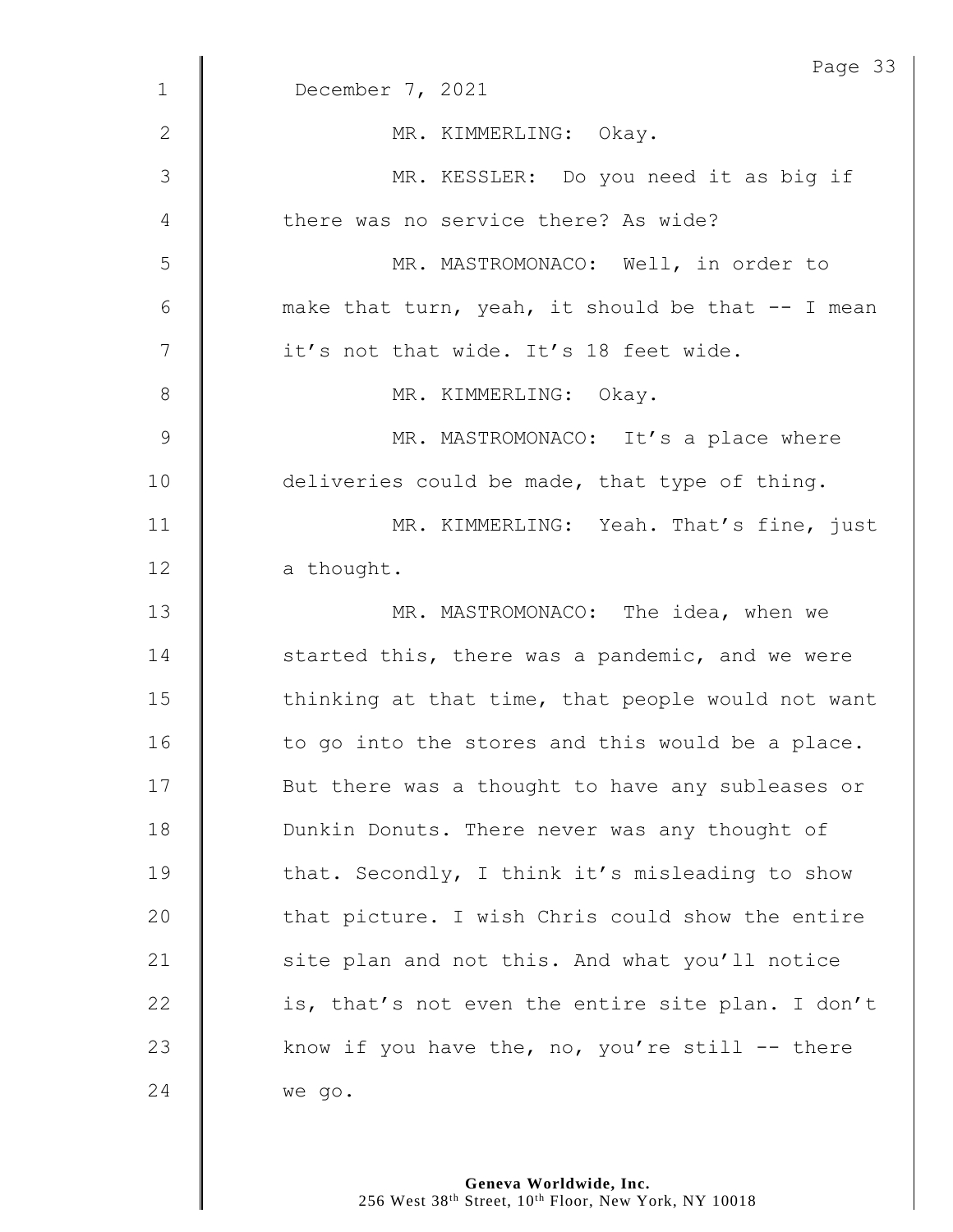|               | Page $34$                                         |
|---------------|---------------------------------------------------|
| $\mathbf 1$   | December 7, 2021                                  |
| 2             | What you'll notice is that we tried to            |
| $\mathcal{S}$ | do this in the least amount of pavement as        |
| 4             | possible. We have a double wall system behind     |
| 5             | that gas station. I can take those two walls and  |
| 6             | move them back another 50 feet if need be. We're  |
| 7             | just trying to do all of this in the minimum      |
| $\,8\,$       | amount of paving. If I took that back line and    |
| $\mathsf 9$   | moved it back five feet or if I made that a       |
| 10            | single wall instead of a double wall, there's a   |
| 11            | sort of an aesthetic to having a double wall, you |
| 12            | could plant between them. If I got rid of one     |
| 13            | wall, I'd have another ten feet back there very   |
| 14            | easily.                                           |
| 15            | So I think, you know, we're leaving the           |
| 16            | rest of the property undeveloped. I can develop   |
| 17            | it, I can show more at pavement, I can do it. I   |
| 18            | think that given all of the runs we did on truck  |
| 19            | turns and so on, I've never seen a gas station    |
| 20            | where a tractor trailer can do what we're doing   |
| 21            | here. I've never seen one. Maybe Mr. Beattie can  |
| 22            | tell us where, what gas stations he's ever worked |
| 23            | on where tractor trailers can turn around, around |
| 24            | those pumps. I've never seen it. So we have it -- |

Page 34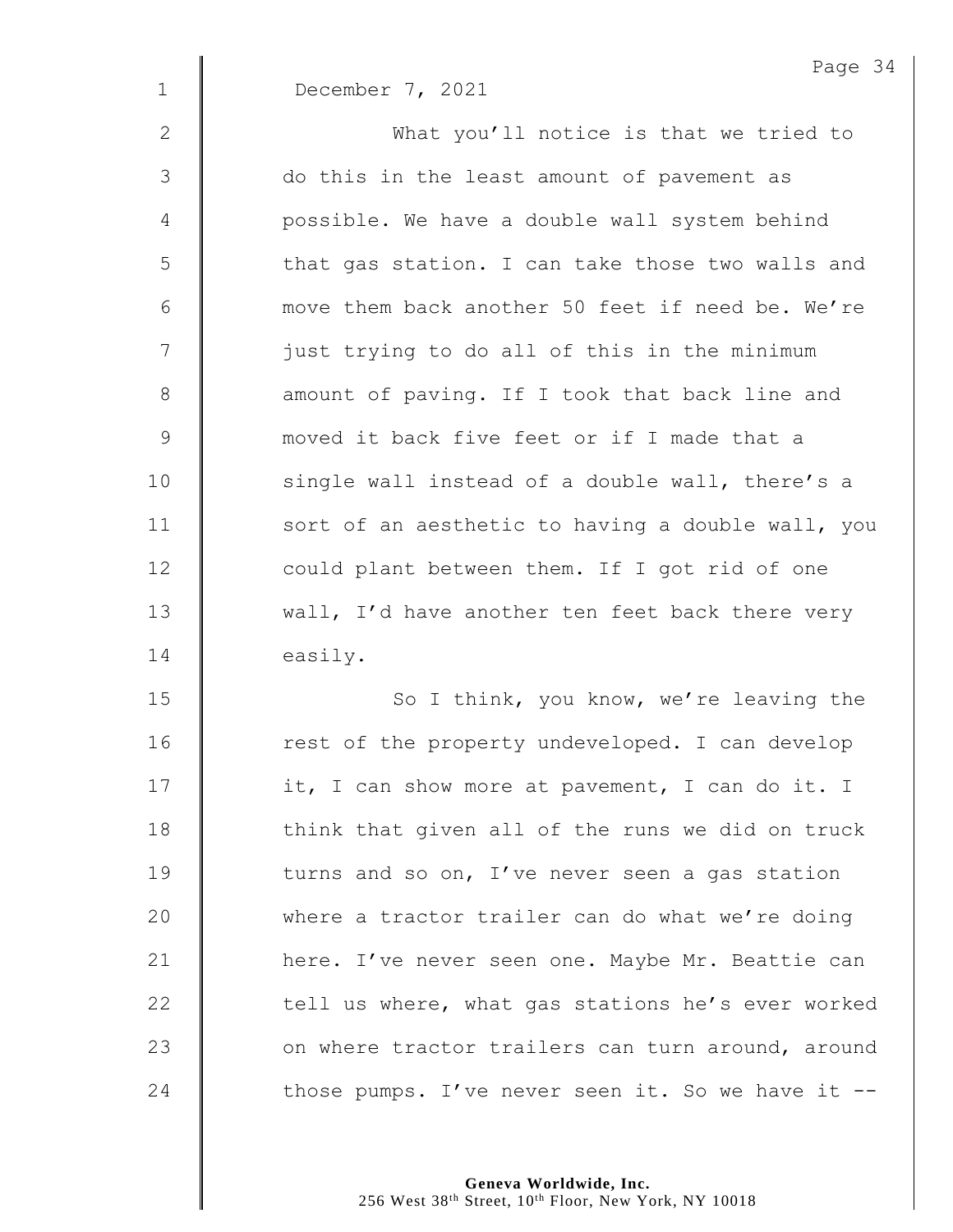1 December 7, 2021

2 | I think we have the minimum amount of pavement  $3 \parallel$  for the project, I can increase the pavement for 4 | the project. It's not a problem to us. I can make 5  $\parallel$  the walls, move the walls back. We have all that  $6 \parallel$  room in the back. So what we're trying to do is 7 || to show you that we can have that number of 8 dispensers here, but if you think we should move  $9 \parallel$  that wall back to make more room in the back, 10 we'll do it.

11 | MR. KIMMERLING: Yeah, I think we're 12 | just trying to find out where, at what points 13 | there could be some give and compromise so that 14 We can -- so it was just a question about moving 15 | it. I'm not saying you should. I just wanted to 16 **know** what the options were.

17 | MR. MASTROMONACO: Right. The client is 18  $\parallel$  -- the amount of money that this client is paying 19 **for this light on his own, which is going up 20** 20  $\parallel$  percent a month at this point, you know, I think 21 **that should be consideration and the fact that** 22 we're leaving 30, 40 percent of that property 23 | undeveloped.

24 **MR. KEHOE:** I think right now, the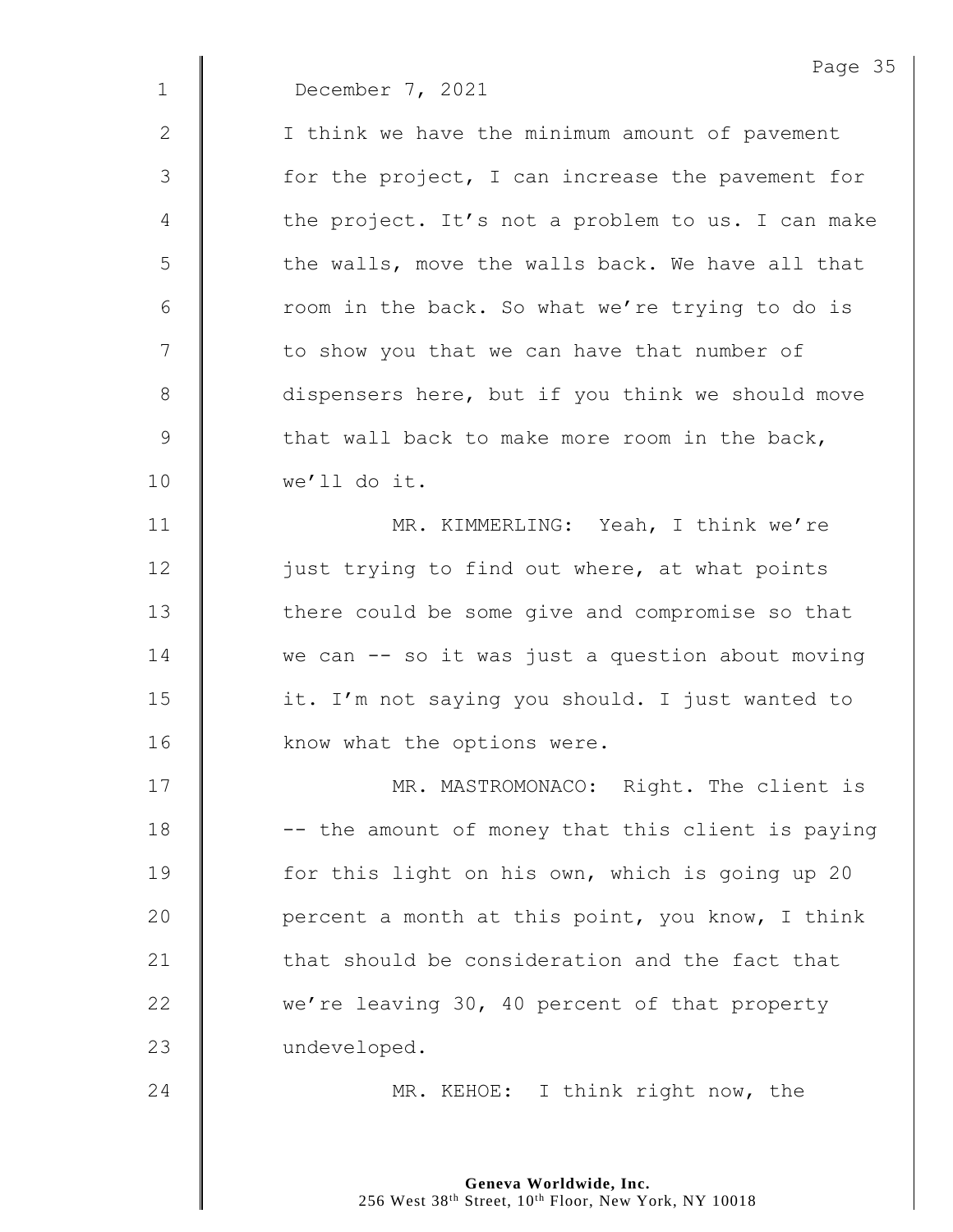|               | Page 36                                           |
|---------------|---------------------------------------------------|
| $\mathbf{1}$  | December 7, 2021                                  |
| $\mathbf{2}$  | building is 31.5 feet from the property line. And |
| $\mathcal{S}$ | I think that would be rear yard setback so it has |
| 4             | to be 30 feet, so it can't really go back that    |
| 5             | much further without requiring a variance.        |
| 6             | MR. MASTROMONACO: Okay. Good, thank               |
| 7             | you.                                              |
| $8\,$         | MR. FOLEY: Well, that's why I'm                   |
| 9             | wondering, Ralph, what Ralph just said, can you   |
| 10            | really move the walls back and how, I don't know  |
| 11            | what the $--$                                     |
| 12            | MR. KEHOE: Well, the walls are a                  |
| 13            | different story.                                  |
| 14            | MR. FOLEY: Well, what is the slope back           |
| 15            | there? I can't remember from the site visits, but |
| 16            | why didn't you do it in one of your earlier --    |
| 17            | MR. MASTROMONACO: Well, you're exactly            |
| 18            | right. What we tried to do is use the minimum     |
| 19            | amount of room necessary to make that gas station |
| 20            | work with that number of dispensers. If somebody  |
| 21            | thinks they want us to put more room there, we'll |
| 22            | put more room there. But if you look at the plan, |
| 23            | Bob, you'll see how much room, you'll see how     |
| 24            | much land we have.                                |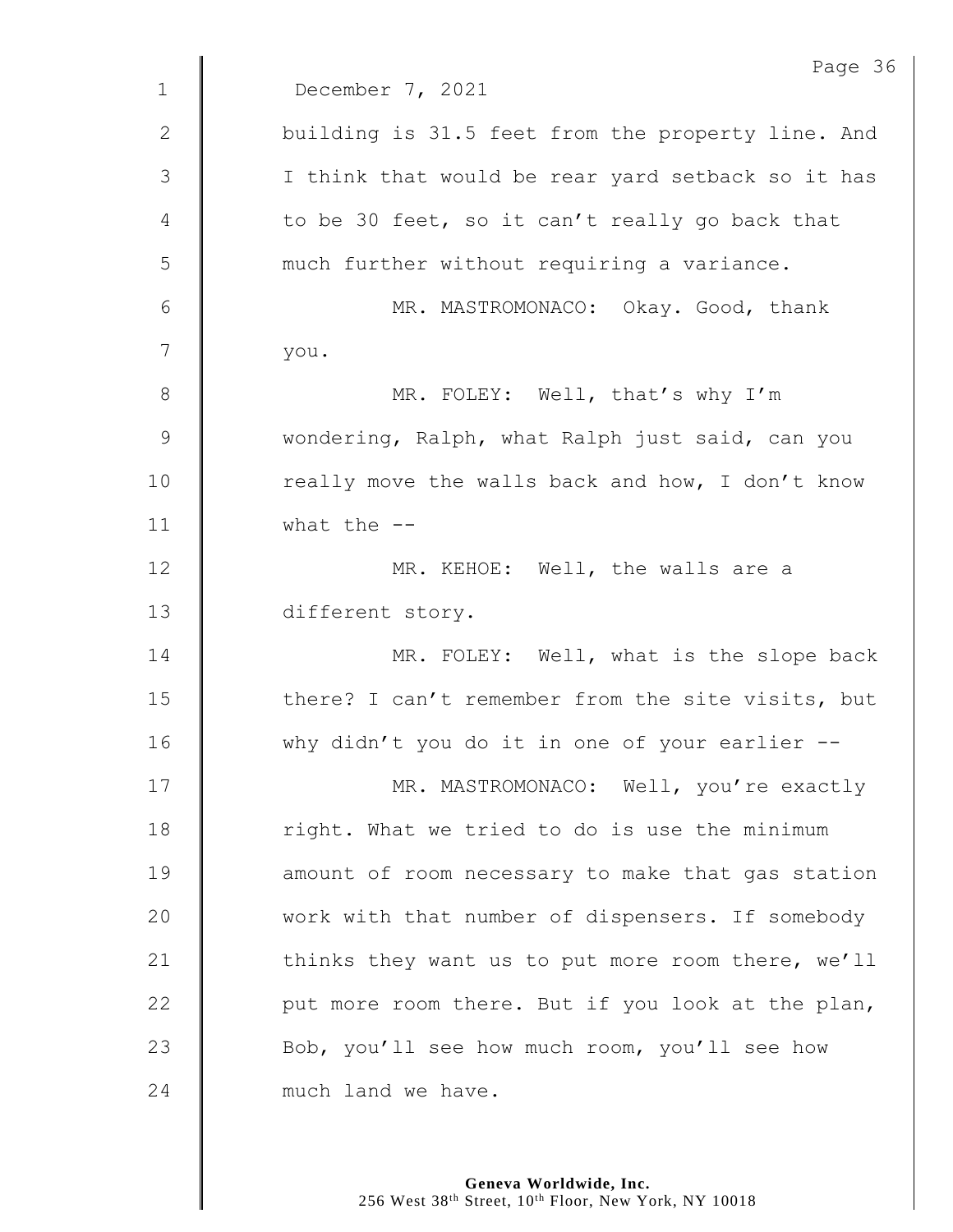|               | Page 37                                           |
|---------------|---------------------------------------------------|
| $\mathbf{1}$  | December 7, 2021                                  |
| $\mathbf{2}$  | MR. FOLEY: I see it. But how much of it           |
| 3             | is buildable.                                     |
| 4             | MR. MASTROMONACO: It's all buildable,             |
| 5             | yes it does go up, but we just put a taller wall. |
| 6             | MR. FOLEY: Yeah, it sure goes up.                 |
| 7             | MR. MASTROMONACO: We just put a taller            |
| 8             | wall. You can go back another ten fee easily.     |
| $\mathcal{G}$ | MS. TAYLOR: Will moving this back,                |
| 10            | moving the wall back, create a safer turning      |
| 11            | radius for the trucks? In the way I'm looking at  |
| 12            | it, it doesn't look like it would affect that at  |
| 13            | all, you just move further back.                  |
| 14            | MR. MASTROMONACO: Well, you --                    |
| 15            | MS. TAYLOR: So --                                 |
| 16            | MR. MASTROMONACO: Yes, it would allow             |
| 17            | the trucks to go further back to make that turn,  |
| 18            | but it doesn't need to. It just doesn't need to.  |
| 19            | If you look at the turning radius -- if you look  |
| 20            | at the turning movements of -- well, John can     |
| 21            | speak, I don't want to talk about turning         |
| 22            | movements. But if that looks constrained to you,  |
| 23            | if hat settles it for you, I'll move the wall     |
| 24            | back. I'll move it back ten feet, you got more    |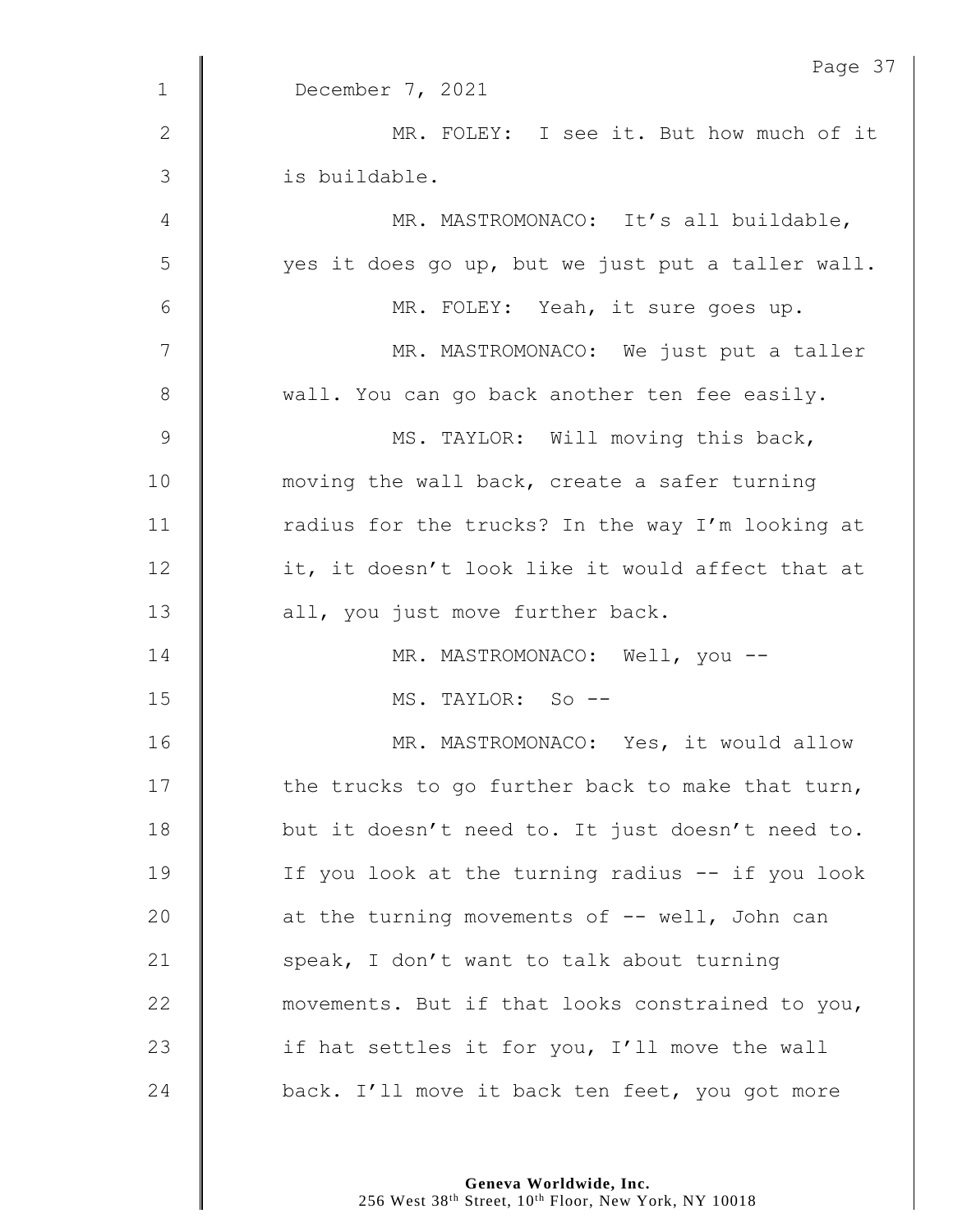|              | Page 38                                           |
|--------------|---------------------------------------------------|
| $\mathbf 1$  | December 7, 2021                                  |
| $\mathbf{2}$ | ten feet. Now what would your objections be?      |
| 3            | MR. KEHOE: Well, if you were to move it           |
| 4            | back ten feet, or whatever, you, concurrently     |
| 5            | with that, you would have to show the board what  |
| $6\,$        | additional steep slope disturbance and additional |
| 7            | trees, so they can weigh that.                    |
| $8\,$        | MR. MASTROMONACO: Well, Chris, what I             |
| $\mathsf 9$  | said earlier was, I have a dual wall system       |
| 10           | there. I'll take the first wall down, same amount |
| 11           | of disturbance.                                   |
| 12           | MR. KEHOE: Well you would have --                 |
| 13           | MR. MASTROMONACO: But now you have a              |
| 14           | big wall, you have a tall wall.                   |
| 15           | MR. KEHOE: All I am saying is if you go           |
| 16           | that route, don't just come back with the wall.   |
| 17           | You have to explain whether -- maybe if there are |
| 18           | no implications to it, I'll say there are no      |
| 19           | implications.                                     |
| 20           | MR. MASTROMONACO: Right. But we would -           |
| 21           | - the limit of disturbance would remain the same, |
| 22           | just the wall would be taller in the back.        |
| 23           | Instead of the two wall system, it would be a     |
| 24           | single wall system.                               |
|              |                                                   |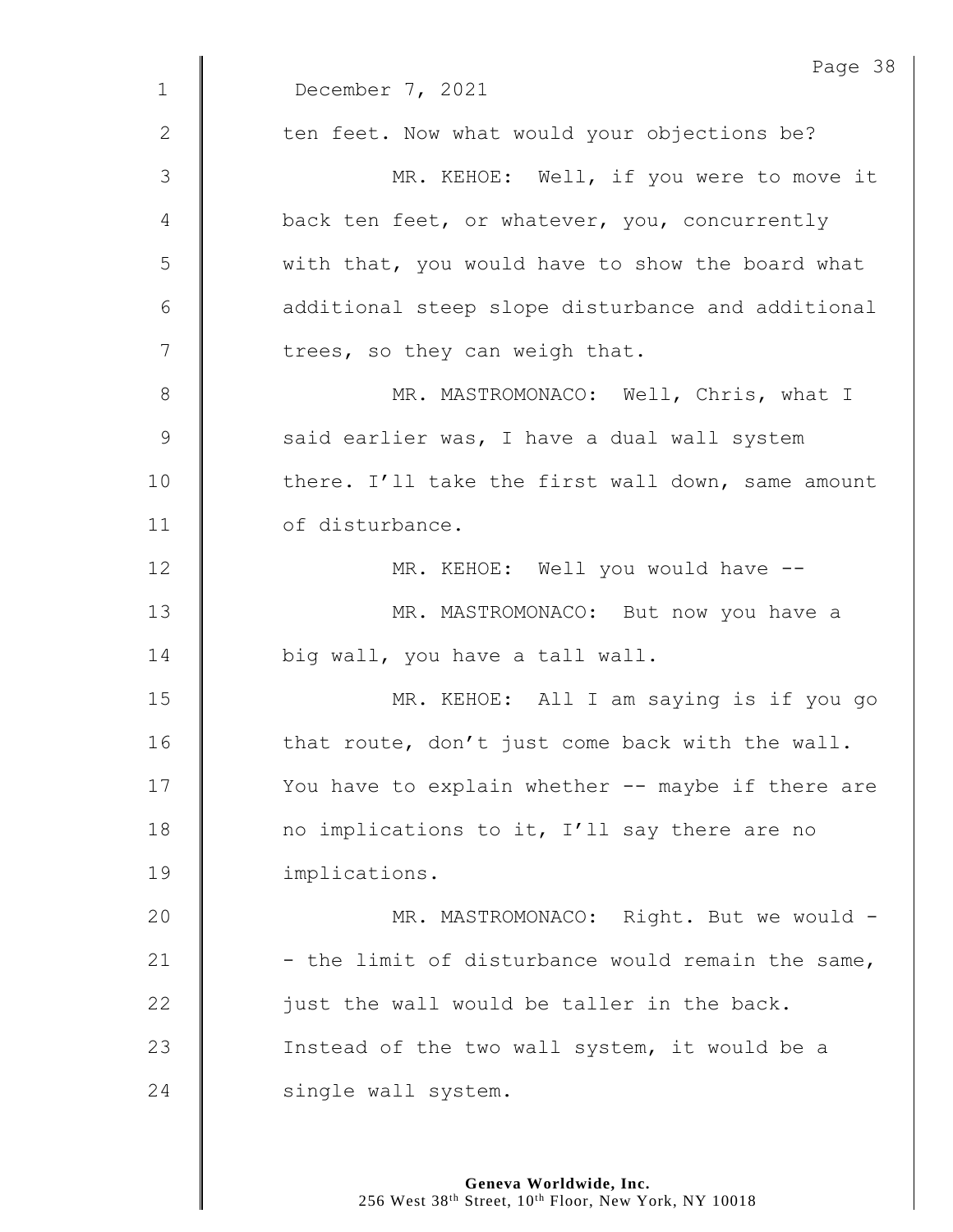| $\mathbf 1$ | Page 39<br>December 7, 2021                       |
|-------------|---------------------------------------------------|
|             |                                                   |
| 2           | MR. KESSLER: Are you saying the two               |
| 3           | walls are just an aesthetic consideration?        |
| 4           | MR. MASTROMONACO: Yes.                            |
| 5           | MR. KESSLER: No engineering impacts?              |
| 6           | MR. MASTROMONACO: No, no.                         |
| 7           | MR. FOLEY: And as an example, the new             |
| $8\,$       | Shoprite, Cortlandt Crossing, I don't know if you |
| $\mathsf 9$ | were involved in it, but that two tier wall,      |
| 10          | which came out okay, up to the bus garage, on     |
| 11          | Route 6 there. Is that what you're talking about? |
| 12          | MR. MASTROMONACO: I haven't seen it.              |
| 13          | MR. FOLEY: Alright.                               |
| 14          | MR. MASTROMONACO: But this is a                   |
| 15          | standard terraced system, where you plant between |
| 16          | the two walls and it was put there after all of   |
| 17          | the turning movements were made. That's why it    |
| 18          | was put there. Now I felt that if I came in there |
| 19          | and went further back that you'd have a problem   |
| 20          | with that. So we kind of balanced it.             |
| 21          | MR. FOLEY: We may.                                |
| 22          | MR. MASTROMONACO: To see if I can get a           |
| 23          | tractor trailer truck in and out of that site,    |
| 24          | which is a huge truck, if I can do that, why do I |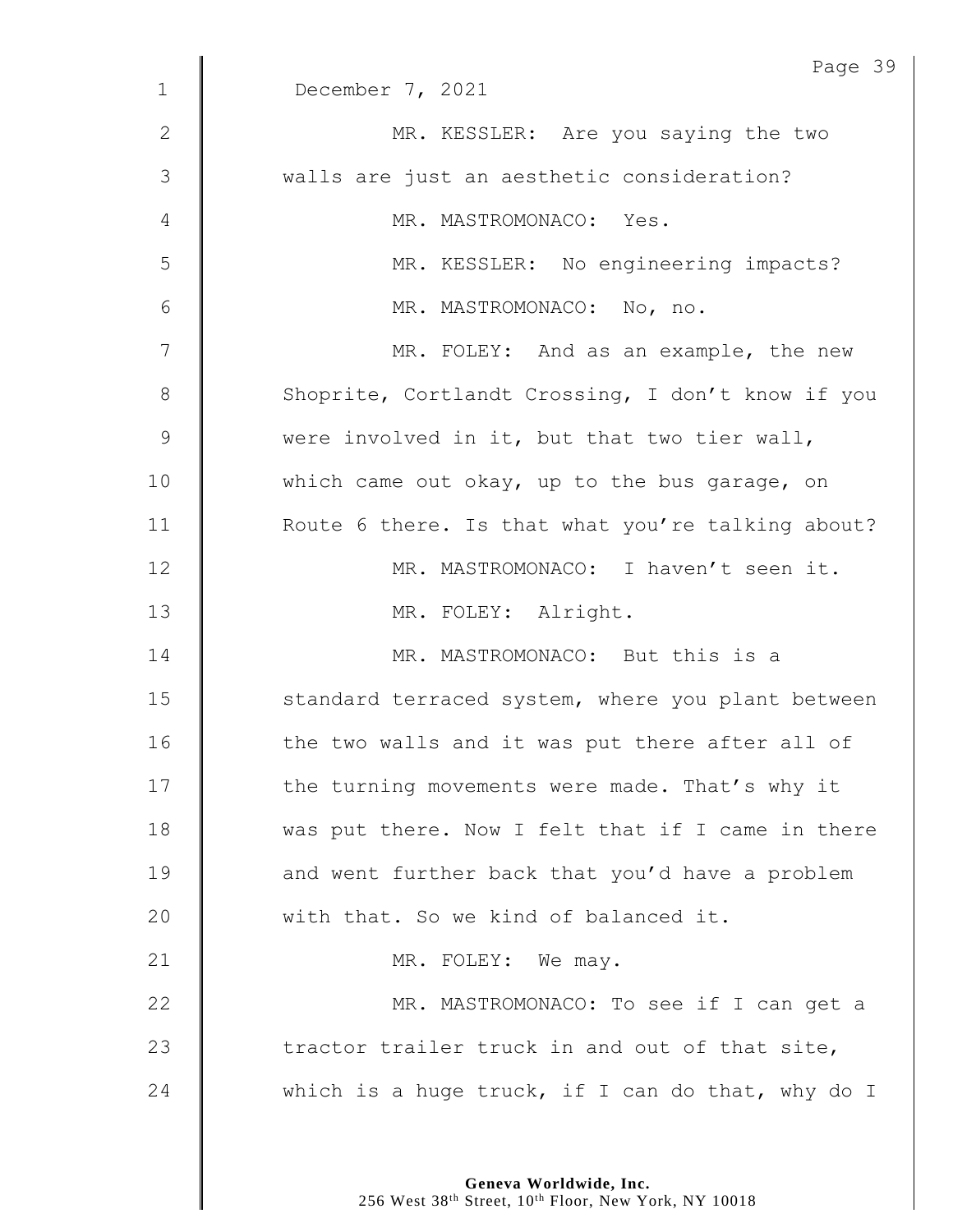|               | Page 40                                          |
|---------------|--------------------------------------------------|
| $\mathbf{1}$  | December 7, 2021                                 |
| $\mathbf{2}$  | need to go any further? And there is no safety   |
| 3             | implication, Bob. These gas stations, they exist |
| 4             | all over the world. I never heard of somebody -- |
| 5             | MR. FOLEY: Well, you alluded to it               |
| 6             | right.                                           |
| 7             | MR. MASTROMONACO: I never heard of               |
| 8             | somebody crashing into a truck and it blowing up |
| $\mathcal{G}$ | or anything like that.                           |
| 10            | MR. FOLEY: I didn't say that, but you            |
| 11            | alluded to other gas stations.                   |
| 12            | MR. MASTROMONACO: Yes.                           |
| 13            | MR. FOLEY: Where, have you asked our             |
| 14            | consultant, where else do you see where we've    |
| 15            | left so much room for a tanker?                  |
| 16            | MR. MASTROMONACO: I'd have to --                 |
| 17            | MR. FOLEY: I mean this is 2022 almost.           |
| 18            | You're designing a new setup. Let's be safe.     |
| 19            | MR. MASTROMONACO: I'd like to see any            |
| 20            | gas station on Route 6 where you could take a    |
| 21            | tractor trailer and turn it all around and come  |
| 22            | back out of there.                               |
| 23            | MR. FOLEY: well how old are those gas            |
| 24            | stations?                                        |
|               |                                                  |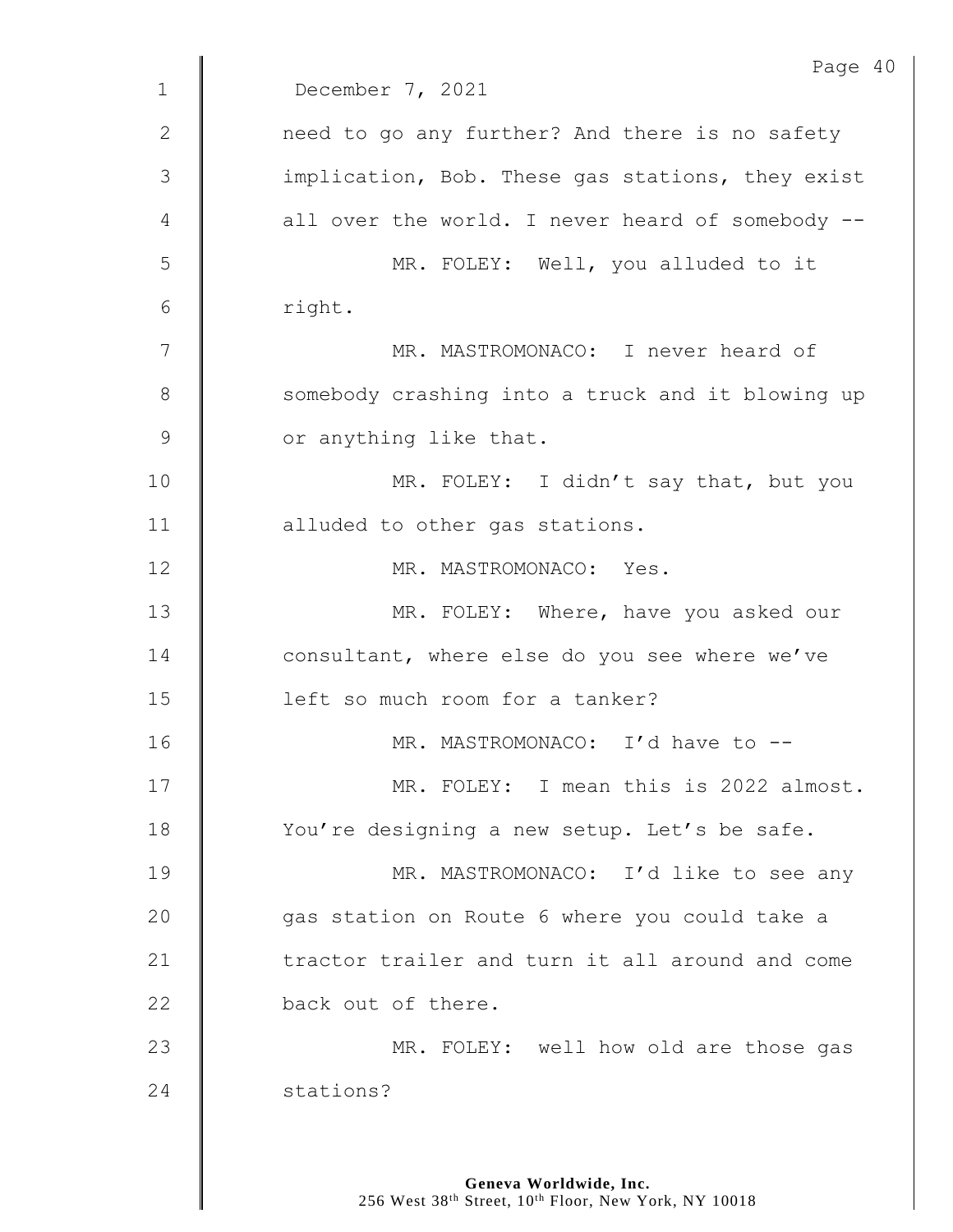|                 | Page 41                                           |
|-----------------|---------------------------------------------------|
| $\mathbf{1}$    | December 7, 2021                                  |
| $\mathbf{2}$    | MR. MASTROMONACO: Without backing up.             |
| 3               | MS. TAYLOR: Well maybe you'll set a               |
| 4               | precedent.                                        |
| 5               | MR. FOLEY: This is a new application              |
| $6\phantom{1}6$ | we're entertaining.                               |
| 7               | MS. TAYLOR: I really want to see this,            |
| $\,8\,$         | when you come with the revised drawing of some    |
| $\mathcal{G}$   | kind, please put that turning radius marked with  |
| 10              | the red dashes in, all the way around and out,    |
| 11              | okay. This is if you intend to revise this.       |
| 12              | MR. CHANNING: Yeah, we will. Just so              |
| 13              | that I'm clear. It already is on the drawings. It |
| 14              | would change, obviously. But it already is all    |
| 15              | the way in, around and out. So I'm not missing    |
| 16              | anything in that regard, right? If you, moving    |
| 17              | the wall back, see my feeling is I don't think    |
| 18              | you're going to make much of a difference in when |
| 19              | you have to bring that tractor trailer back       |
| 20              | around over there near the cars that are at the   |
| 21              | convenience store. But maybe I'm wrong, okay. I   |
| 22              | don't design turning radii. So, look, when you do |
| 23              | the revision, just bring it back with this same - |
| 24              | - I want to see with my eyes how close this truck |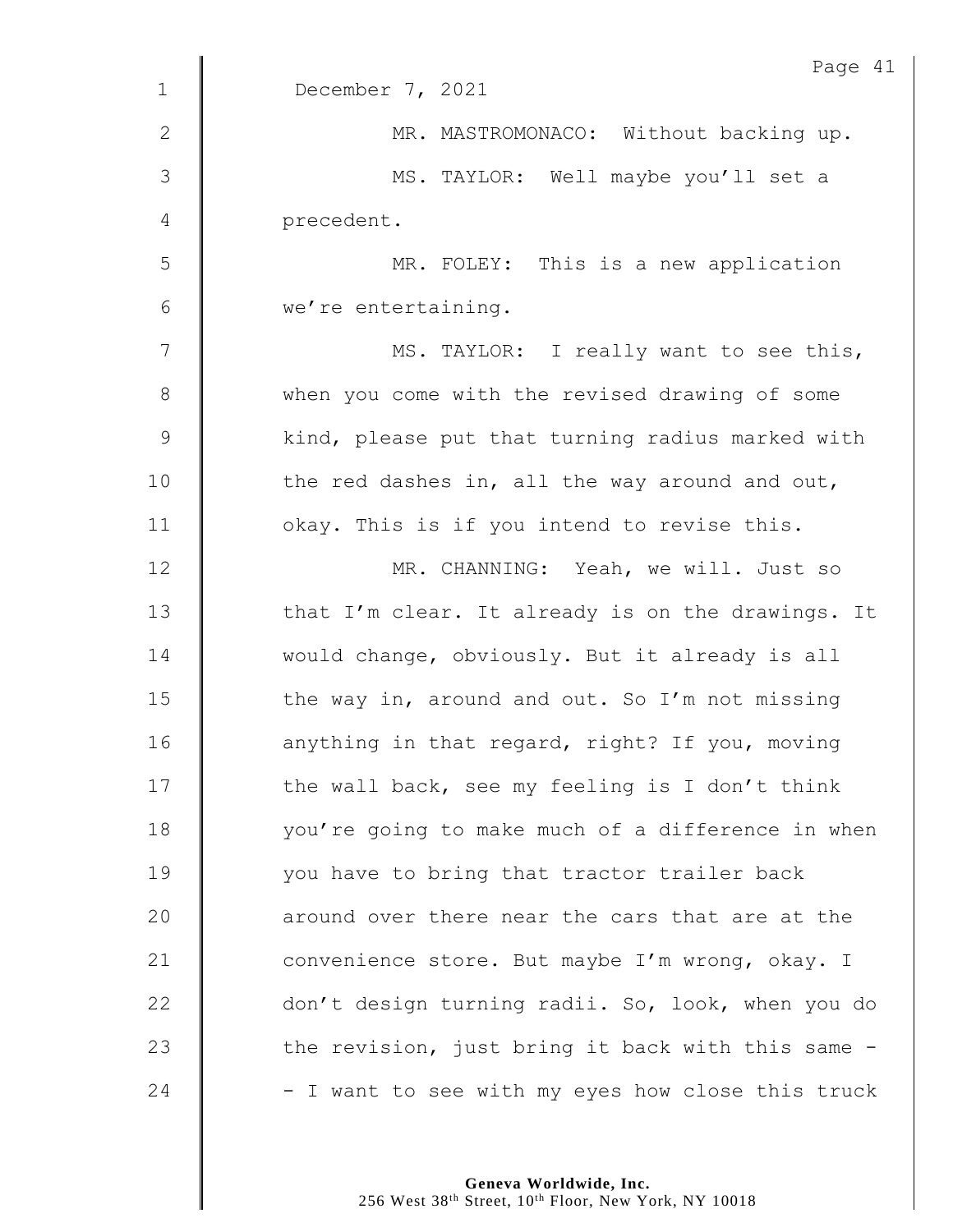|              | Page 42                                           |
|--------------|---------------------------------------------------|
| $\mathbf{1}$ | December 7, 2021                                  |
| $\mathbf{2}$ | would be to the backs of those cars --            |
| 3            | MR. CANNING: I understand.                        |
| 4            | MS. TAYLOR: -- at the convenience                 |
| 5            | store. And I don't know where the rest of the     |
| 6            | members stand. I personally would be willing to   |
| 7            | grant, me, just me, you know, ten positions as    |
| 8            | opposed to the 12.                                |
| 9            | MR. CANNING: And I believe I've heard             |
| 10           | that from Mr. Kessler as well if I'm not putting  |
| 11           | words in his mouth.                               |
| 12           | MS. TAYLOR: Did you say that? See?                |
| 13           | MR. KESSLER: I'm sorry, what?                     |
| 14           | MS. TAYLOR: Ten, you would give ten               |
| 15           | positions?                                        |
| 16           | MR. KESSLER: Yes.                                 |
| 17           | MS. TAYLOR: Okay.                                 |
| 18           | MR. KESSLER: One centered pump in the             |
| 19           | back, yes.                                        |
| 20           | MR. KIMMERLING: I feel the same way.              |
| 21           | MR. BIANCHI: Me too.                              |
| 22           | MR. FOLEY: I'm still at eight unless I            |
| 23           | see more room back there and the footage that you |
| 24           | have in your own memo about the spacing between   |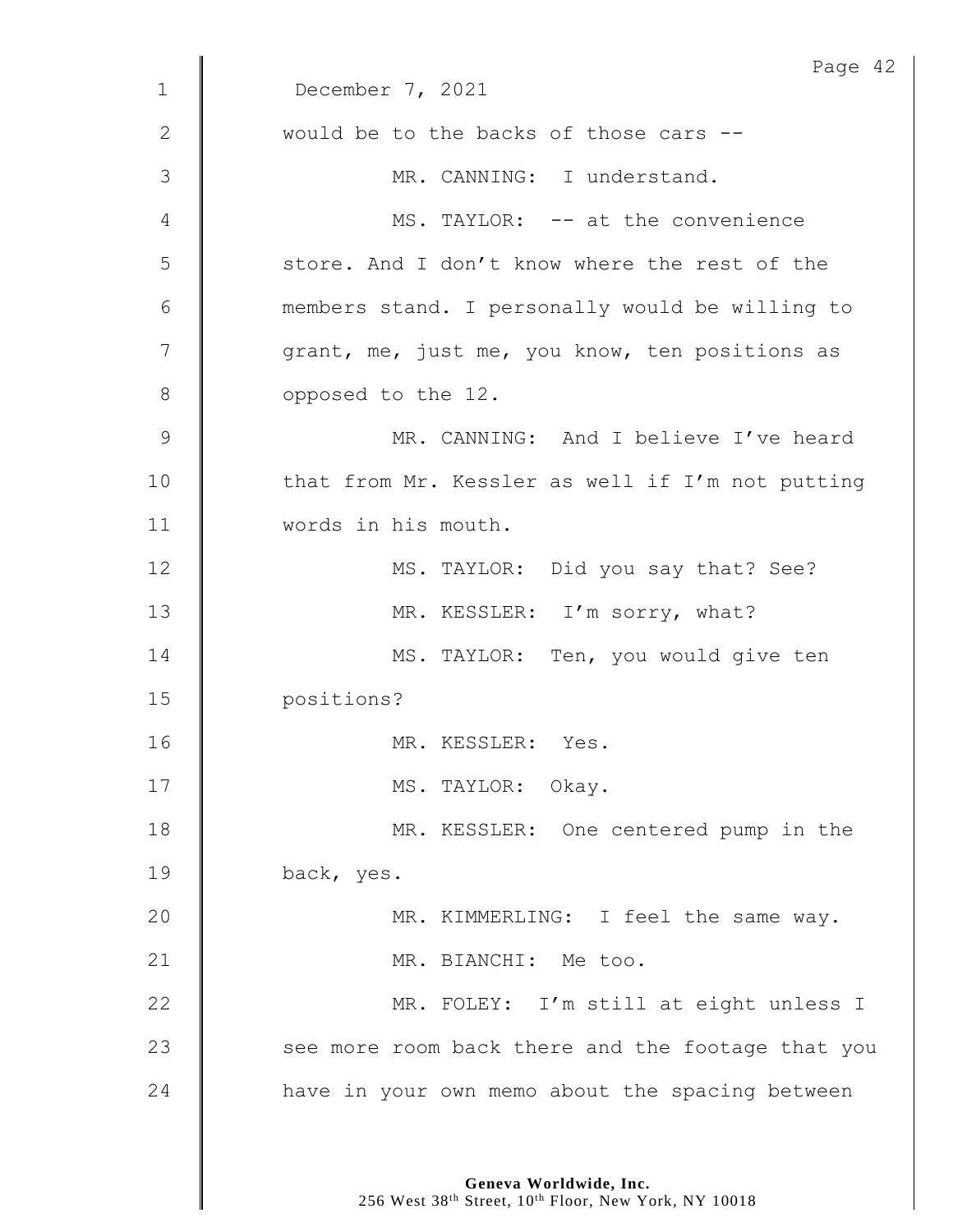|             | Page 43                                           |
|-------------|---------------------------------------------------|
| $\mathbf 1$ | December 7, 2021                                  |
| 2           | the tanker truck and a person and/or a fuel pump  |
| 3           | or car. And again, this is new. This is nothing   |
| 4           | to do with past gas stations and what have been   |
| 5           | designed and used in the past.                    |
| 6           | MR. KEHOE: Now that you've got all the            |
| 7           | traffic straight in your minds, can we hear from  |
| $8\,$       | our traffic consultant?                           |
| 9           | MR. ROTHFEDER: Yeah, I want to just               |
| 10          | clarify one thing. So I understood what Ralph was |
| 11          | saying, because you were making the point that    |
| 12          | there was never intended to bring in some large   |
| 13          | concession and so are you basically saying that   |
| 14          | you don't need that drive through space now       |
| 15          | because, because as you said, you did that        |
| 16          | because of the pandemic, but you just said that?  |
| 17          | MR. MASTROMONACO: No. What we need is             |
| 18          | we need the asphalt behind the building. You just |
| 19          | can't have woods there.                           |
| 20          | MR. ROTHFEDER: No, I understand that.             |
| 21          | MR. MASTROMONACO: You can't have a                |
| 22          | lawn, you know.                                   |
| 23          | MR. ROTHFEDER: But I'm talking about              |
| 24          | the window.                                       |
|             |                                                   |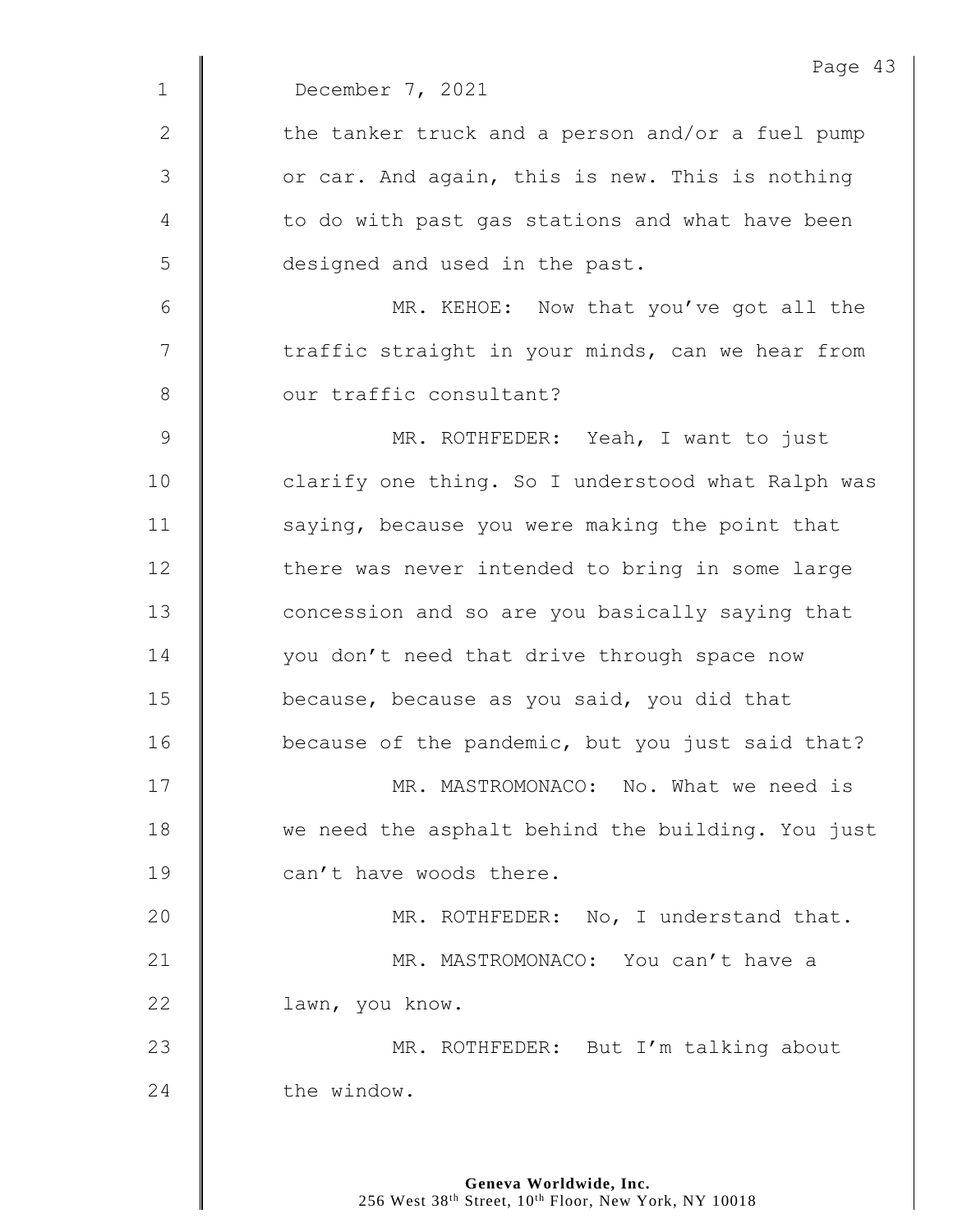|                | Page 44                                          |
|----------------|--------------------------------------------------|
| $\mathbf{1}$   | December 7, 2021                                 |
| $\mathbf{2}$   | MR. MASTROMONACO: The window is not              |
| 3              | necessary.                                       |
| 4              | MR. ROTHFEDER: You don't need it?                |
| 5              | MR. MASTROMONACO: No.                            |
| $6\,$          | MR. ROTHFEDER: Okay. I just want to              |
| $\overline{7}$ | clarify that, because John was saying basically  |
| $8\,$          | it was necessary.                                |
| $\mathcal{G}$  | MR. MASTROMONACO: We would like to do            |
| 10             | it. If somebody wanted to, in the future, wanted |
| 11             | to buy a quart of milk out of that store --      |
| 12             | MR. ROTHFEDER: Right.                            |
| 13             | MR. MASTROMONACO: -- that way.                   |
| 14             | MR. ROTHFEDER: But you don't care?               |
| 15             | MR. MASTROMONACO: It really -- we're             |
| 16             | not planning to do it. It was --                 |
| 17             | MR. ROTHFEDER: No, but you're not                |
| 18             | [unintelligible] [00:40:09].                     |
| 19             | MR. MASTROMONACO: It was optional for            |
| 20             | us.                                              |
| 21             | MR. ROTHFEDER: I mean you're not                 |
| 22             | planning, but with this proposal, it's okay if   |
| 23             | it's gone? Well, you just said that.             |
| 24             | MR. MASTROMONACO: Let me finish.                 |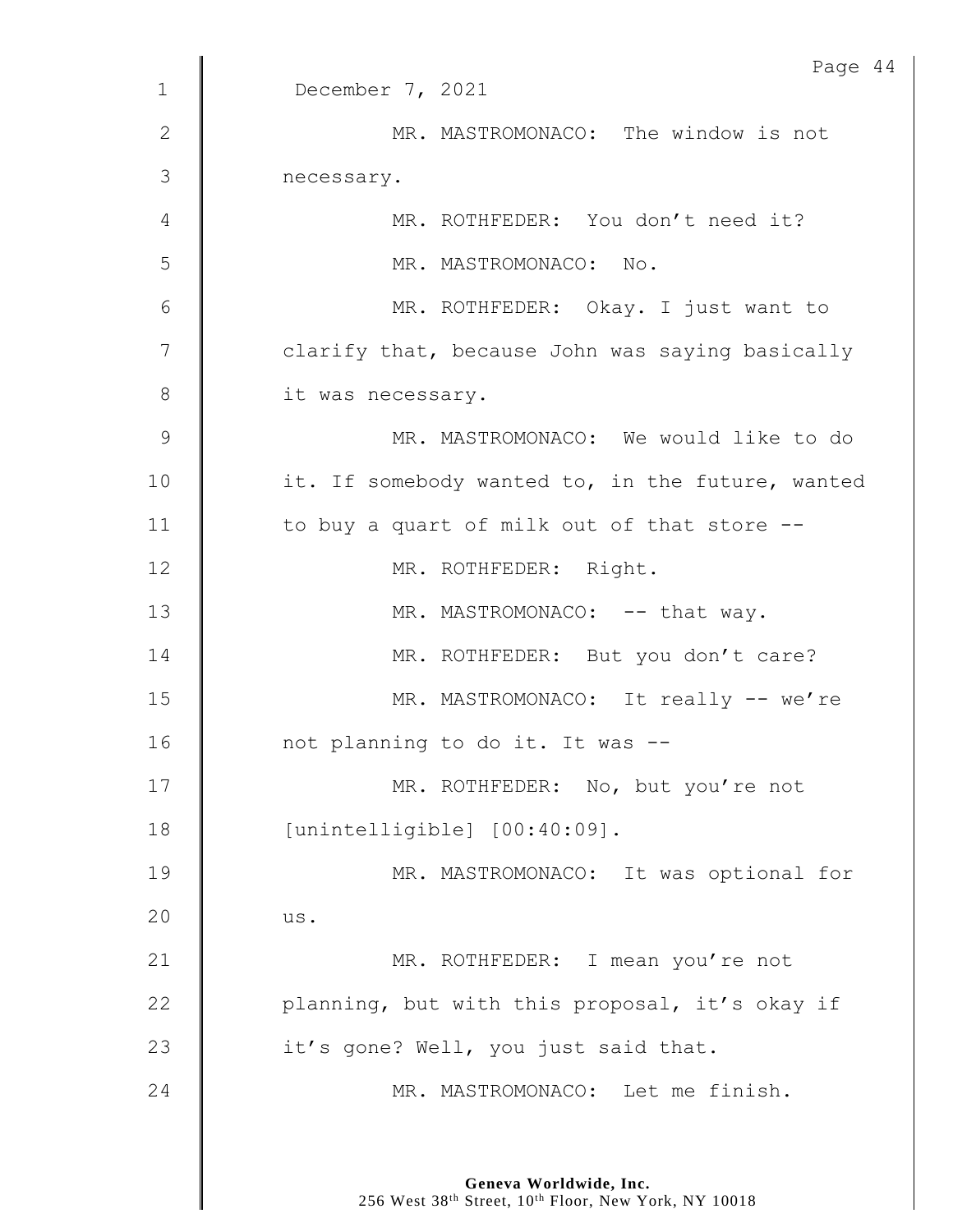|             | Page 45                                           |
|-------------|---------------------------------------------------|
| $\mathbf 1$ | December 7, 2021                                  |
| 2           | MR. ROTHFEDER: Yeah.                              |
| 3           | MR. MASTROMONACO: If that makes a                 |
| 4           | difference to you, we'll take it out.             |
| 5           | MR. ROTHFEDER: Okay. Thank you. That's            |
| 6           | all.                                              |
| 7           | MR. KEHOE: Wait, one other thing, sorry           |
| $8\,$       | Mike. Mike Preziosi had an idea about just        |
| 9           | turning the whole think 90 degrees.               |
| 10          | MR. PREZIOSI: We may have asked or I              |
| 11          | may have asked this in a memo or previous         |
| 12          | conversation, but if you were to rotate the pumps |
| 13          | and the building 90 degrees, push the building to |
| 14          | the back where the retaining walls are, use the   |
| 15          | building as the retaining wall, could you not     |
| 16          | have more land in order to accommodate your 12    |
| 17          | pumps? If they run parallel to Route 6 as opposed |
| 18          | to perpendicular?                                 |
| 19          | MR. CANNING: You'd like an answer now,            |
| 20          | Mike?                                             |
| 21          | MR. PREZIOSI: Well, I'm just asking. If           |
| 22          | that could get your 12 pumps and provide you      |
| 23          | better turning radii.                             |
| 24          | MR. CANNING: I honestly, I can't answer           |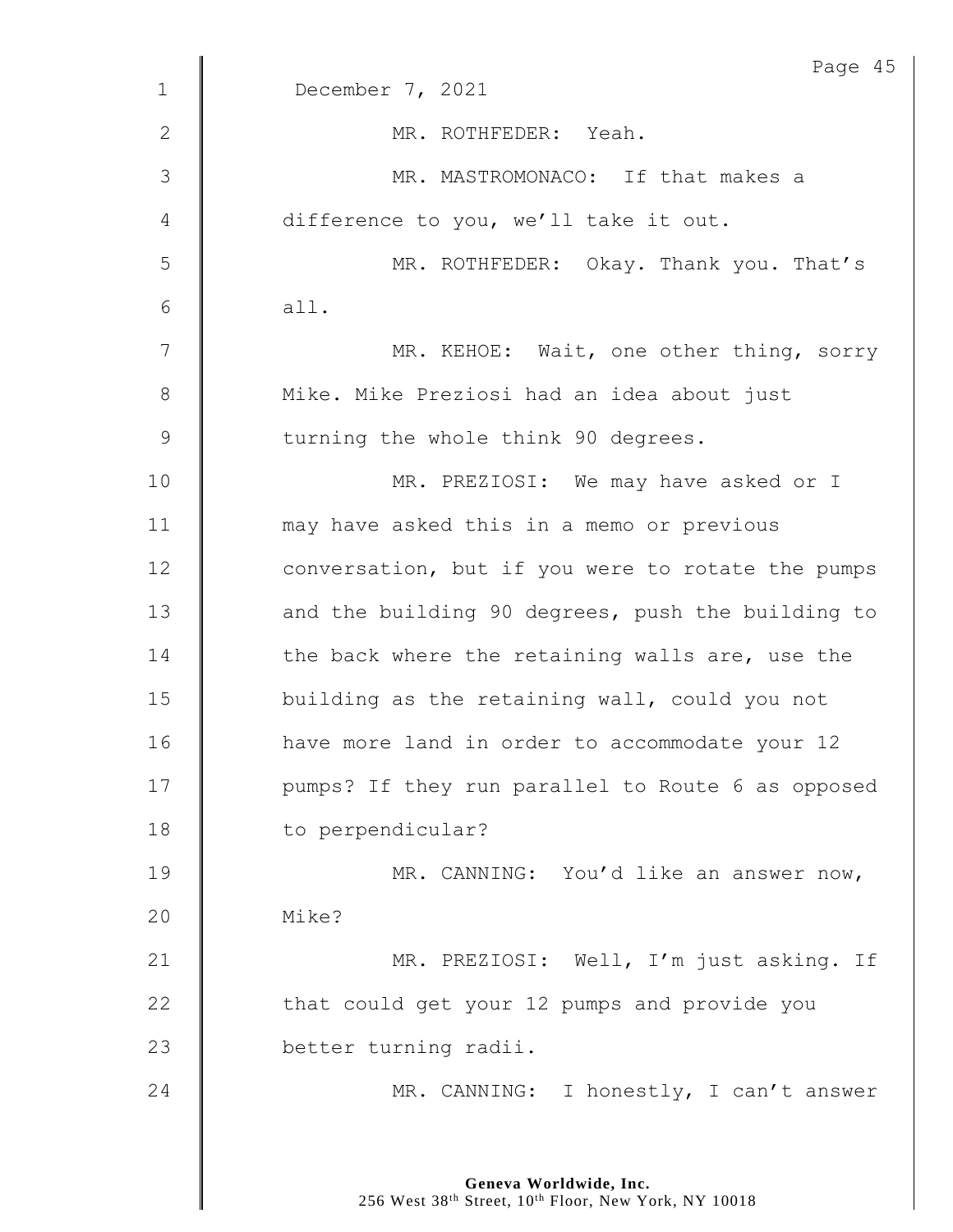|                | Page 46                                          |
|----------------|--------------------------------------------------|
| $\mathbf{1}$   | December 7, 2021                                 |
| 2              | that now. Possibly.                              |
| $\mathfrak{Z}$ | MR. MASTROMONACO: But I think maybe              |
| 4              | that's something to look at.                     |
| 5              | MR. PREZIOSI: If I haven't asked that            |
| 6              | question, I'm sorry I haven't.                   |
| 7              | MR. CANNING: Okay. Okay. Okay.                   |
| 8              | MR. PREZIOSI: Or suggestion, but just            |
| $\mathcal{G}$  | as food for thought.                             |
| 10             | MR. CANNING: Okay. Let me make a note            |
| 11             | of that.                                         |
| 12             | MR. PREZIOSI: You know, also push the            |
| 13             | heavier uses further away from the residential   |
| 14             | communities, the pumping and the gas service, it |
| 15             | would keep them away.                            |
| 16             | MR. CANNING: I'm not sure I understand           |
| 17             | how that -- you're going to put the building     |
| 18             | behind the pumps?                                |
| 19             | MR. PREZIOSI: Yes.                               |
| 20             | MR. CANNING: So then the pumps will be           |
| 21             | in the front.                                    |
| 22             | MR. PREZIOSI: Correct.                           |
| 23             | MR. CANNING: That's not further away             |
| 24             | from the street.                                 |
|                |                                                  |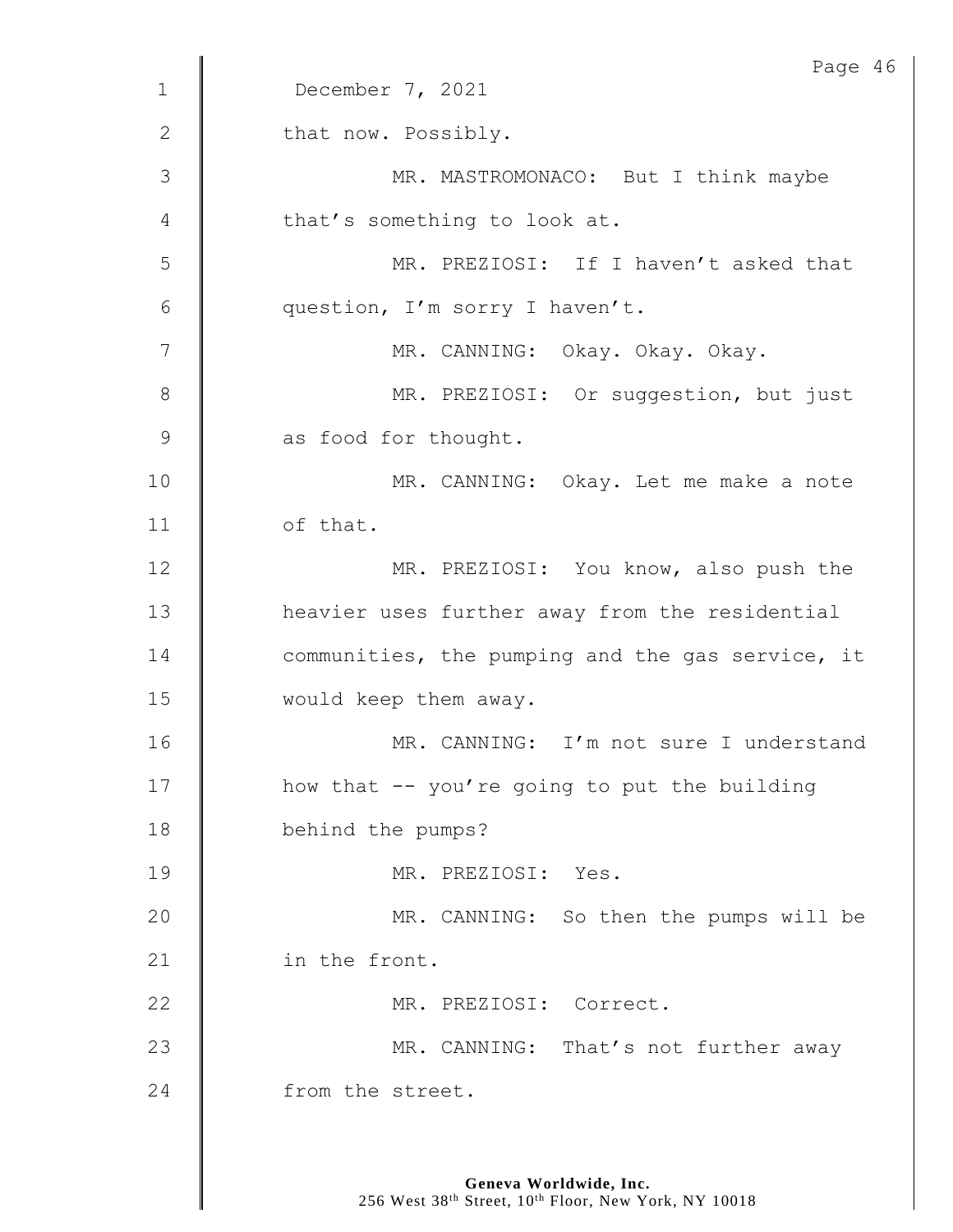|               | Page 47                                          |
|---------------|--------------------------------------------------|
| $\mathbf{1}$  | December 7, 2021                                 |
| $\mathbf{2}$  | MR. PREZIOSI: No, but further away from          |
| 3             | the residential community.                       |
| 4             | MR. CANNING: Oh, I'm sorry, I                    |
| 5             | misunderstood.                                   |
| 6             | MR. PREZIOSI: I may have misspoke.               |
| 7             | MR. KEHOE: Mike actually has a little            |
| $8\,$         | sketch over here that maybe he can show you at   |
| $\mathcal{G}$ | some point.                                      |
| 10            | MR. FOLEY: Do you mean move the deli             |
| 11            | building, the proposed deli building back and    |
| 12            | have no drive around?                            |
| 13            | MR. PREZIOSI: Correct.                           |
| 14            | MR. FOLEY: Oh, okay. That's good food            |
| 15            | for thought. But, that is $-$ -                  |
| 16            | MR. PREZIOSI: That may have been                 |
| 17            | considered --                                    |
| 18            | MR. FOLEY: -- thinking a little out of           |
| 19            | the box.                                         |
| 20            | MR. PREZIOSI: Well, that may have been           |
| 21            | considered at the beginning of the process       |
| 22            | between the applicant and the design             |
| 23            | professionals and maybe not worked out, but just |
| 24            | this idea that may accommodate the 12 pumps. I'm |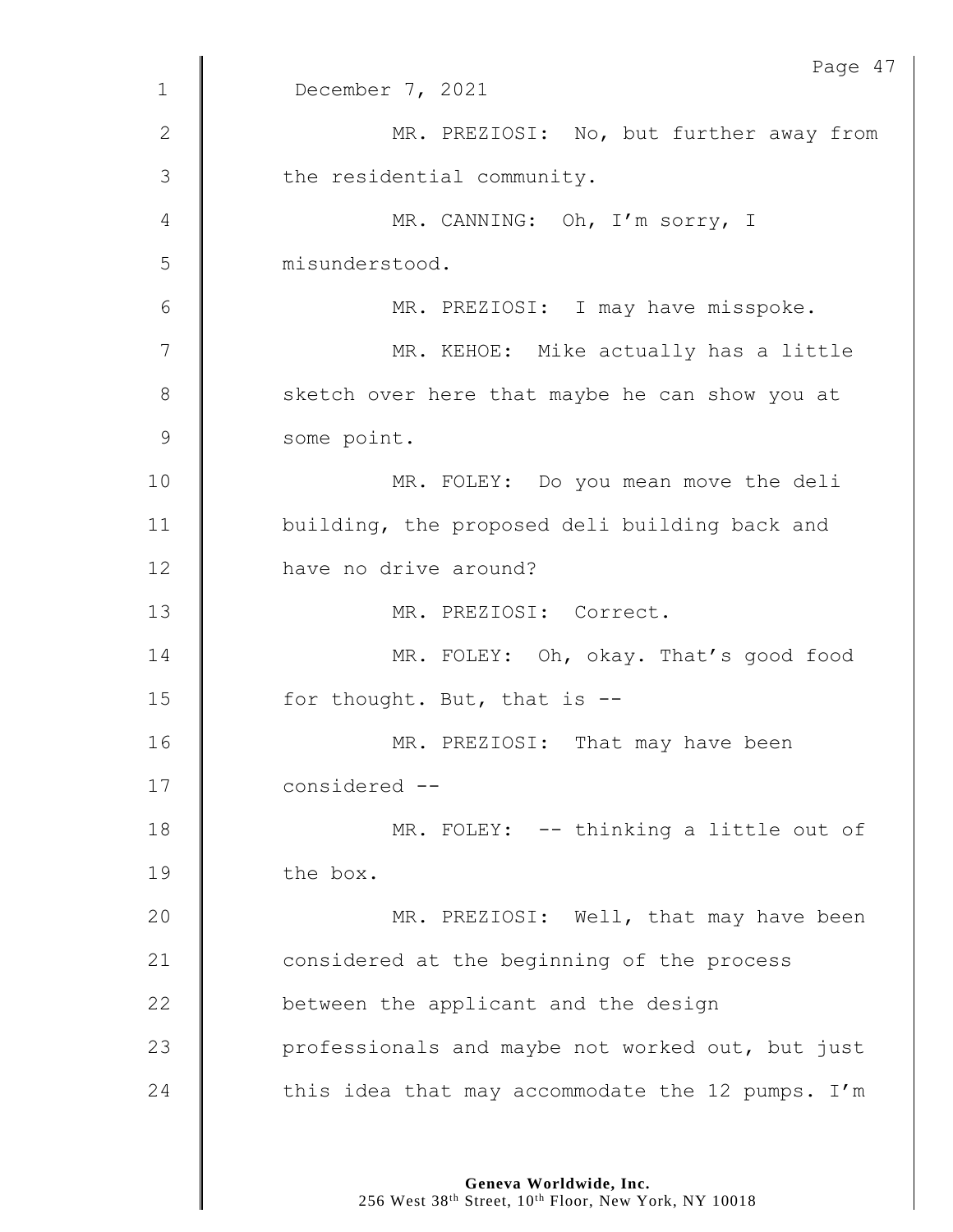|              | Page 48                                           |
|--------------|---------------------------------------------------|
| $\mathbf{1}$ | December 7, 2021                                  |
| $\mathbf{2}$ | sorry I didn't suggest it sooner. I may have said |
| 3            | it, I don't know.                                 |
| 4            | MR. FOLEY: Thinking out of the box for            |
| 5            | a boxed in plan here that we're wrestling with.   |
| 6            | Before we go, so I can clear this, what I brought |
| 7            | up earlier that from Route 6 by that island, the  |
| $8\,$        | red arrows coming in and around, similar to like  |
| $\mathsf 9$  | down at Burger King down the road. Is that        |
| 10           | meaning that if the car doesn't pull in the right |
| 11           | lane, into the facility at first, they can then   |
| 12           | come around, and come in the next entrance? It    |
| 13           | doesn't mean you're coming across the traffic or  |
| 14           | does it? Across Route 6 traffic?                  |
| 15           | MR. MIKE BEATTIE: Just to clarify,                |
| 16           | that's not Kimley Horn's, that's AKRF's quick     |
| 17           | mark up so I could go through it, but that's not  |
| 18           | what's proposed. So there's no confusion, they're |
| 19           | not proposing that.                               |
| 20           | MR. FOLEY: Okay. That's what I'd like             |
| 21           | explained.                                        |
| 22           | MR. PREZIOSI: But I can explain that              |
| 23           | whenever.                                         |
| 24           | MR. KEHOE: Please for the record, state           |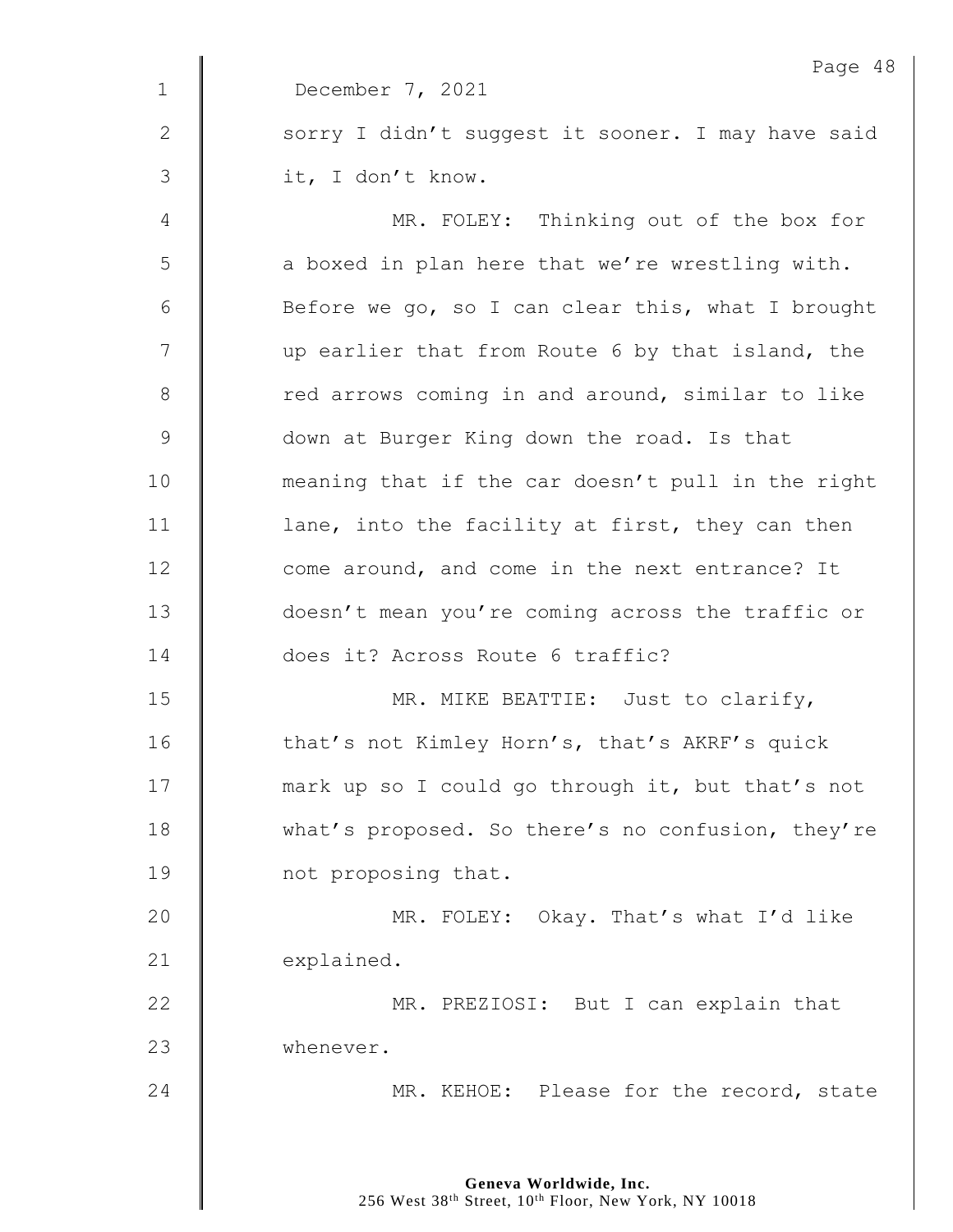|               | Page 49                                           |
|---------------|---------------------------------------------------|
| $\mathbf{1}$  | December 7, 2021                                  |
| 2             | your name.                                        |
| $\mathcal{S}$ | MR. BEATTIE: Oh, Mike Beattie with                |
| 4             | AKRF. We've been reviewing the site plan. So you  |
| 5             | want me to go ahead?                              |
| 6             | MR. KEHOE: Yes.                                   |
| 7             | MR. BEATTIE: Okay. So while it's up               |
| 8             | here, I'll talk about the site plan real quick    |
| $\mathsf 9$   | and it sounds like overall, there's at least an   |
| 10            | agreement that this is something acceptable. But  |
| 11            | the site itself kind of caters towards a          |
| 12            | counterclockwise movement, just look how the      |
| 13            | driveways are set up to help at least facilitate  |
| 14            | people not kind of crossing different directions  |
| 15            | at the pumps. As you come into the site, we would |
| 16            | force everyone to the right to then get into a    |
| 17            | fuel position.                                    |
| 18            | MR. FOLEY: AS you come in from Route 6,           |
| 19            | going west?                                       |
| 20            | MR. BEATTIE: Yes.                                 |
| 21            | MR. FOLEY: The first entrance then?               |
| 22            | MR. BEATTIE: The first entrance, and              |
| 23            | then even for that second entrance, that's a      |
| 24            | right in only, see how it's curved in. They would |
|               |                                                   |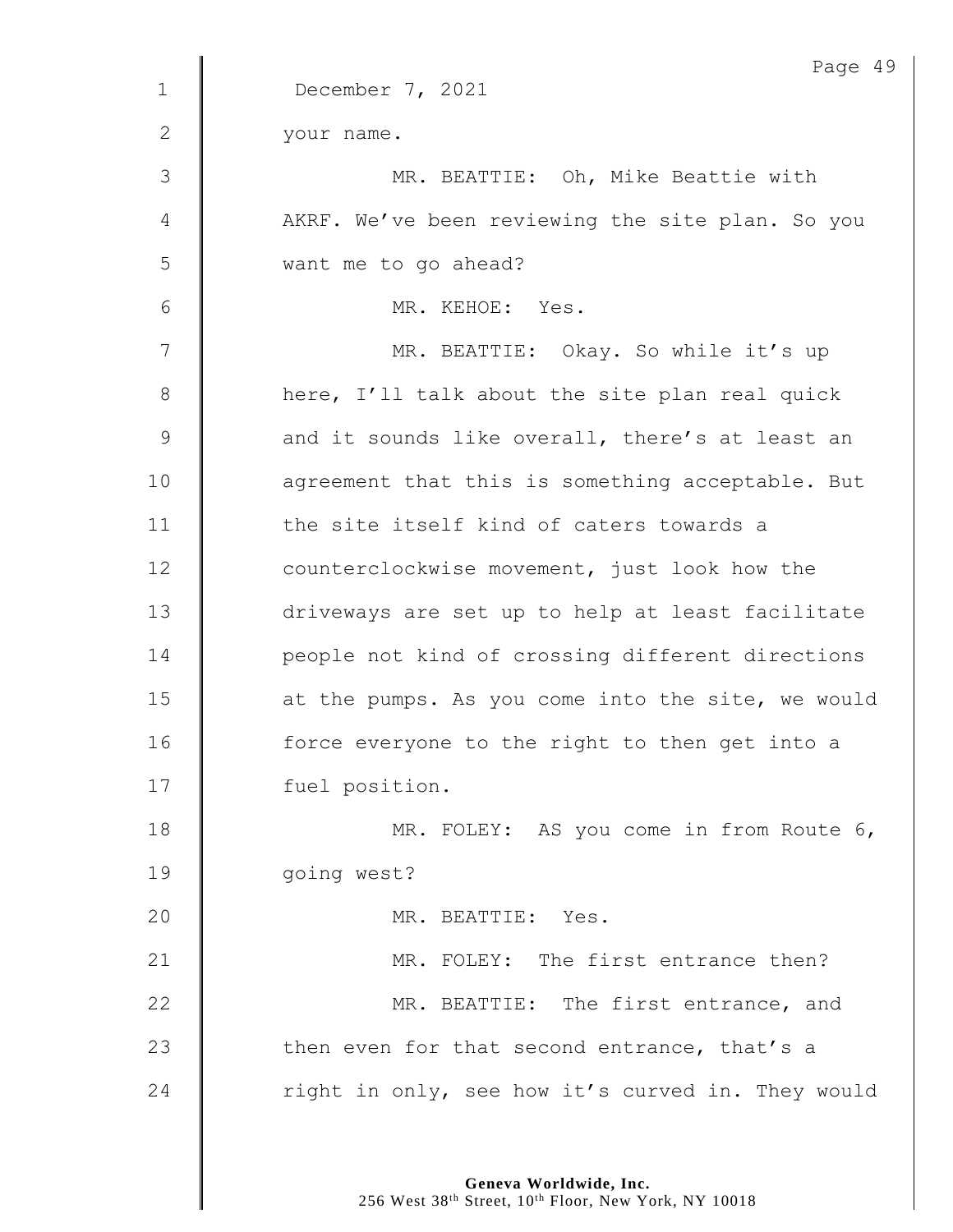|              | Page 50                                           |
|--------------|---------------------------------------------------|
| $\mathbf{1}$ | December 7, 2021                                  |
| 2            | have to go straight, what I call north, towards   |
| 3            | the pumps and they couldn't take a left towards   |
| 4            | the convenience store.                            |
| 5            | What we're trying to do is try to                 |
| 6            | prevent this kind of cross traffic conflicts, but |
| 7            | you will notice that I did originally, we had a   |
| 8            | full counterclockwise movement and at the end, we |
| 9            | changed it to at least show two ways between the  |
| 10           | store and gas pumps. And the reason being, if you |
| 11           | were somewhere in the middle of those gas pumps   |
| 12           | and you didn't want to use the drive through, or  |
| 13           | you didn't want to go to the parking spot that's  |
| 14           | further to the north, instead of having to        |
| 15           | circulate the whole entire site again, at least   |
| 16           | you have the option to at least go right to the   |
| 17           | drive through from the gas pump or at least to a  |
| 18           | parking space.                                    |
| 19           | So that's why we kept it two-way between          |
| 20           | the gas pumps and the convenience store. But the  |
| 21           | rest of it really kind of catered towards a one-  |
| 22           | way circulation.                                  |
|              |                                                   |

23 | And then the red triangle was more  $\parallel$  trying to think more how to at least force that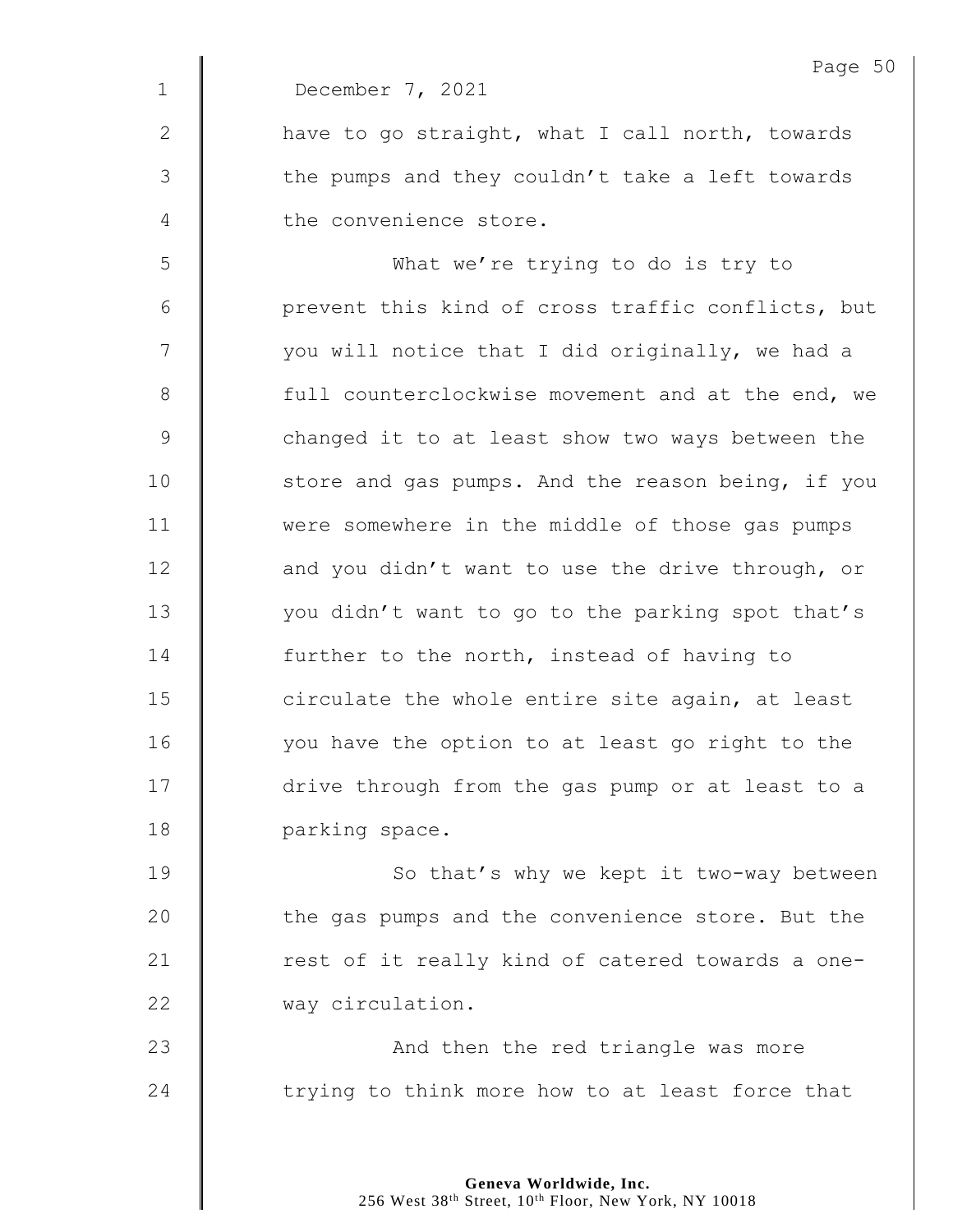|             | Page 51                                           |
|-------------|---------------------------------------------------|
| $\mathbf 1$ | December 7, 2021                                  |
| 2           | movement. Sometimes you do it with striping,      |
| 3           | sometimes it's hardscape, but at least it was to  |
| 4           | indicate vehicles would have to come in and       |
| 5           | immediately go to the right and then they would   |
| 6           | pick a fueling position, as they move up the      |
| 7           | site. So that's the recommendations for at least  |
| 8           | not having two ways in all directions for each    |
| $\mathsf 9$ | aisle on the site. So that was one of the         |
| 10          | comments that we've talked about.                 |
| 11          | And the other goes back to the fuel               |
| 12          | pumps. I don't know if you can bring up the truck |
| 13          | turning diagram, and it's kind of been said, this |
| 14          | is not about reducing traffic by any means. This  |
| 15          | is more about site circulation. We've talked      |
| 16          | about 2.5 feet. And the concern was not so much   |
| 17          | the 2.5 feet, but it looked like, if you take     |
| 18          | that, what I call the most northern western       |
| 19          | vehicle, that car is not pulled up all the way    |
| 20          | let's say into the pump. I've seen places where   |
| 21          | your gas tank, a car would pull further up,       |
| 22          | further to the west. So where their hood is right |
| 23          | now in that picture under the canopy could        |
| 24          | actually be further protruding into the drive     |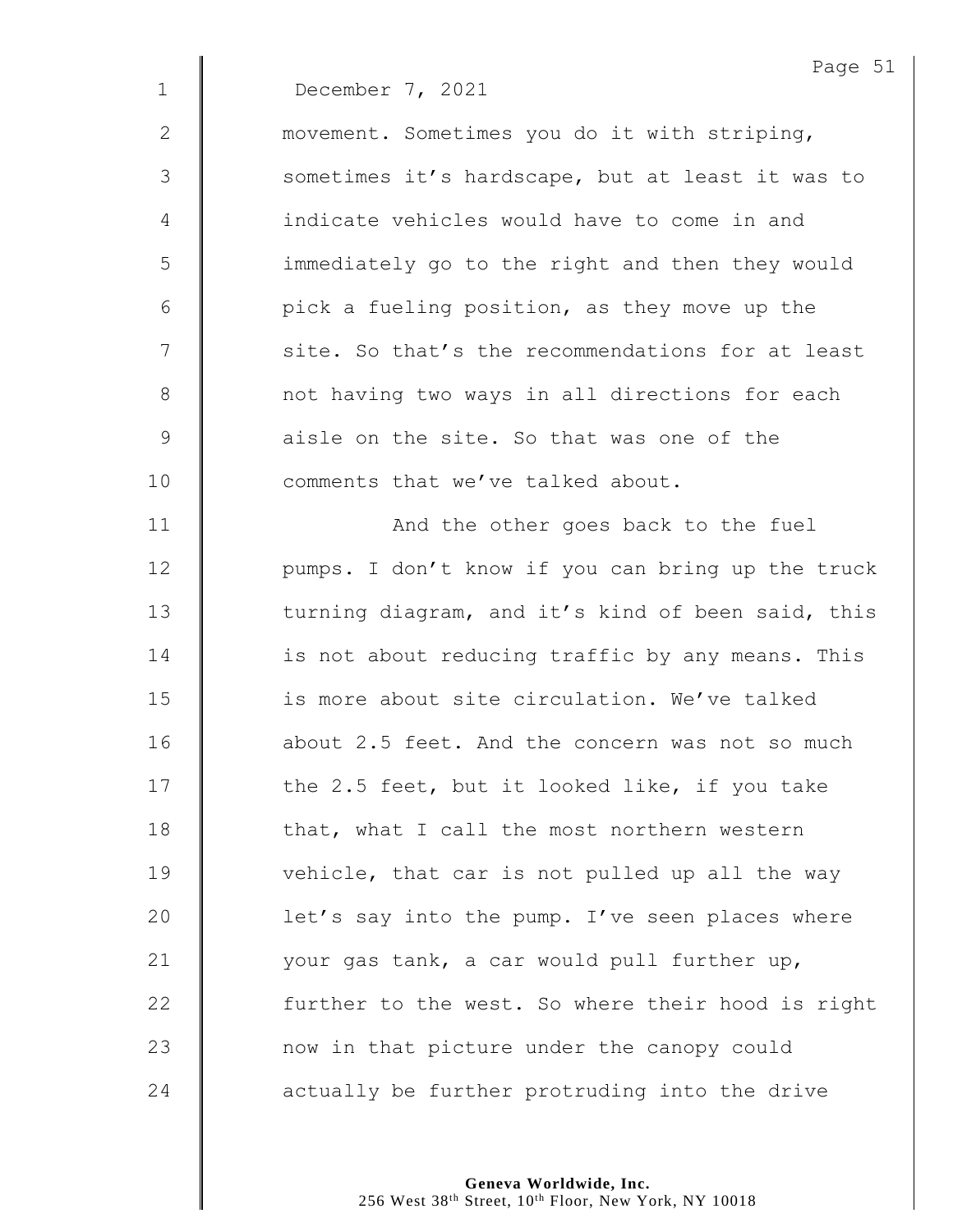|               | Page 52                                           |
|---------------|---------------------------------------------------|
| $\mathbf 1$   | December 7, 2021                                  |
| $\mathbf{2}$  | aisle. You can see where it's lined up right now. |
| $\mathcal{S}$ | Sometimes they can line up that way, but I've     |
| 4             | seen it lined up further where you kind of line   |
| 5             | up your back of the gas tank to the gas pump. In  |
| $6\,$         | that case, that 2.5 feet is gone. So it was       |
| 7             | tight, it almost clipped the curb, as was brought |
| $8\,$         | up by parking space seven. Do both pumps need to  |
| $\mathsf 9$   | be removed, maybe not. This was brought up. Maybe |
| 10            | at least that one pump could be centered or you   |
| 11            | keep the one pump furthest to the east, but the   |
| 12            | way this is set up right now, those vehicles on   |
| 13            | the left side aren't pulled up fully to where a   |
| 14            | gas pump might be. So it gets even tighter. That  |
| 15            | was the driver behind removing that pump.         |
| 16            | And unfortunately, they don't make pumps          |
| 17            | that are one sided, in which case you probably    |
| 18            | could have kept that one side of the pump, so     |
| 19            | that was where the recommendation came in to      |
| 20            | remove the pump and the site circulation.         |
|               |                                                   |

21 | MR. ROTHFEDER: Wouldn't it be better to 22 | place it in the middle rather than either east or west?

24 | MR. BEATTIE: Yeah, it was more just to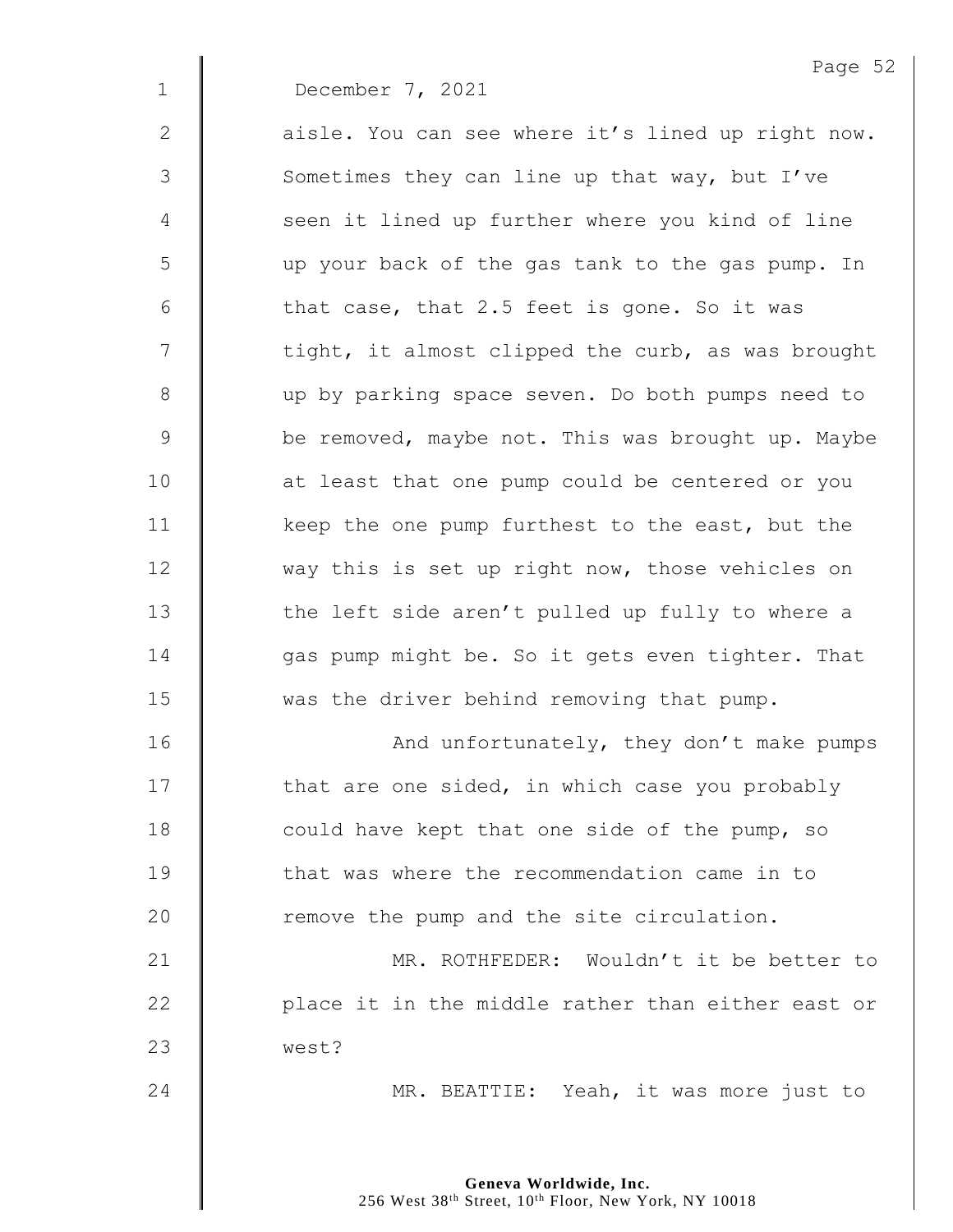|             | Page 53                                           |
|-------------|---------------------------------------------------|
| $\mathbf 1$ | December 7, 2021                                  |
| 2           | keep consistent with their site. The middle or    |
| 3           | further to the right seemed to be fine. Perhaps   |
| 4           | if it's in the middle, maybe there's a way you    |
| 5           | retain where the dumpster is. I think that's a    |
| 6           | low hanging fruit where the dumpster is located.  |
| 7           | Just where it is right now, if a dumpster was     |
| $8\,$       | loading, you could see some conflict. I think in  |
| 9           | the middle is fine, or keeping it towards that    |
| 10          | eastern edge is fine. I don't think there's one   |
| 11          | preference or the other.                          |
| 12          | MR. ROTHFEDER: I mean because part of             |
| 13          | my concern with the eastern edge has been again,  |
| 14          | not so much the technical distance between the    |
| 15          | fuel truck and the pumps, because again, you guys |
| 16          | know from, you know what the standards are and    |
| 17          | what's okay and all that. But again, since the    |
| 18          | flow of traffic in this place is all coming that  |
| 19          | way and on that edge, just my concern has been    |
| 20          | there's just too much chance for problems back    |
| 21          | there with any kinds of cars coming in and        |
| 22          | leaving. So that's why the middle feels a little  |
| 23          | better to me.                                     |

24 | MR. BEATTIE: I think if there was a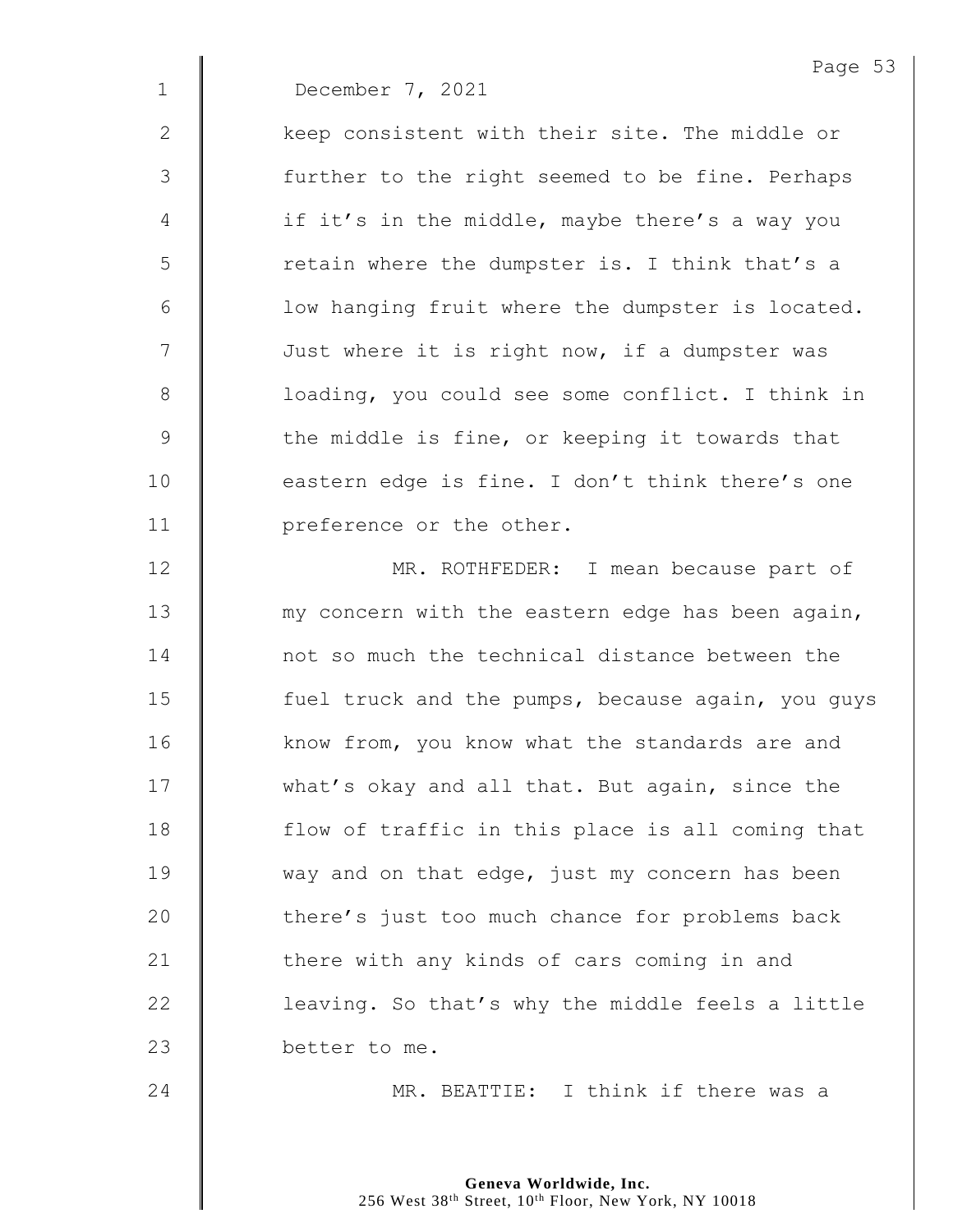|              | Page 54                                           |
|--------------|---------------------------------------------------|
| $\mathbf{1}$ | December 7, 2021                                  |
| 2            | middle, then you kind of keep that                |
| 3            | counterclockwise, at least a majority of the      |
| 4            | site. I think the site operates cleaner. Again, I |
| 5            | always worry about with these larger sites,       |
| 6            | traffic traveling in both directions, people      |
| 7            | pulling in quickly, people pulling out,           |
| $8\,$        | especially when you have a driver that's in only  |
| $\mathsf 9$  | on that eastern side. It just seemed to like the  |
| 10           | site kind of like dictated that itself, but then  |
| 11           | the pump was the -- this turning radius was the   |
| 12           | issue. Again, especially with the car not         |
| 13           | actually fully pulled up to the pump.             |
| 14           | And then I think the convenience store,           |
| 15           | we've already talked about it. There's a drive    |
| 16           | through there at the window, we thought at some   |
| 17           | point it could be something else that generates a |
| 18           | lot more traffic than a convenience store. I'll   |
| 19           | defer it to Hal, but that should be worked out in |
| 20           | terms of the language. But that was brought up as |
| 21           | well.                                             |
| 22           | MR. KESSLER: But if there was no drive            |
| 23           | through, going back to the other picture up       |
| 24           | there, then that would be one way in front of the |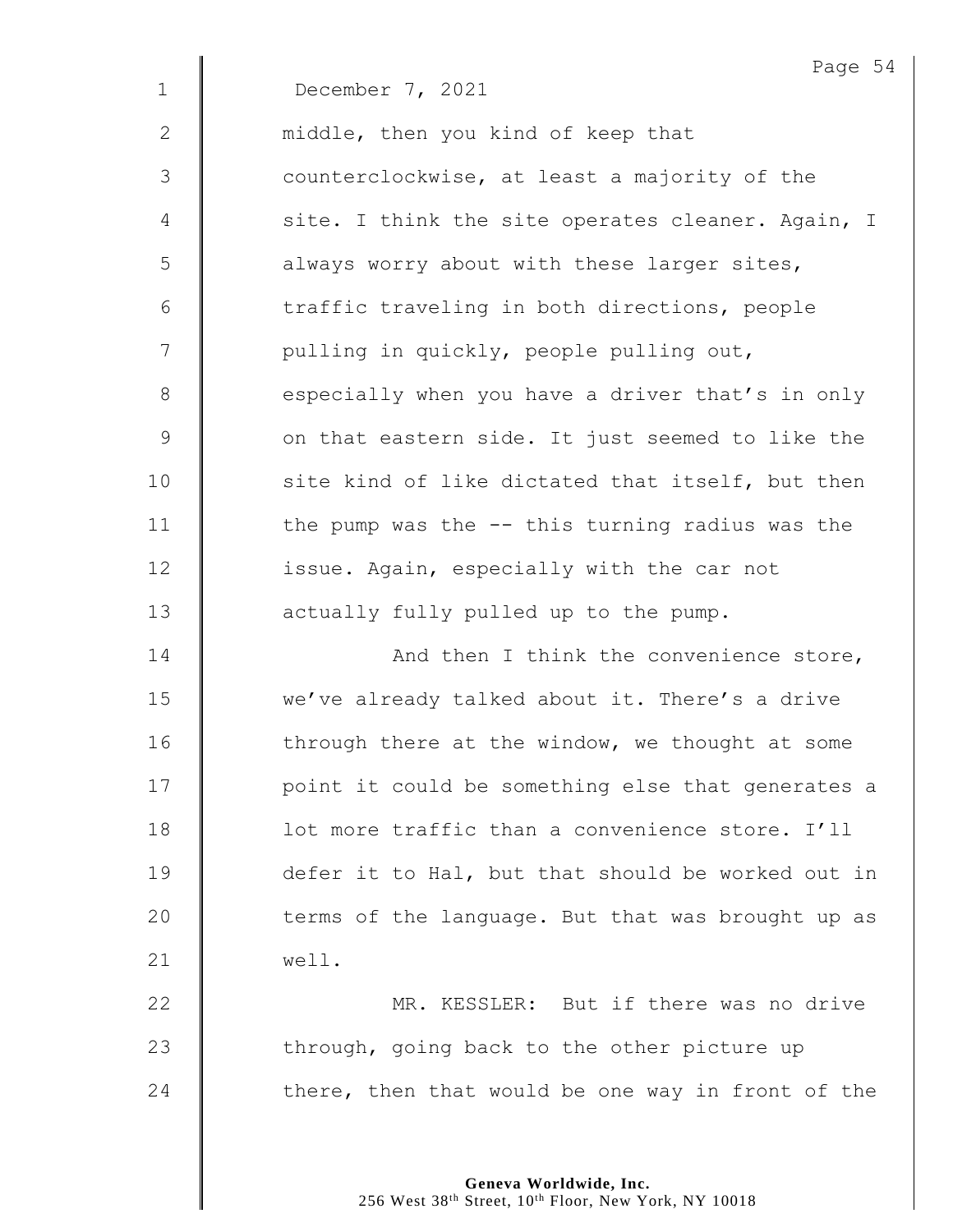|             | Page 55                                           |
|-------------|---------------------------------------------------|
| $\mathbf 1$ | December 7, 2021                                  |
| 2           | -- you have the arrow going up because you were   |
| 3           | concerned about the drive through window.         |
| 4           | MR. BEATTIE: Potentially. It goes back            |
| 5           | to let's say you're in the southernmost position  |
| 6           | and then want to park at the convenience store,   |
| 7           | and you want to park on let's say the spot that's |
| 8           | opened is spot seven.                             |
| $\mathsf 9$ | MR. KESSLER: I see.                               |
| 10          | MR. BEATTIE: If you circulate, so I was           |
| 11          | trying to avoid circulating around the site       |
| 12          | again. Again, originally I thought the whole      |
| 13          | thing should be counterclockwise. But then        |
| 14          | something like that, if you're leaving the gas    |
| 15          | station, you don't want to have to circle around  |
| 16          | to get to a spot, and then miss the spot.         |
| 17          | MR. KESSLER: Yeah, but then you're in             |
| 18          | contention with people who are perhaps pulling    |
| 19          | out from the pump.                                |
| 20          | MR. BEATTIE: Yeah. I mean it's still              |
| 21          | wide enough aisles. Like that movement can work,  |
| 22          | it's just there's a spot where it may be even     |
| 23          | worse that people are constantly circling the     |
| 24          | site over and over. So, we ended up changing it   |
|             |                                                   |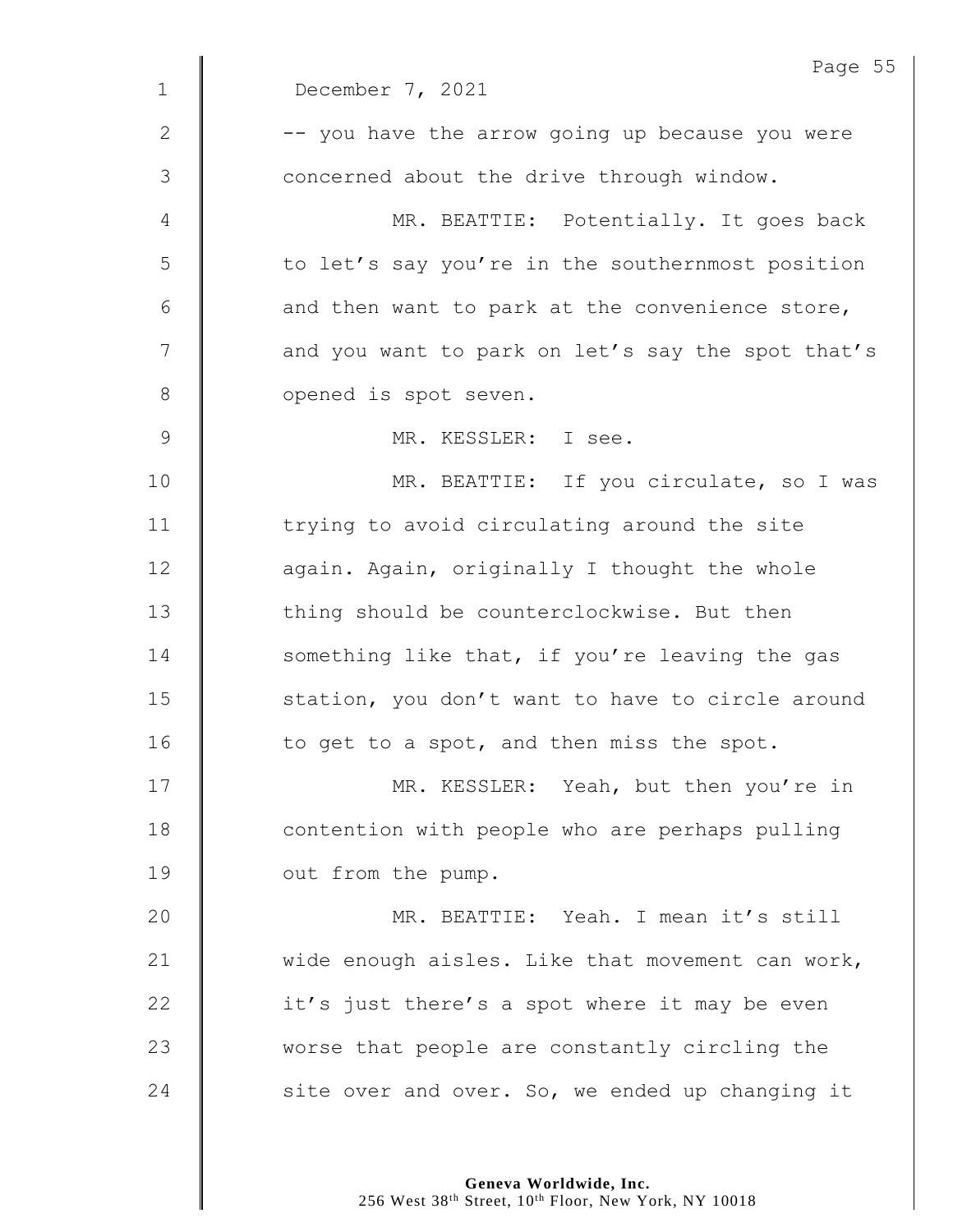|              | Page 56                                         |
|--------------|-------------------------------------------------|
| $\mathbf 1$  | December 7, 2021                                |
| $\mathbf{2}$ | to at least say, at least allowing that two-way |
| 3            | movement.                                       |
| 4            | MR. KESSLER: Okay.                              |
| 5            | MS. TAYLOR: Are there any other                 |
| 6            | concerns?                                       |
| 7            | MR. BIANCHI: Pubic hearing?                     |
| $8\,$        | MR. KESSLER: Yes.                               |
| 9            | MS. TAYLOR: Jeff, you want to go on?            |
| 10           | MR. ROTHFEDER: Since there's nobody             |
| 11           | from the public I guess who wants to speak,     |
| 12           | right?                                          |
| 13           | MS. TAYLOR: I don't see anybody here            |
| 14           | from the public.                                |
| 15           | MR. ROTHFEDER: Okay.                            |
| 16           | MS. TAYLOR: Excuse me?                          |
| 17           | MR. ROTHFEDER: Yeah, no, it doesn't             |
| 18           | look like it.                                   |
| 19           | MS. TAYLOR: It doesn't look like it.            |
| 20           | MR. ROTHFEDER: Do we want to close the          |
| 21           | public hearing?                                 |
| 22           | MR. KEHOE: You guys are going against           |
| 23           | what I always say, but you have the chance for  |
| 24           | some maybe significant modifications, so maybe  |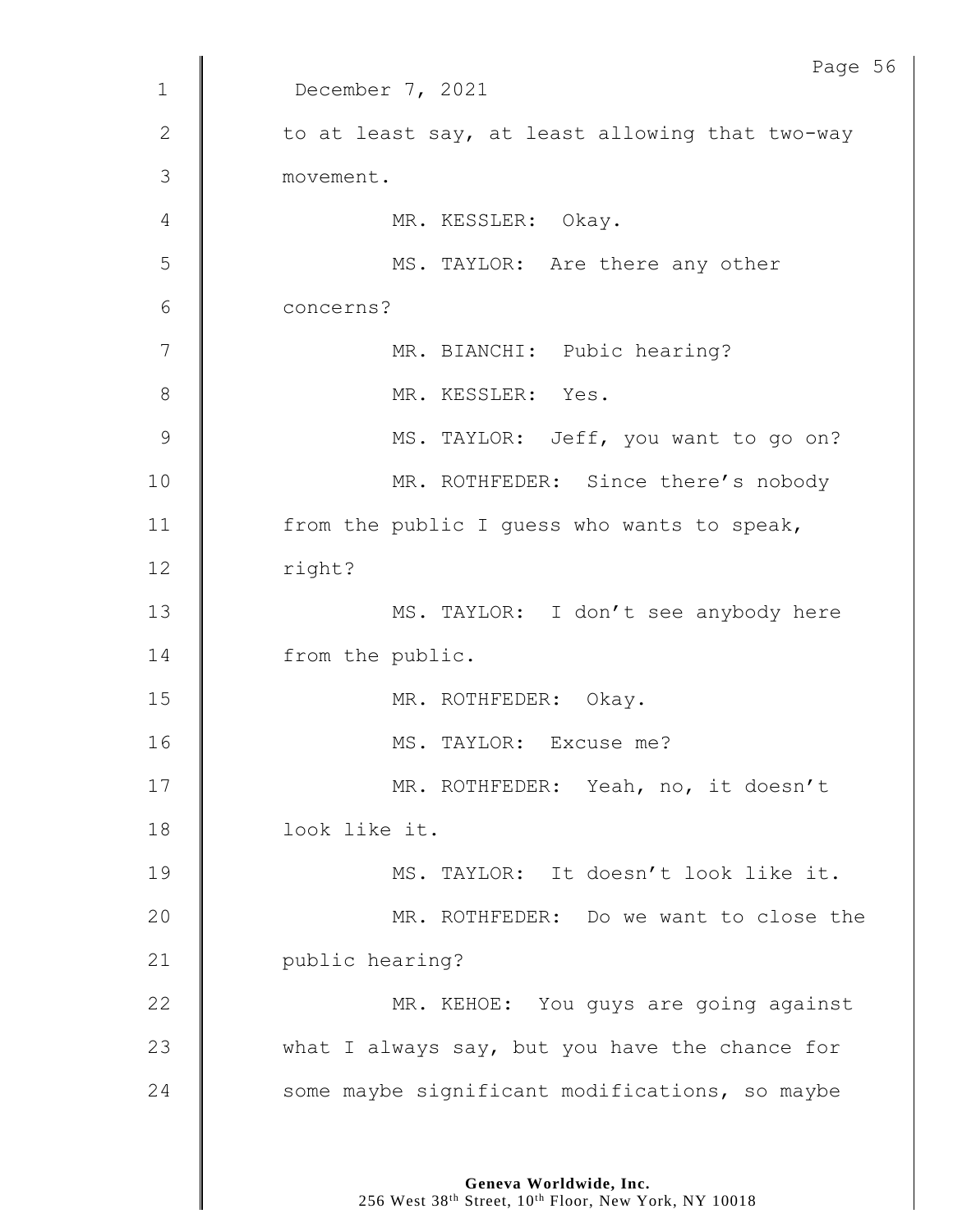|              | Page 57                                           |
|--------------|---------------------------------------------------|
| $\mathbf{1}$ | December 7, 2021                                  |
| $\mathbf{2}$ | just keep it open.                                |
| 3            | MS. TAYLOR: I'd say just keep it open,            |
| 4            | yeah.                                             |
| 5            | MR. ROTHFEDER: Yeah.                              |
| $6\,$        | MR. KESSLER: One more time, yeah.                 |
| 7            | MR. CANNING: So Madam Chair, again I do           |
| $8\,$        | appreciate the input. We hear you. We would be    |
| 9            | willing, obviously, as I mentioned, to            |
| 10           | incorporate the suggestions of Mr. Beattie. I     |
| 11           | will take your message back to my client again. I |
| 12           | will tell you that this is a well designed site.  |
| 13           | It's a big site. We can make it better, but we do |
| 14           | -- it's my opinion that we have room to           |
| 15           | accommodate all of the activity in a safe manner  |
| 16           | and it just seems like we're over designing for   |
| 17           | the dumpster is going to be there, the truck      |
| 18           | driver is going to be there. Every fuel pump is   |
| 19           | going to be full, every parking space is going to |
| 20           | be full. And frankly, even if that happens, what  |
| 21           | happens is one person goes and then another       |
| 22           | person goes, and the delivery vehicle doesn't go  |
| 23           | until he can go. But I'm going to take it away -- |
| 24           | MR. ROTHFEDER: You have to design for             |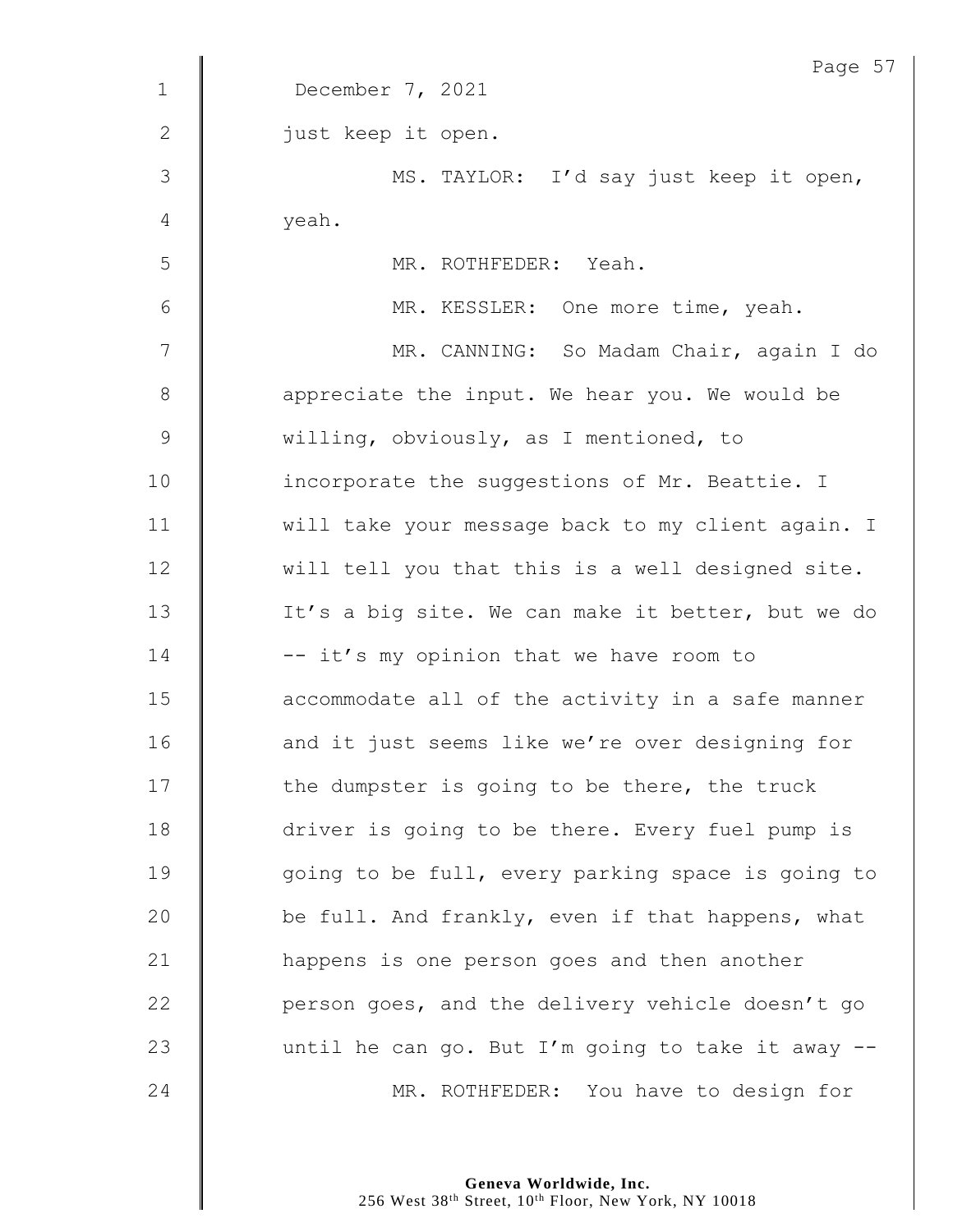|                | Page 58                                           |
|----------------|---------------------------------------------------|
| $\mathbf 1$    | December 7, 2021                                  |
| $\mathbf{2}$   | that. I mean because you're, you know, we have to |
| $\mathfrak{Z}$ | design for that because that's your argument too  |
| 4              | about not taking away pumps is that you want all  |
| 5              | of those pumps filled, so we're all --            |
| 6              | MR. CANNING: We do, but it's unlikely,            |
| 7              | just the law of averages says it's unlikely that  |
| $\,8\,$        | they're going to be all filled at the same time,  |
| $\mathsf 9$    | that the delivery vehicle is there.               |
| 10             | MR. ROTHFEDER: Right. We know that, but           |
| 11             | we have to design for that. But anyway.           |
| 12             | MR. CANNING: So let's see what we can             |
| 13             | do and we'll be back to you next month, I guess.  |
| 14             | MR. KEHOE: But John, if you're                    |
| 15             | agreeable to Michael's pork chop island or strip, |
| 16             | show that on your revised plan.                   |
| 17             | MR. CANNING: Of course, thank you.                |
| 18             | MR. ROTHFEDER: Okay, Madam Chair, I               |
| 19             | move that we adjourn the public hearing to the    |
| 20             | next meeting.                                     |
| 21             | MR. BIANCHI: Second.                              |
| 22             | MR. FOLEY: Second.                                |
| 23             | MS. TAYLOR: Okay. Alright.                        |
| 24             | MR. CANNING: Thank you everybody.                 |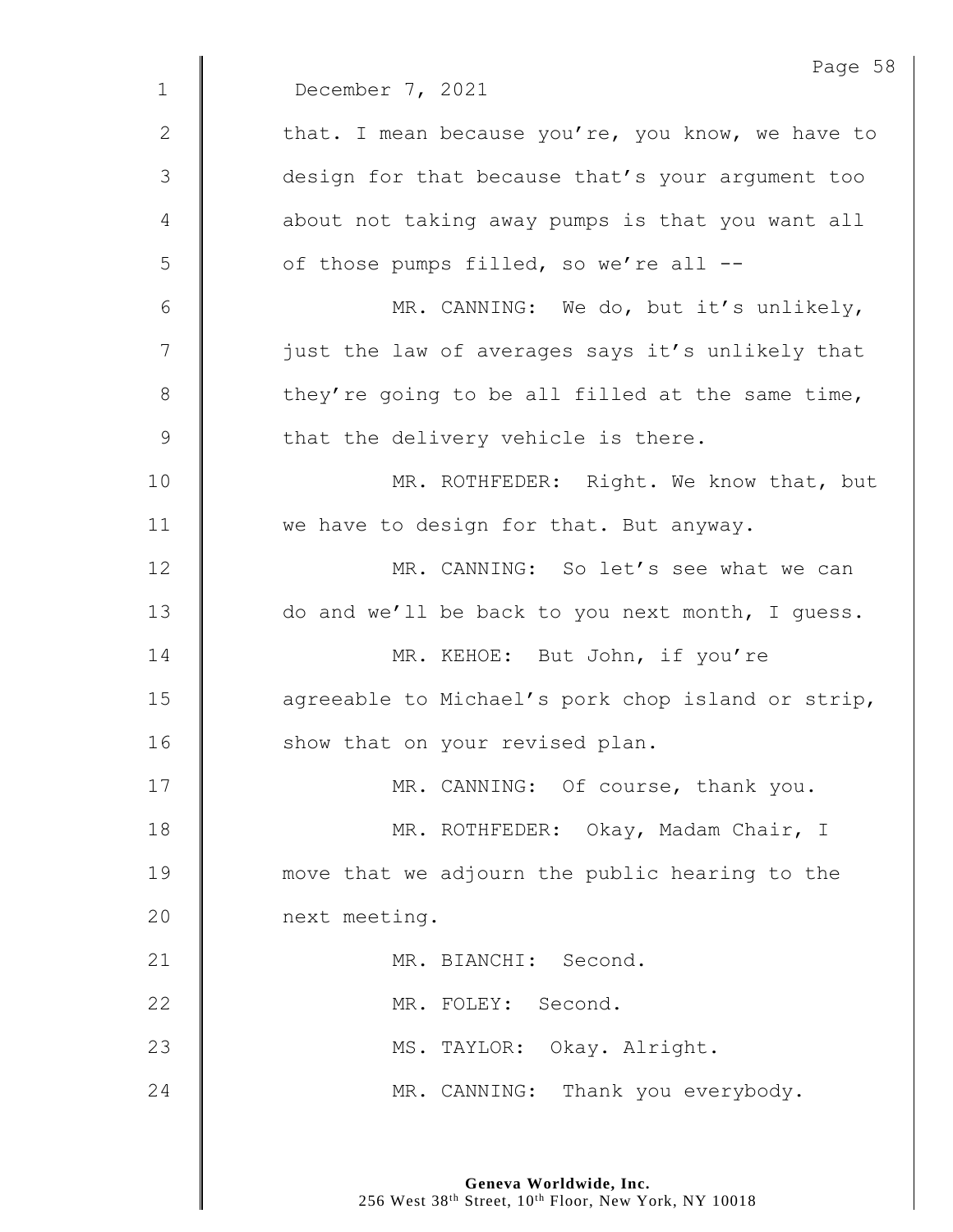|              | Page 59                                           |
|--------------|---------------------------------------------------|
| $\mathbf{1}$ | December 7, 2021                                  |
| $\mathbf{2}$ | Goodnight.                                        |
| 3            | MR. ROTHFEDER: Happy Holidays.                    |
| 4            | MR. CANNING: Thank you. You too.                  |
| 5            | MS. TAYLOR: On the question? All in               |
| 6            | favor?                                            |
| 7            | MULTIPLE: Aye.                                    |
| $8\,$        | MS. TAYLOR: Opposed? Okay. Alright.               |
| $\mathsf 9$  | We're reaching I think at this point the final    |
| 10           | item for tonight, a new public hearing, PB 2021-  |
| 11           | 6, it's the application of Yeshiva Ohr Hameir for |
| 12           | a renewal of a special permit for a university,   |
| 13           | college or seminary for property located at 141   |
| 14           | Furnace Woods Road, as described in a letter      |
| 15           | dated October 13, 2021 from David Steinmetz,      |
| 16           | Esquire and as shown on a 3-page set of drawings  |
| 17           | entitled Site Plan prepared by Ciarcia            |
| 18           | Engineering, P.C. latest revision June 19, 2014.  |
| 19           | Yes.                                              |
| 20           | MR. DAN RICHMOND: Thank you, Madam                |
| 21           | Chair. Good evening. For the record, my name is   |
| 22           | Dan Richmond. I'm a partner with the law firm     |
| 23           | Zarin & Steinmetz, here on behalf of Yeshiva Ohr  |
| 24           | Hemeir. With me this evening is Dan Ciarcia, the  |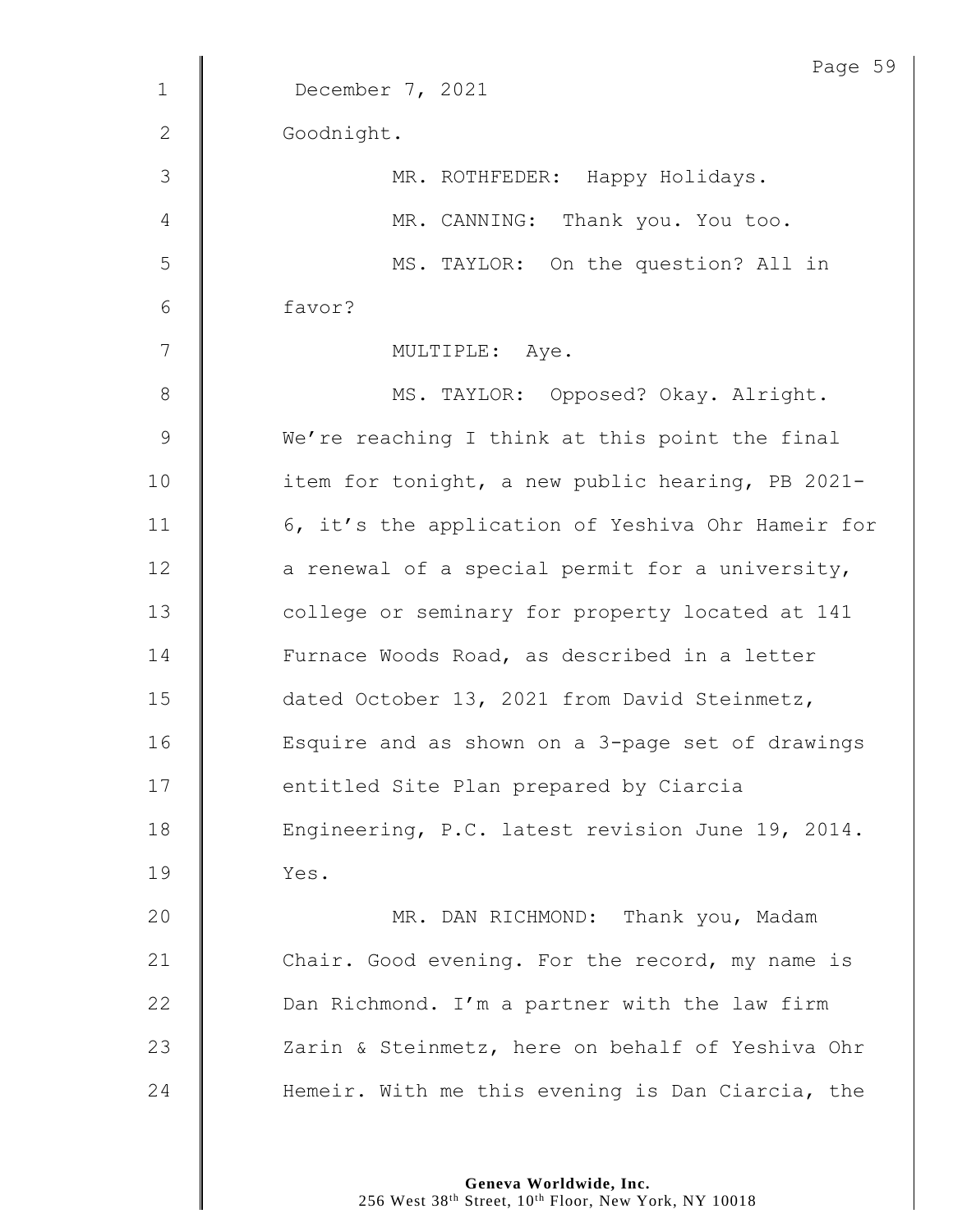|             | Page 60                                           |
|-------------|---------------------------------------------------|
| $\mathbf 1$ | December 7, 2021                                  |
| 2           | project engineer and planning consultant, Yaakov  |
| 3           | Rothberg, with the Yeshiva, David Wald, also with |
| 4           | the Yeshiva.                                      |
| 5           | As you recall, the board originally               |
| 6           | granted the Yeshiva a special permit, pursuant to |
| 7           | resolution number 1-10, and renewed it most       |
| 8           | recently by 4-19, which was adopted in February   |
| $\mathsf 9$ | '19. As your board knows, a special permit        |
| 10          | renewal such as we're requesting is a Type II     |
| 11          | action under SQRA, meaning it is not subject to   |
| 12          | the environmental review regulations and is of    |
| 13          | course held in the absence of material change of  |
| 14          | conditions or evidence of a violation, a renewal  |
| 15          | should be granted without unduly burdening the    |
| 16          | applicant.                                        |
| 17          | Here the use of the Yeshiva proper and            |
| 18          | the onsite improvements remain the same. As such, |
| 19          | we respectfully submit this special permit        |
| 20          | renewal is lawful and appropriate. The Yeshiva    |
| 21          | continues to work with and is in regular contact  |
|             |                                                   |

22 with the town's Department of Technical Services **and Westchester County Department of Health on** 24  $\parallel$  the construction of a sewer. I actually spoke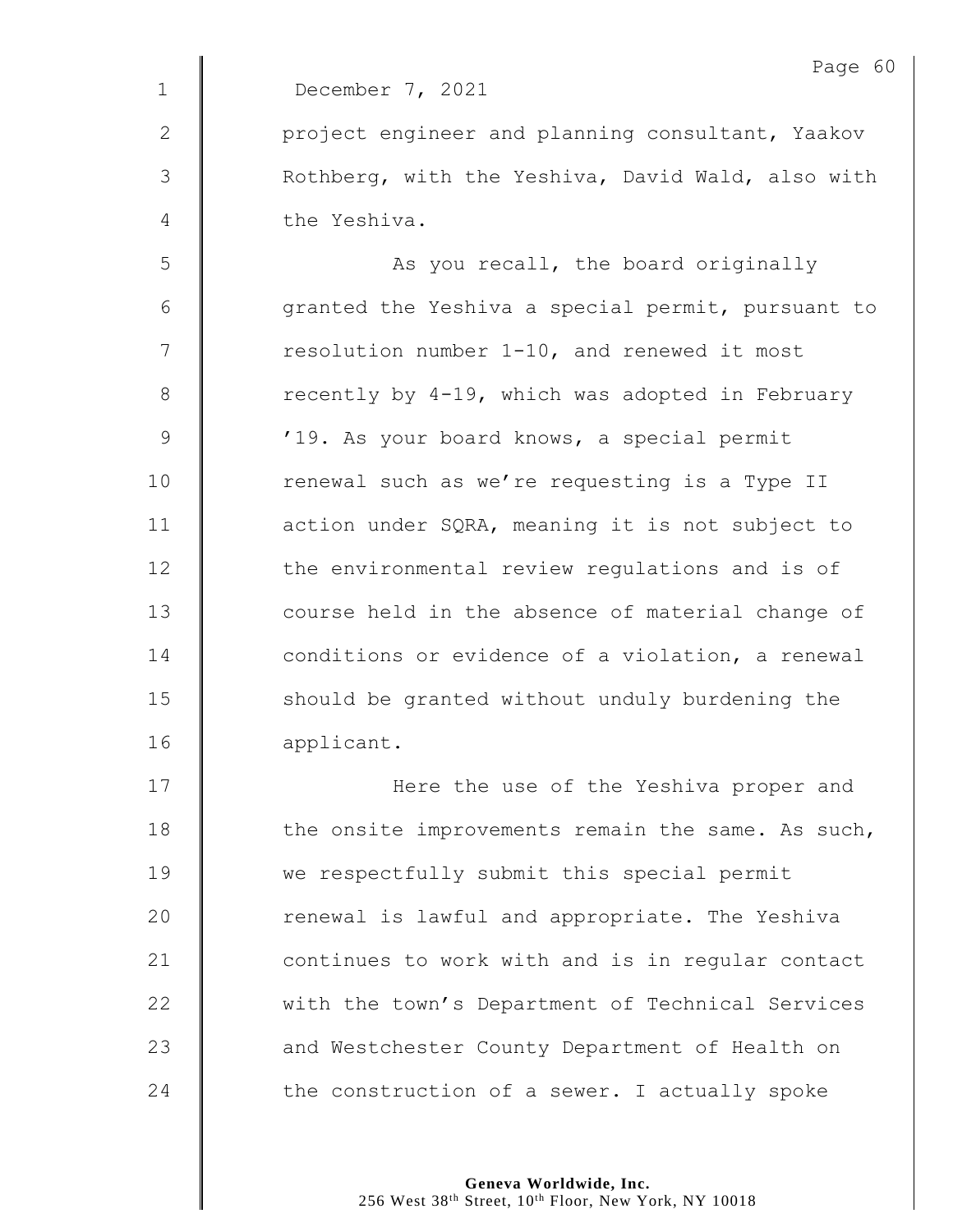|                | Page 61                                           |
|----------------|---------------------------------------------------|
| $\mathbf 1$    | December 7, 2021                                  |
| $\mathbf{2}$   | with the Department of Health this week and they  |
| $\mathfrak{Z}$ | indicated that the final plans, he intends have   |
| $\overline{4}$ | his final comments hopefully this week.           |
| 5              | We understand that once that is done,             |
| 6              | that the town will be able to complete the bid    |
| 7              | documents and place a sewer project out for bid   |
| $8\,$          | and that following an award of the bid, and that  |
| $\mathsf 9$    | following an award of the bid, construction on    |
| 10             | the sewer project can commence in the spring of   |
| 11             | next year, 2022. And the Yeshiva stands ready to  |
| 12             | connect to that sewer main as soon as possible.   |
| 13             | We are aware that there was one                   |
| 14             | complaint. That was a letter submitted by a       |
| 15             | neighbor complaining about the onsite septic      |
| 16             | system. First of all, I would say again, the      |
| 17             | special permit, and as I just described the       |
| 18             | connection to the sewer would eliminate any       |
| 19             | concerns about this septic system, but as I       |
| 20             | previously noted and as we documented in a letter |
| 21             | provided to the town this week, there's no        |
| 22             | effluent on the ground at the time of inspection  |
| 23             | that would indicate a septic failure.             |
| 24             | Nevertheless at the town's request, we did        |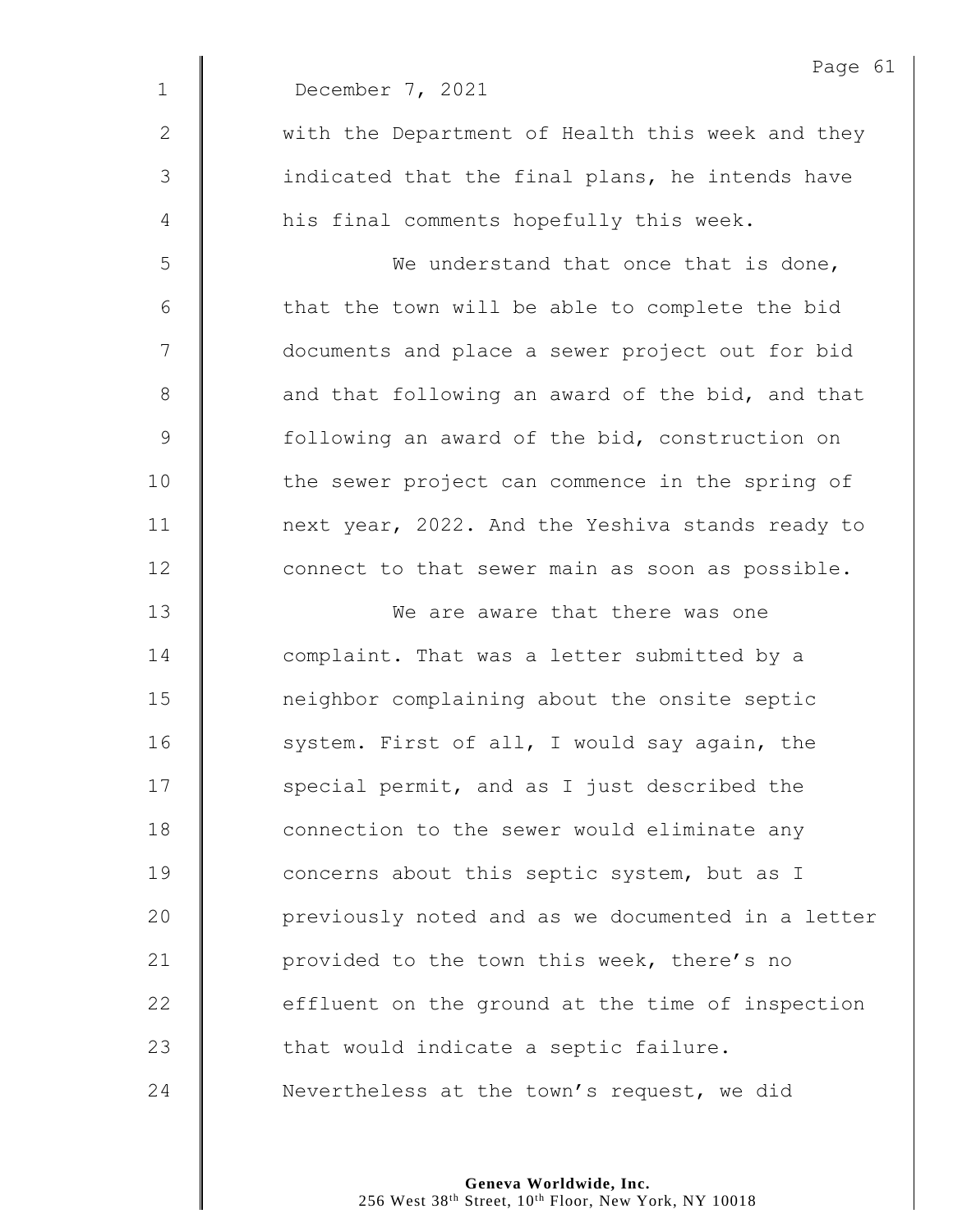|              | Page 62                                           |
|--------------|---------------------------------------------------|
| $\mathbf{1}$ | December 7, 2021                                  |
| 2            | conduct a dye test, no dye was subsequently       |
| 3            | visible on the ground, as would suggest a         |
| 4            | problem.                                          |
| 5            | In any event, at the town's suggestion            |
| 6            | the observation ports on the septic fields has    |
| 7            | been capped and the pump chamber has been sealed  |
| 8            | with silicon to prevent water odor from emanating |
| $\mathsf 9$  | from it.                                          |
| 10           | Otherwise, out of respect to condition            |
| 11           | number two of the board's resolution 5-16, we are |
| 12           | unaware of any other issues or outstanding code   |
| 13           | violations, substantially or otherwise, and we    |
| 14           | respectfully request that the Yeshiva's special   |
| 15           | permit be renewed. We're happy to answer any      |
| 16           | questions that the board may have                 |
| 17           | MS. TAYLOR: Are there any concerns from           |
| 18           | board members? No. Okay.                          |
| 19           | MR. KESSLER: Should we put it in the              |
| 20           | record we've got letters from the town?           |
| 21           | MR. KEHOE: Yeah, there would be the               |
| 22           | normal letter from the inspection of the fire     |
| 23           | inspector, Holly Haight. There's also a memo from |
| 24           | the code enforcement department. There was a      |
|              |                                                   |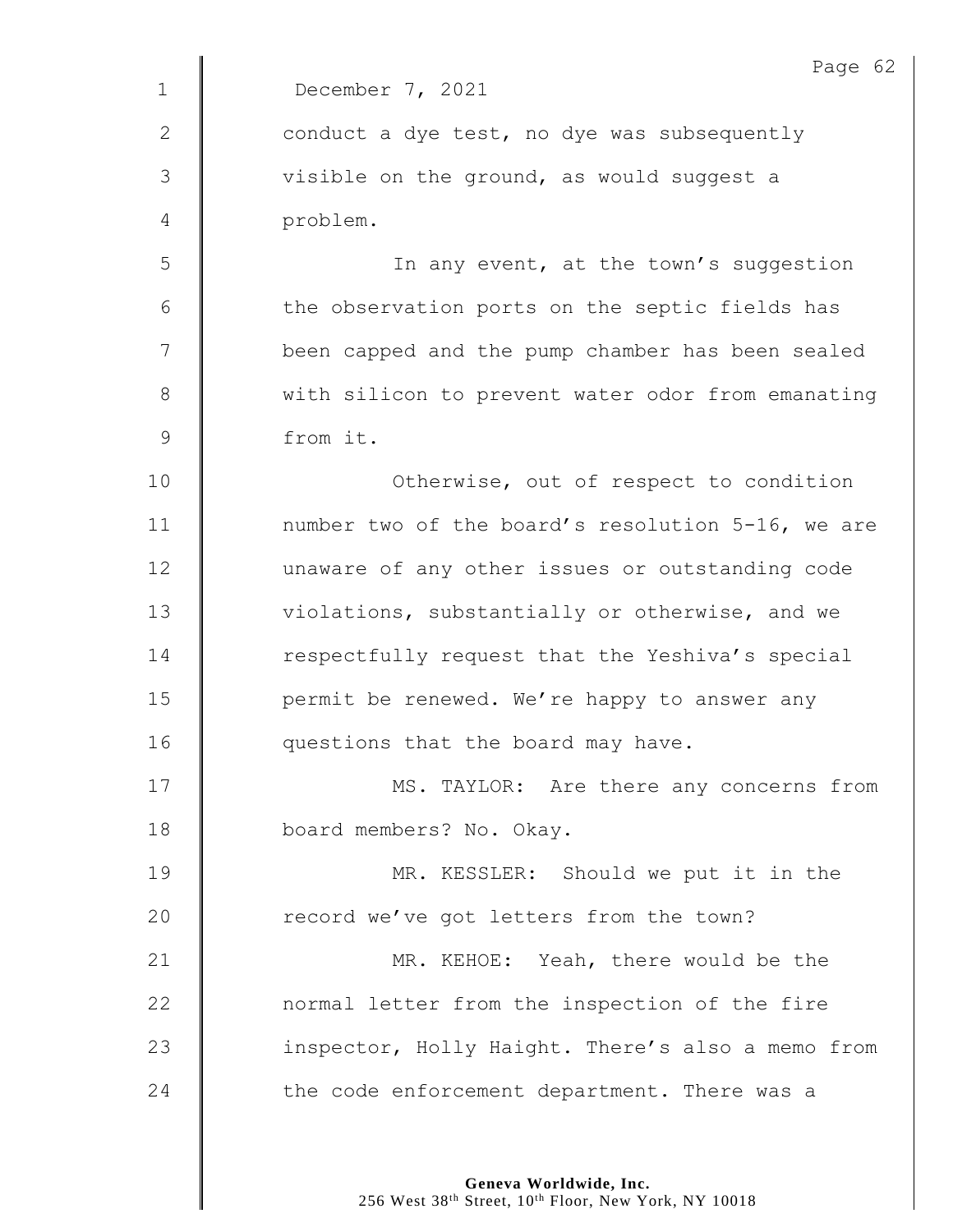|               | Page 63                                           |
|---------------|---------------------------------------------------|
| $\mathbf 1$   | December 7, 2021                                  |
| 2             | letter reference by Mr. Richmond from a neighbor, |
| $\mathcal{S}$ | Ms. Jersey and then the response to that memo was |
| 4             | from Dan Ciarcia, the project engineer. I believe |
| 5             | those are the pieces of correspondence associated |
| 6             | with this project.                                |
| 7             | MS. TAYLOR: Okay. Alright. Steve?                 |
| 8             | MR. KIMMERLING: I'll just jump into the           |
| $\mathsf 9$   | breach, Madam Chair, I --                         |
| 10            | MR. KEHOE: It is a public hearing.                |
| 11            | MR. KESSLER: It's a public hearing,               |
| 12            | you've got to see --                              |
| 13            | MR. KIMMERLING: Oh, sorry.                        |
| 14            | MR. KEHOE: Would anyone like to speak             |
| 15            | on this case?                                     |
| 16            | MS. TAYLOR: Okay. We don't have anyone            |
| 17            | in the audience who wishes to speak to this. So,  |
| 18            | may I have the motion please for this particular  |
| 19            | application?                                      |
| 20            | MR. KIMMERLING: Madam Chair, I move we            |
| 21            | close the public hearing and direct staff to      |
| 22            | draft a resolution for consideration at the       |
| 23            | January 4th meeting.                              |
| 24            | MR. BIANCHI: Second.                              |
|               |                                                   |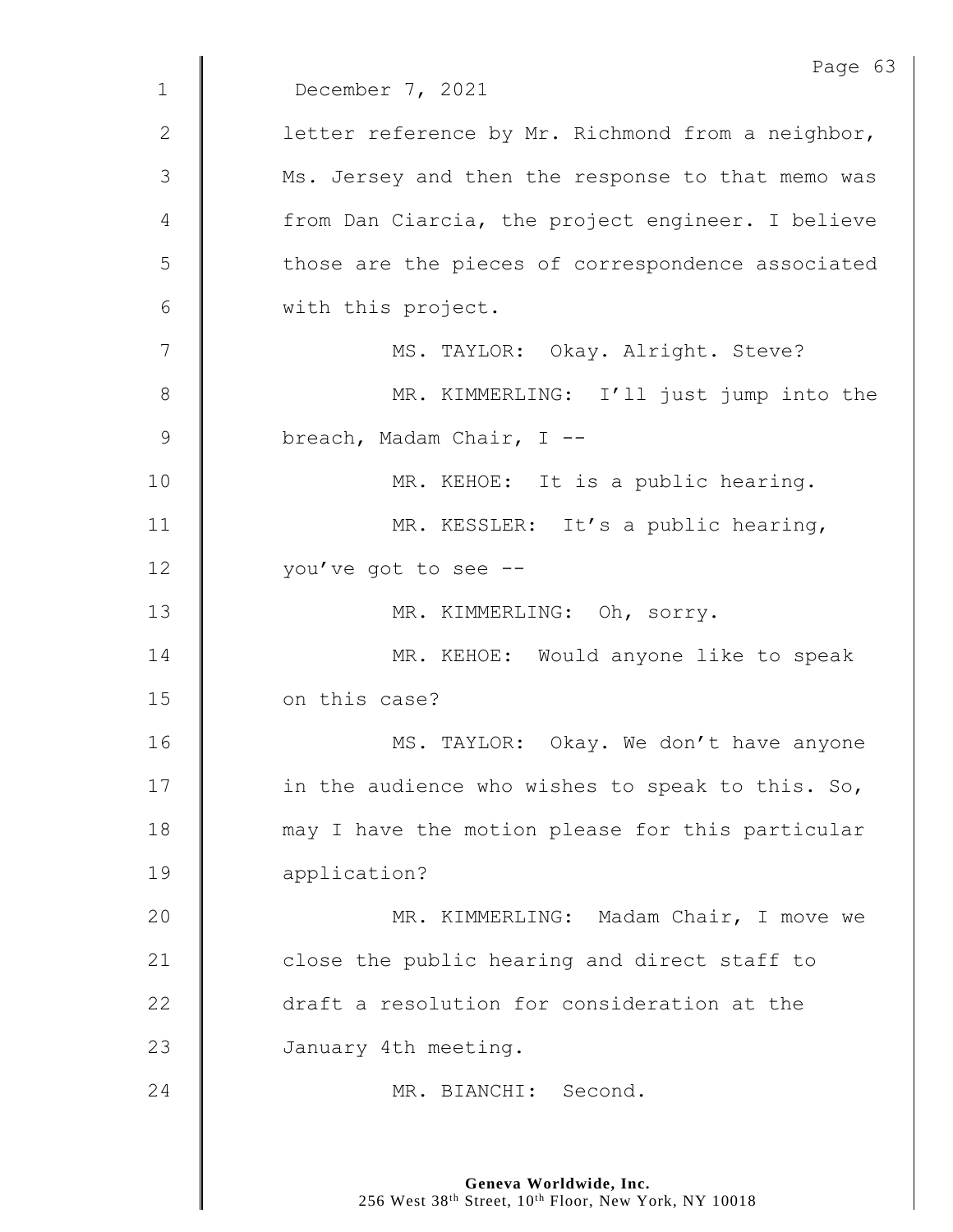|              | Page 64                                           |
|--------------|---------------------------------------------------|
| $\mathbf 1$  | December 7, 2021                                  |
| $\mathbf{2}$ | MS. TAYLOR: All in favor?                         |
| 3            | MULTIPLE: Aye.                                    |
| 4            | MS. TAYLOR: Opposed? Okay. So.                    |
| 5            | MR. RICHMOND: Thank you very much Madam           |
| 6            | Chair. Happy Holidays to everyone.                |
| 7            | MS. TAYLOR: Thank you. And before I               |
| $8\,$        | call for a motion to adjourn, I would like to     |
| 9            | take a quick moment to, on behalf of the board,   |
| 10           | wish the Cortlandt residents Happy Holidays and   |
| 11           | to say a fond farewell to our supervisor Linda    |
| 12           | Puglisi who will be retiring at the end of the    |
| 13           | year, and we hope that she will spend a long,     |
| 14           | happy retirement. Okay. So may I have a motion to |
| 15           | adjourn, please.                                  |
| 16           | MR. KIMMERLING: 8:20.                             |
| 17           | [CROSSTALK]                                       |
| 18           | MS. TAYLOR: You were really making the            |
| 19           | motion at this point?                             |
| 20           | MR. KIMMERLING: I was. I was announcing           |
| 21           | the time.                                         |
| 22           | MS. TAYLOR: Okay. Thank you.                      |
| 23           | MR. KIMMERLING: Okay. Thank you so                |
| 24           | much. We are adjourned.                           |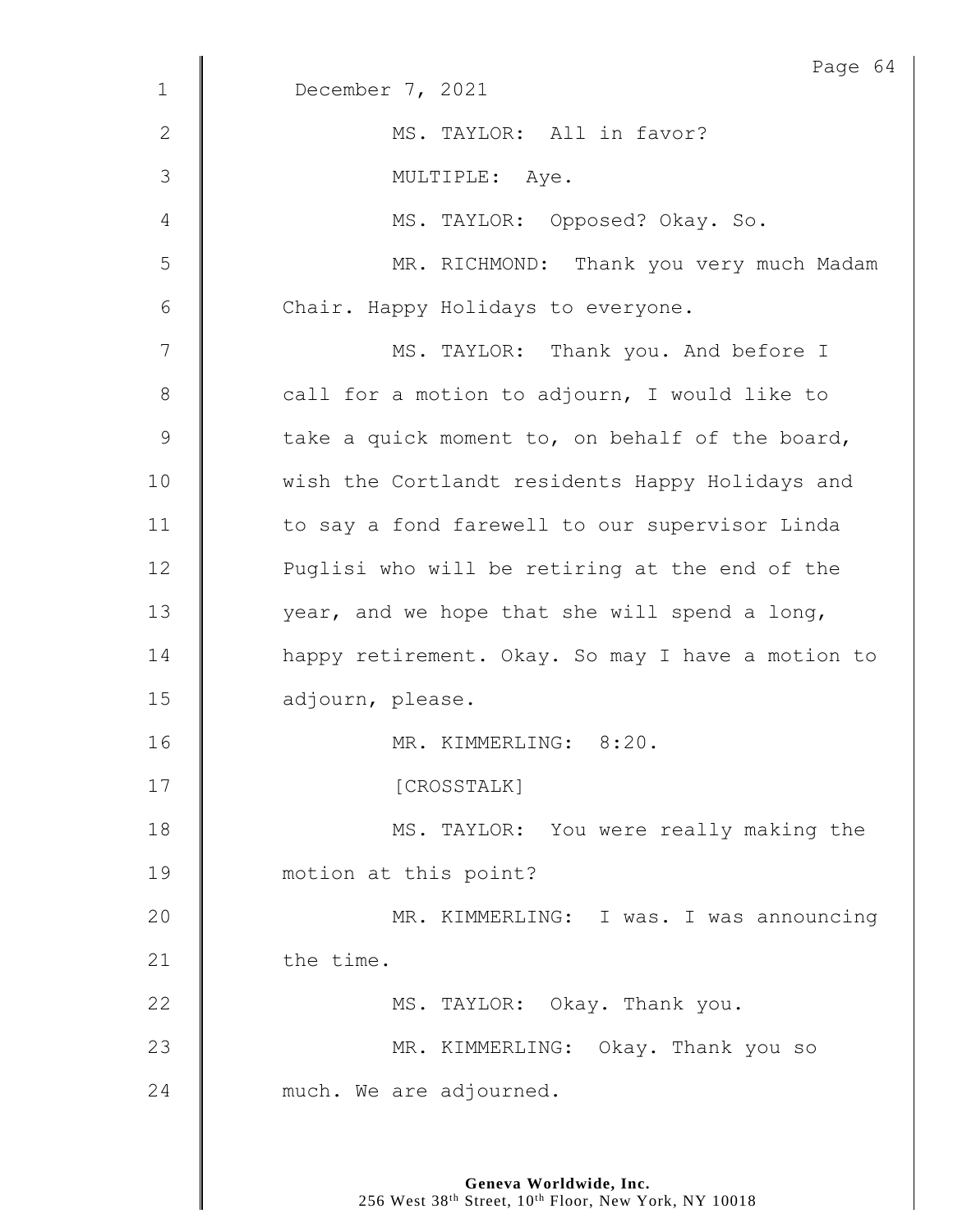|                  |                                            | Page 65 |  |
|------------------|--------------------------------------------|---------|--|
| $\,1\,$          | December 7, 2021                           |         |  |
| $\mathbf{2}$     | (The board meeting concluded at 8:20 p.m.) |         |  |
| $\mathfrak{Z}$   |                                            |         |  |
| $\sqrt{4}$       |                                            |         |  |
| $\mathsf 5$      |                                            |         |  |
| $\sqrt{6}$       |                                            |         |  |
| $\boldsymbol{7}$ |                                            |         |  |
| $\,8\,$          |                                            |         |  |
| $\overline{9}$   |                                            |         |  |
| $1\,0$           |                                            |         |  |
| $11\,$           |                                            |         |  |
| $12\,$           |                                            |         |  |
| $13\,$           |                                            |         |  |
| $1\,4$           |                                            |         |  |
| $15\,$           |                                            |         |  |
| 16               |                                            |         |  |
| $17\,$           |                                            |         |  |
| $18$             |                                            |         |  |
| 19               |                                            |         |  |
| 20               |                                            |         |  |
| 21               |                                            |         |  |
| 22               |                                            |         |  |
| 23               |                                            |         |  |
| 24               |                                            |         |  |
|                  |                                            |         |  |